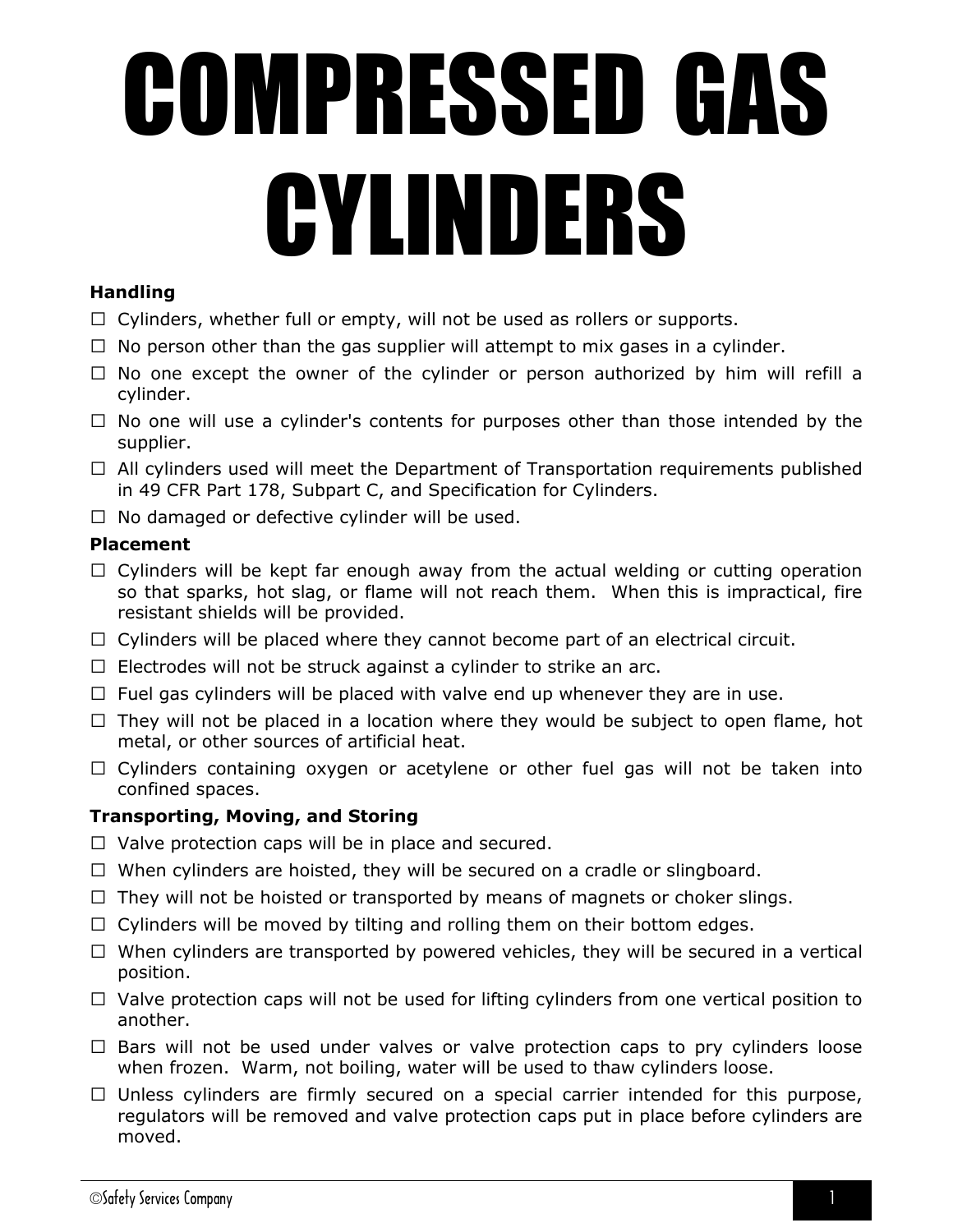- $\Box$  A suitable cylinder truck, chain, or other steadying device will be used to keep cylinders from being knocked over while in use.
- $\Box$  When work is finished, when cylinders are empty, or when cylinders are moved at any time, the cylinder valve will be closed.
- $\Box$  Compressed gas cylinders will be secured in an upright position at all times except, if necessary, for short periods of time while cylinders are actually being hoisted or carried.
- $\Box$  Oxygen cylinders in storage will be separated from fuel-gas cylinders or combustible materials (especially oil or grease), a minimum distance of 20 feet or by a noncombustible barrier at least 5 feet high having a fire-resistance rating of at least one-half hour.
- $\Box$  Inside of buildings, cylinders will be stored in a well-protected, well-ventilated, dry location, at least 20 feet from highly combustible materials such as oil or excelsior. Cylinders should be stored in definitely assigned places away from elevators, stairs, or gangways. Assigned storage places will be located where cylinders will not be knocked over or damaged by passing or falling objects, or subject to tampering by unauthorized persons. Cylinders will not be kept in unventilated enclosures such as lockers and cupboards.

#### **Drivers**

- $\Box$  Extreme care needs to be taken when moving oxygen or compressed gas cylinders.
- $\Box$  Driving in traffic requires complete concentration and awareness of the other drivers on the road.
- $\Box$  Each employer is required to determine that oxygen or compressed gas cylinders under his control are in a safe condition to the extent that this can be determined by visual inspection.
- $\Box$  Visual and other inspections are required to be conducted as prescribed in the Hazardous Materials Regulations of the Department of Transportation.
- $\Box$  Where those regulations are not applicable, visual, and other inspections are reguired to be conducted in accordance with the Compressed Gas Association.
- $\Box$  When transporting oxygen or compressed gas cylinders in a horizontal position, special compartments, racks, or adequate blocking must be provided to prevent cylinder movement.
- $\Box$  Regulators are required to be removed or guarded before a cylinder is transported unless the cylinders are secured on a special truck.
- $\Box$  Valve-protection caps are designed to protect cylinder valves from damage.
- $\Box$  Cylinders must not be dropped, struck, or permitted to strike each other violently.
- $\Box$  Rough handling, knocks, or falls are liable to damage the cylinder, valve, or safety devices and cause leakage.
- $\Box$  All portable cylinders used for the shipment of compressed gases must be constructed and maintained in accordance with the regulations of the U.S. Department of Transportation.
- $\Box$  Compressed oxygen or compressed gas cylinders must be legibly marked, for the purpose of identifying the content.
- $\Box$  Such markings are required to be by means of stenciling, stamping, or labeling, and must not be readily removable.
- $\Box$  Whenever practical, the marking must be located on the shoulder of the cylinder.
- $\Box$  This method conforms to the American National Standard Method for Marking Portable Compressed Gas Containers to Identify the Material Contained.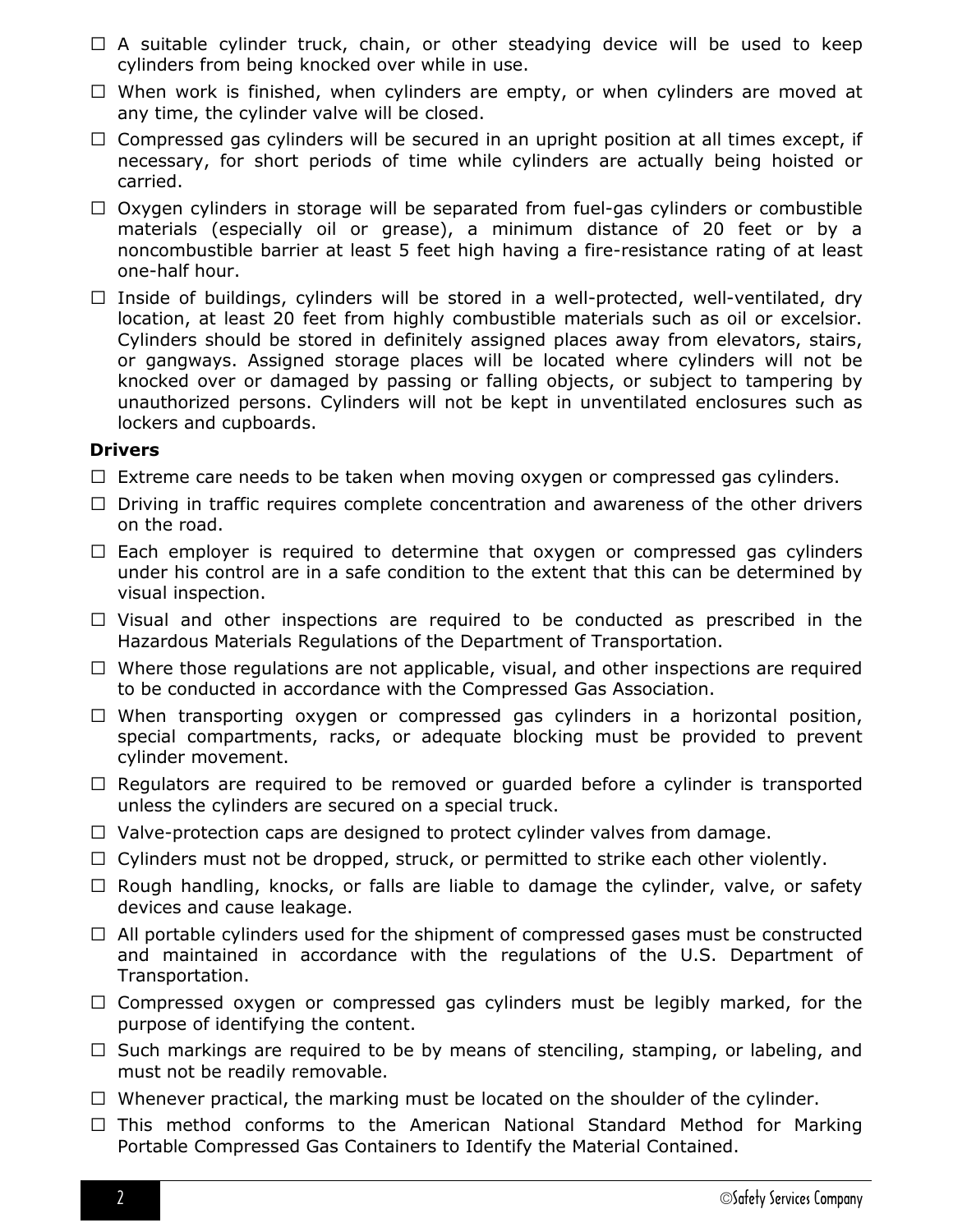- $\Box$  When loading or moving cylinders by a crane or derrick; a cradle, or suitable platform must be used.
- $\Box$  Slings or electric magnets must not be used for this purpose. Valve-protection caps, where the cylinder is designed to accept a cap, must always be in place.
- $\Box$  All cylinders with a water weight capacity of over 30 pounds (13.6 kg) are required to be equipped with the means of connecting a valve protection cap, collar, or recess to protect the valve.
- $\Box$  Valve-protection caps must not be used for lifting cylinders from one vertical position to another. Bars must not be used under valves or valve-protection caps to pry cylinders loose when frozen to the ground or otherwise fixed. The use of warm (not boiling) water is recommended.
- $\Box$  Cylinder valves of empty and full cylinders must be closed before moving cylinders. Never use cylinders as rollers or supports, whether full or empty.
- $\Box$  Do not tamper with the numbers and markings stamped into the cylinders.
- $\Box$  No one must tamper with the safety devices on the cylinders or valves.
- $\Box$  No one, except the owner of the cylinder or a person authorized by him, shall refill a cylinder.
- $\Box$  A warning should be placed near cylinders having leaking fuse plugs, or other leaking safety devices; letting personnel know not to approach them with any source of ignition. Such cylinders should be plainly tagged and the supplier should be promptly notified and all instructions followed as to their return.
- $\Box$  Oxygen cylinders must not be kept near highly combustible material, especially oil and grease, or near any other substance likely to cause or accelerate fire. Make sure all cylinders are kept away from any source of heat.

**Stay alert when driving.** Make sure there is enough room ahead and behind to pass or stop safely.

- $\Box$  Leave enough space between you and the vehicle ahead of you to allow for a sudden stop. If you are following too closely, you may not be able to stop in time.
- $\Box$  Remember, you can help the driver behind you maintain a safe following distance by driving at a constant speed and using your signaling maneuvers in advance.
- $\Box$  Check the brakes, lights, signal indicators, and tires daily before heading out on the road.
- $\Box$  Always be aware of safety when driving in traffic; in the city or out on the highway.

 $\Box$  Use all safety precautions when loading and unloading the cylinders.

#### **Use of Fuel Gas**

#### **All employees will be thoroughly instructed in the safe use of fuel gas, as follows:**

- $\Box$  Before a regulator to a cylinder valve is connected, the valve will be opened slightly and closed immediately. (This action is generally termed "cracking" and is intended to clear the valve of debris that might otherwise enter the regulator.)
- $\Box$  The valve of a fuel gas cylinder will not be cracked where the gas would reach welding work, sparks, flame, or other possible sources of ignition.
- $\Box$  The cylinder valve will always be opened slowly to prevent damage to the regulator.
- $\Box$  For quick closing, valves on fuel gas cylinders will not be opened more than one and a half turns.
- $\Box$  When a special wrench is required, it will be left in position on the stem of the valve while the cylinder is in use so that the fuel gas flow can be shut off quickly in case of an emergency.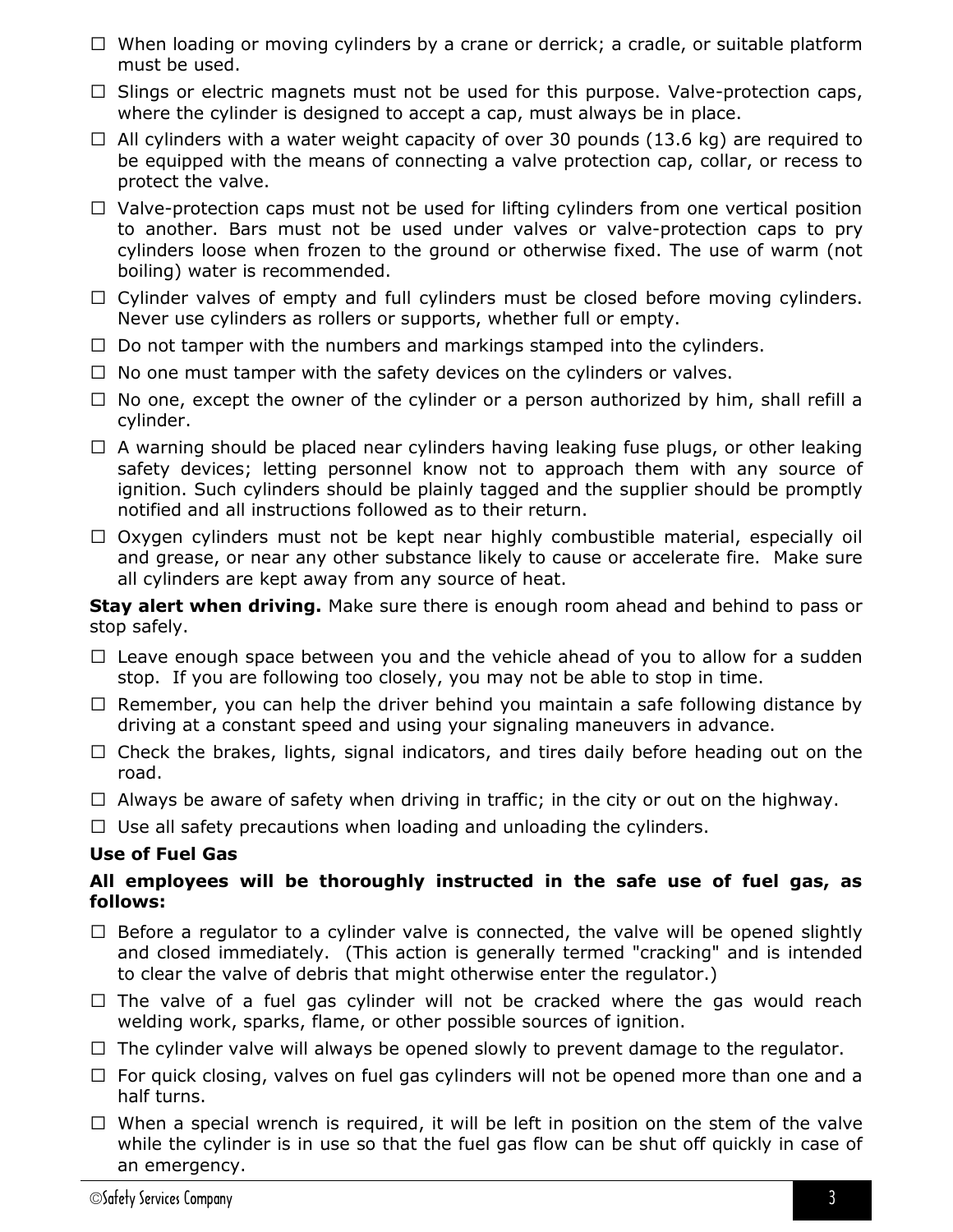- $\Box$  In the case of manifold or coupled cylinders, at least one such wrench will always be available for immediate use.
- $\Box$  Nothing will be placed on top of a fuel gas cylinder, when in use, which may damage the safety device or interfere with the quick closing of the valve.
- $\Box$  Fuel gas will not be used from cylinders through torches or other devices which are equipped with shutoff valves without reducing the pressure through a suitable regulator attached to the cylinder valve or manifold.
- $\Box$  Before a regulator is removed from a cylinder valve, the cylinder valve will always be closed and the gas released from the regulator.
- $\Box$  If, when the valve on a fuel gas cylinder is opened, there is found to be a leak around the valve stem, the valve will be closed and the gland nut tightened. If this action does not stop the leak, the use of the cylinder will be discontinued, and it will be properly tagged and removed from the work area.
- $\Box$  In the event that fuel gas should leak from the cylinder valve, rather than from the valve stem, and the gas cannot be shut off, the cylinder will be properly tagged and removed from the work area.
- $\Box$  If a regulator attached to a cylinder valve will effectively stop a leak through the valve seat, the cylinder need not be removed from the work area.
- $\Box$  If a leak should develop at a fuse plug or other safety device, the cylinder will be removed from the work area.

#### **Fuel Gas and Oxygen Manifolds**

- $\Box$  Fuel gas and oxygen manifolds will bear the name of the substance they contain in letters at least 1-inch high which will be either painted on the manifold or on a sign permanently attached to it.
- $\Box$  Fuel gas and oxygen manifolds will be placed in safe, well ventilated, and accessible locations.
- $\Box$  They will not be located within enclosed spaces.
- $\Box$  Manifold hose connections, including both ends of the supply hose that lead to the manifold, will be such that the hose cannot be interchanged between fuel gas and oxygen manifolds and supply header connections.
- $\Box$  Adapters will not be used to permit the interchange of hose. Hose connections will be kept free of grease and oil.
- $\Box$  When not in use, manifold and header hose connections will be capped.
- $\Box$  Nothing will be placed on top of a manifold, when in use, which will damage the manifold or interfere with the quick closing of the valves.

#### **Hoses**

- $\Box$  Fuel gas hose and oxygen hose will be easily distinguishable from each other.
- $\Box$  The contrast may be made by different colors or by surface characteristics readily distinguishable by the sense of touch.
- $\Box$  Oxygen and fuel gas hoses will not be interchangeable.
- $\Box$  A single hose having more than one gas passage will not be used.
- $\Box$  When parallel sections of oxygen and fuel gas hose are taped together, not more than 4 inches out of 12 inches will be covered by tape.
- $\Box$  All hose in use, carrying acetylene, oxygen, natural or manufactured fuel gas, or any gas or substance which may ignite or enter into combustion, or be in any way harmful to employees, will be inspected at the beginning of each working shift. Defective hose will be removed from service.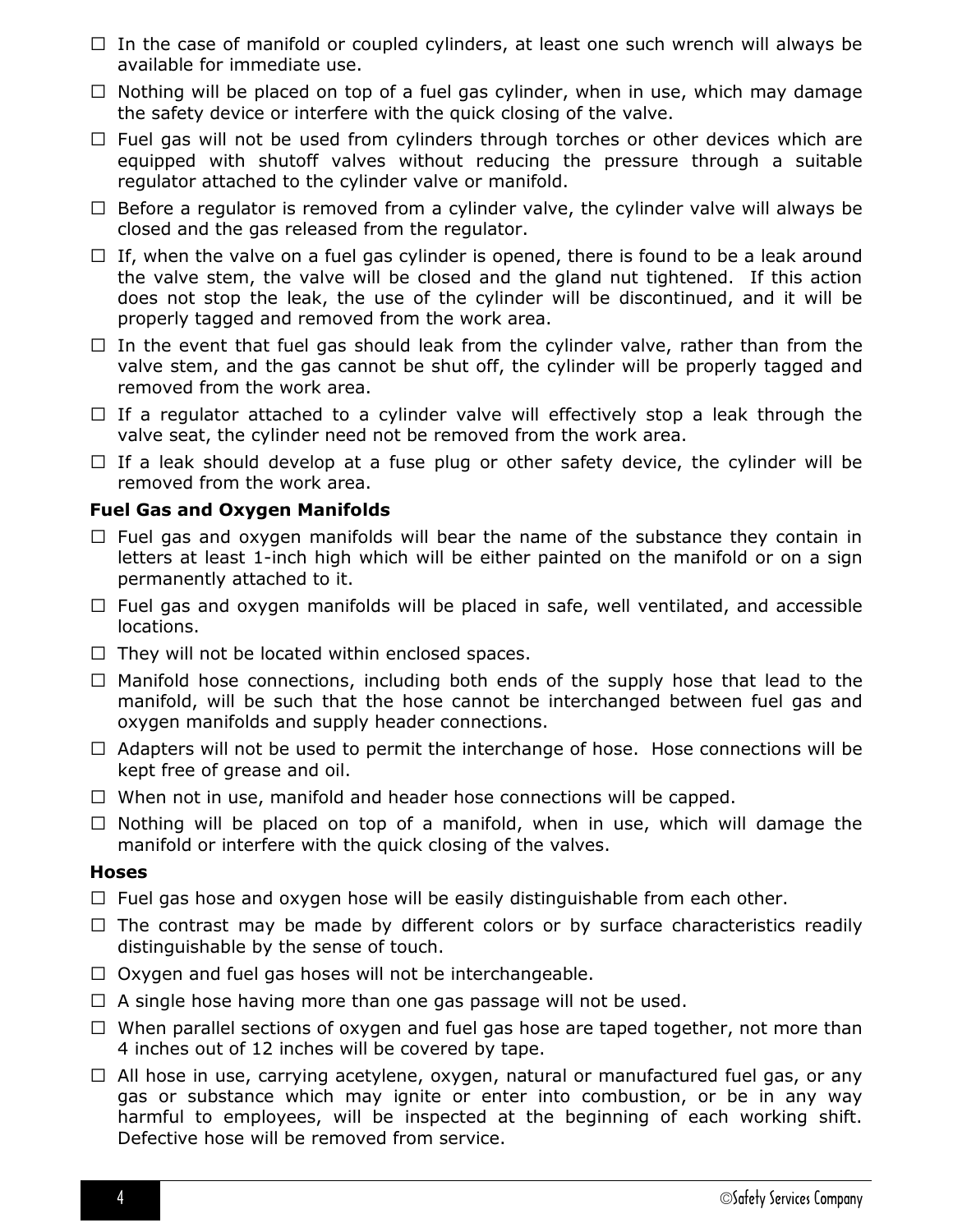- $\Box$  Hose which has been subject to flashback, or which shows evidence of severe wear or damage, will be tested to twice the normal pressure to which it is subject, but in no case less than 300 psi.
- $\Box$  Hose couplings will be of the type that cannot be unlocked or disconnected by means of a straight pull without rotary motion.
- $\Box$  Hoses, cables, and other equipment will be kept clear of passageways, ladders, and stairs.

#### **Torches**

- $\Box$  Clogged torch tip openings will be cleaned with suitable cleaning wires, drills, or other devices designed for such purpose.
- $\Box$  Torches in use will be inspected at the beginning of each working shift for leaking shutoff valves, hose couplings, and tip connections.
- $\Box$  Torches will be lighted by friction lighters or other approved devices, and not by matches or from hot work. Defective torches will not be used.
- $\Box$  Oxygen and fuel gas pressure regulators, including their related gauges, will be in proper working order while in use.

#### **Oil and Grease Hazards**

- $\Box$  Oxygen cylinders and fittings will be kept away from oil or grease.
- $\Box$  Cylinders, cylinder caps and valves, couplings, regulators, hose, and apparatus will be kept free from oil or greasy substances and will not be handled with oily hands or gloves.
- $\Box$  Oxygen will not be directed at oily surfaces, greasy clothes, or within a fuel oil or other storage tank or vessel.

#### **Manifolds**

- $\Box$  Fuel gas and oxygen manifolds must bear the name of the gas they contain.
- $\Box$  Fuel gas and oxygen manifolds must not be placed in confined spaces, but will be placed in safe, well ventilated, and accessible locations.
- $\Box$  Hose connections must be made so they cannot be interchanged between fuel gas, oxygen manifolds, and supply header connections. Keep hose connections free of grease and oil, and do not use adapters to interchange hoses.
- $\Box$  Manifold and header hose connections must be capped when not in use.
- $\Box$  Nothing may be placed on manifolds that will damage the manifold or interfere with the quick closing of the valves.

#### **Fire Protection**

#### **Objects to be welded, cut, or heated must be moved to a designated safe location. If the object cannot be easily moved, all moveable fire hazards will be moved or protected.**

- $\Box$  If the object to be welded, cut, or heated cannot be moved and if all the fire hazards cannot be removed, positive means must be taken to confine the heat, sparks, and slag, and to protect the immovable fire hazards from them.
- $\Box$  Welding, cutting, or heating must not be performed in the presence of flammable paints, flammable compounds, or heavy dust concentrations.
- $\Box$  Fire extinguishers must be immediately available in the work area, free of obstruction, and maintained for instant use.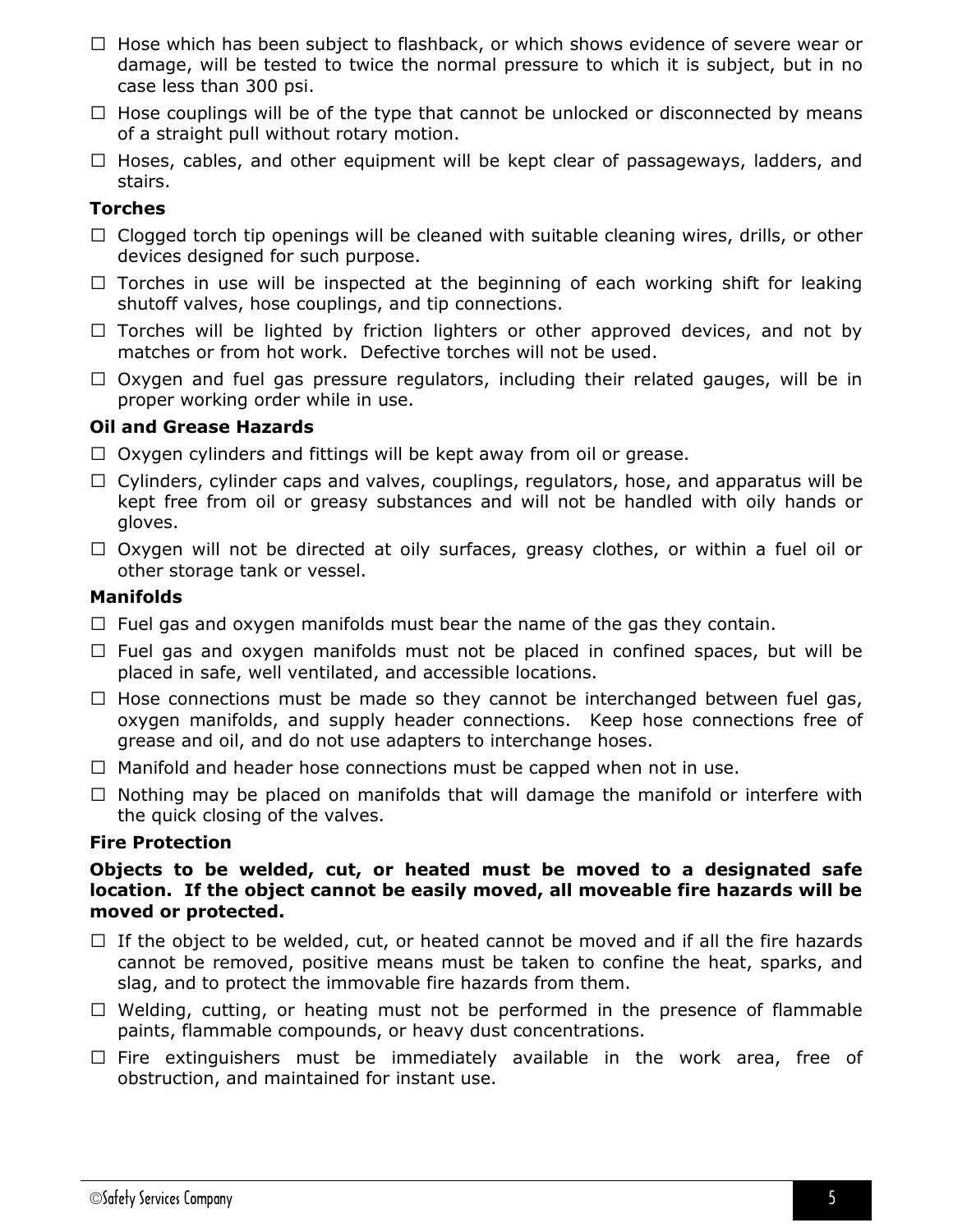- $\Box$  When normal fire prevention precautions are not sufficient for the welding, cutting, or heating operation the "Hot Work Supervisor" will assign a fire watch. Sufficient amount of time must be allowed after completion of work to ensure that the possibility of fire does not exist. The designated fire watch must be trained in fire fighting equipment.
- $\Box$  Gas supplies must be shut off during lunch breaks, overnight, or during shift breaks. Hoses and torches must be removed from confined spaces.

#### **Fumes and Gases (MIG and TIG Welding)**

- $\Box$  Welding produces fumes and gases.
- $\Box$  Breathing these fumes and gases can be hazardous to your health. Keep your head out of the fumes.
- $\Box$  When inside, ventilate the area and use local forced ventilation at the arc to remove fumes and gases.
- $\Box$  When ventilation is poor, wear an air-supplied respirator.
- $\Box$  Work in a confined space only if it is well ventilated, or while wearing an air supplied respirator. Always have a trained watchperson nearby.
- $\Box$  Welding fumes and gases can displace air and lower the oxygen level causing injury or death. Be sure the breathing air is safe.
- $\Box$  Read and understand the Material Safety Data Sheets (MSDSs) and the manufacturer's instructions for metals, consumables, coatings, cleaners, and degreasers.
- $\Box$  Do not weld near degreasing, cleaning, or spraying operations. The heat and rays of the arc can react with vapors to form toxic gases.
- $\Box$  Do not weld on coated metals, such as galvanized, lead, or cadmium plated steel, unless the coating is removed from the weld area, the area is well ventilated, and while wearing an air-supplied respirator. The coatings and any metals containing these elements can give off toxic fumes if welded.
- $\Box$  At the point of generation, welding fumes are exhausted through the slots on the gun. The air can be exhausted by a welding fume extractor, passed through filters, and discharged back into the workplace. The air from the welder must be cleaned before it is recirculated back into the workplace.
- $\Box$  Because filters can have holes, there is a possibility of inadvertently re-circulating contaminated air into the workplace. As a result, specific criteria for the recirculation of air from industrial exhaust systems should be used. In using this criterion, one must consider the probability and consequences of an air cleaner failure. In addition, a monitoring system must be used which provides adequate warning of an air cleaner failure.
- $\Box$  Try to use a welding system that involves a very low air flow. The air from the air cleaner can then be simply ducted outside.
- $\Box$  Remember, containers can be toxic, explosive, or flammable. All it takes is an errant spark to cause an explosion or flash fire if vapors are present.

**Metal fumes:** Welding fumes consist of oxides of the metal being welded and particulate contaminants from the welding rod or wire.

- $\Box$  Workers, who are welding, can develop metal fume fever from exposure to freshly generated welding fumes.
- $\Box$  Symptoms last for 24 hours and include chills, trembling, nausea, and vomiting. During this 24 hour period there is a reduction in lung function but no evidence of radiological changes in the lung. Worker exposure to welding fumes should be limited to 5 mg/m.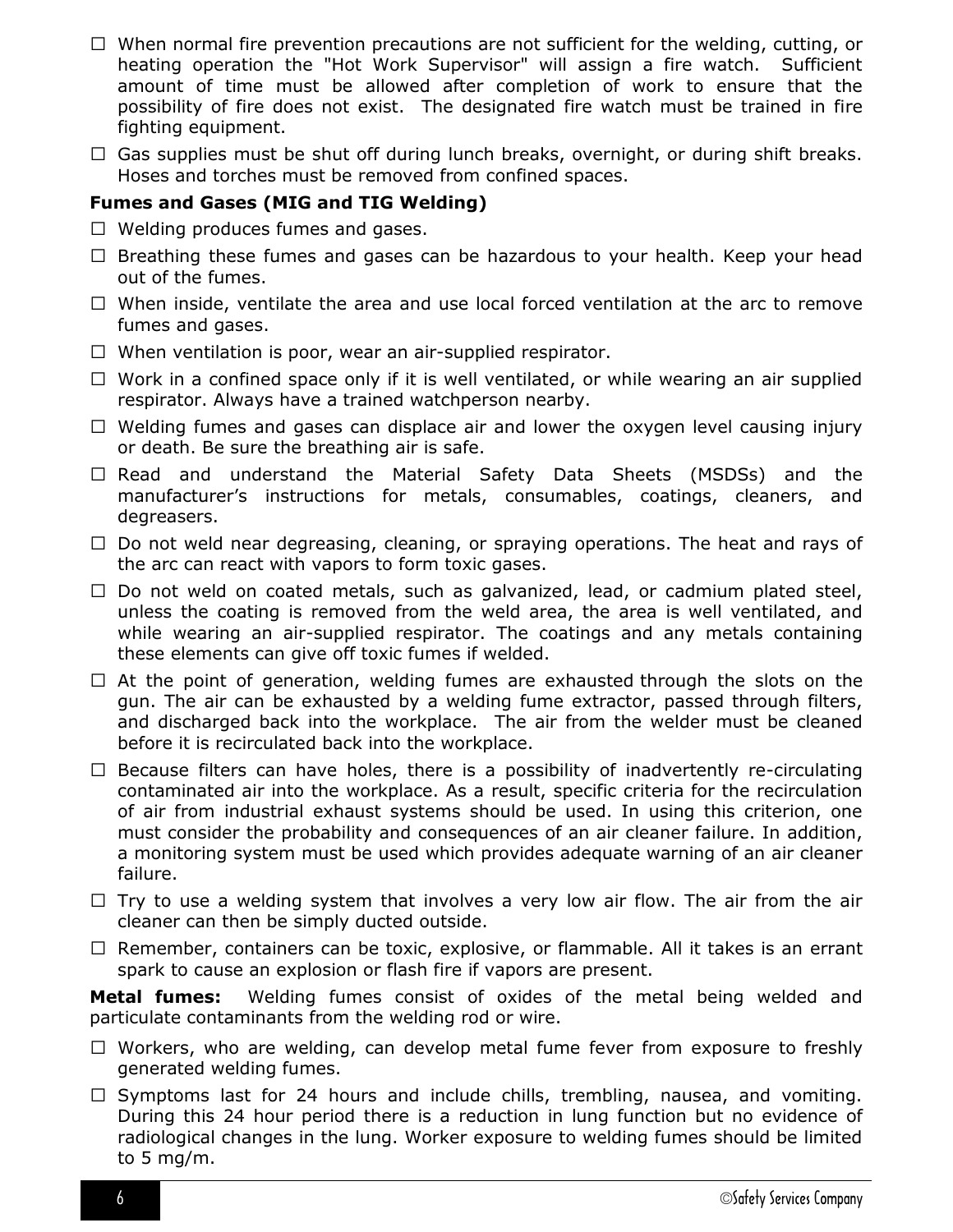- $\Box$  The respiratory system is the primary target of injury. Metal fume fever and pneumonitis are the most common acute respiratory diseases associated with welding as a result of short-term exposures to high concentrations of fumes and gases.
- $\Box$  Chronic respiratory diseases such as cancer, pneumoconiosis, and bronchitis have been observed among welders exposed to welding fumes and gases (and possibly to asbestos in some instances over long periods). Cancers of the kidney and other urinary tract organs, and the subglottic area of the larynx, cardiovascular and gastrointestinal diseases, skin sensitization, hearing loss, and eye and musculoskeletal injury can occur.
- $\Box$  Remember, because of the diversity of welding techniques, processes, and materials used, most of these studies lack sufficient information to associate a specific chemical or physical agent with a particular health effect.
- $\Box$  Painted surfaces can burn and release decomposition products into the workers' breathing zone. Material safety data sheets for some automotive paints report that toxic metals such as chromium and lead are present in some formulations.
- $\Box$  Iron oxide: Welding on iron surfaces produces an iron oxide fume. Excessive exposure to this fume can cause the development of lung changes that show up on Xrays. However, these lung changes do not appear to be associated with any physical impairment of the lung.
- Chromium: Paints may contain chromates and **hexavalent chromium** as a pigment. These compounds can produce health effects such as contact dermatitis, irritation, and ulceration of the nasal mucosa, and perforation of the nasal septum. Certain insoluble hexavalent chromium compounds are suspect carcinogens. New data supports the danger associated with hexavalent chromium. Wear an air-supplied respirator.
- $\Box$  Lead: Lead adversely affects several organs and systems. The four major target organs and systems are the central nervous system, the peripheral nervous system, kidney, and hematopoietic (blood-forming) system.
- $\Box$  Inhalation or ingestion of inorganic lead can cause loss of appetite, metallic taste in the mouth, constipation, nausea, pallor, blue line on the gum, malaise, weakness, insomnia, headache, muscle and joint pains, nervous irritability, fine tremors, encephalopathy, and colic.
- $\Box$  Exposure can result in a weakness in the wrist muscles known as "wrist drop," anemia (due to lower red blood cell life and interference with heme synthesis), proximal kidney tubule damage, and chronic kidney disease. Elevated blood pressure has been positively related to blood lead levels.
- $\Box$  Ozone: Welding can generate ozone and nitrogen oxides. High concentrations of ozone can be emitted when welding is done on aluminum. Ozone is irritating to the eyes and upper respiratory tract.
- $\Box$  Remember, your lungs are a vital organ for sustaining good health.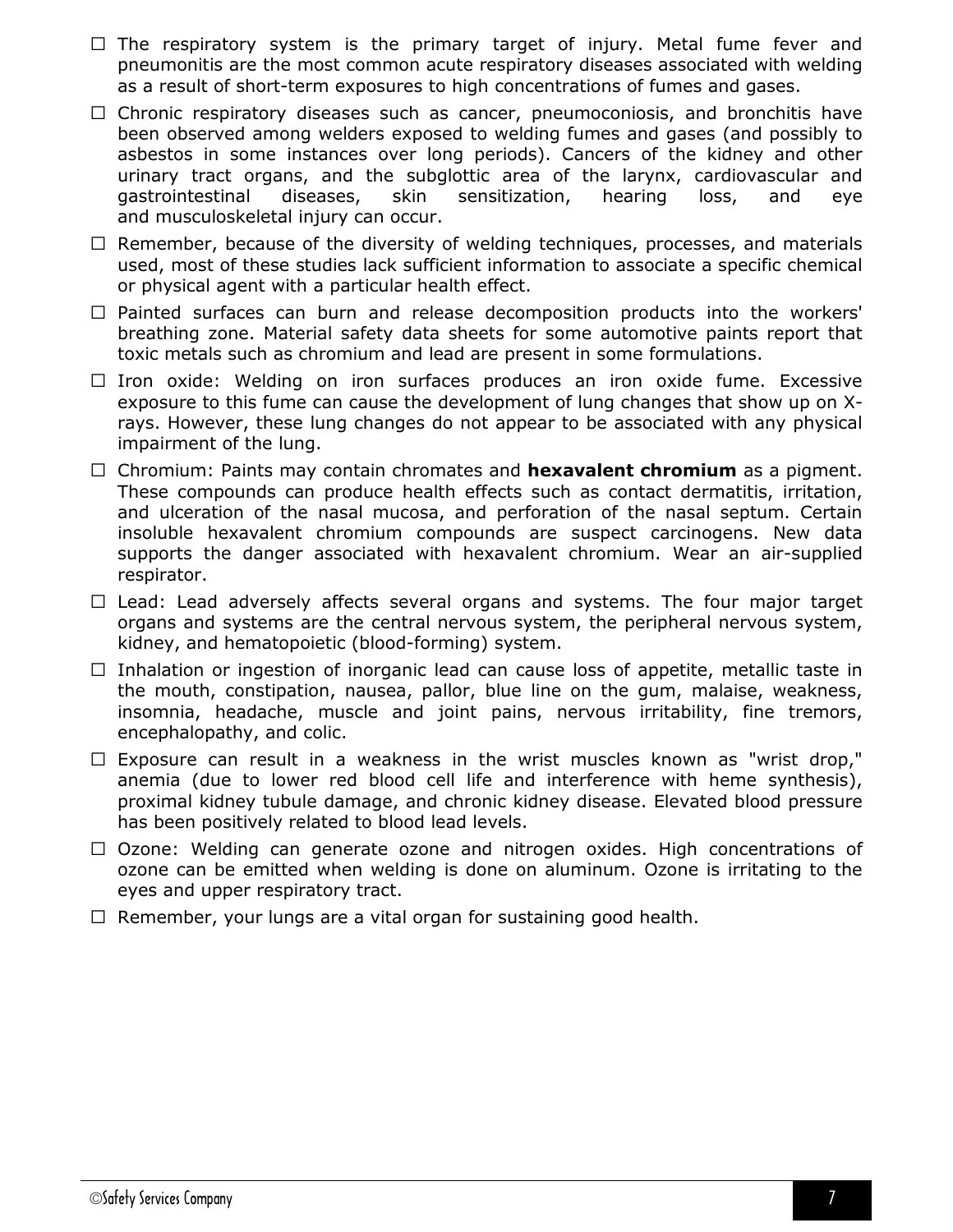#### **Compressed Gas Cylinders for New Workers**

Compressed gases present a unique hazard, and depending on the particular gas, there is a potential for simultaneous exposure to both mechanical and chemical hazards.

#### **Gases may be:**

- Flammable or combustible
- **Explosive**
- **Corrosive**
- **•** Poisonous
- **Inert**
- or a combination of hazards
- $\Box$  When the gas is flammable, flash points lower than room temperature compounded by high rates of diffusion present a danger of fire or explosion.
- $\Box$  Additional hazards of reactivity and toxicity of the gas, as well as asphyxiation, can be caused by high concentrations of even "harmless" gases such as nitrogen.
- $\Box$  Since the gases are contained in heavy, highly pressurized metal containers, the large amount of potential energy resulting from compression of the gas makes the cylinder a potential rocket or fragmentation bomb.
- $\Box$  Careful procedures are necessary for handling the various compressed gases, the cylinders containing the compressed gases, regulators or valves used to control gas glow, and the piping used to confine gases during flow.
- $\Box$  Always use safety glasses (preferably with a face shield) when handling and using compressed gases, especially when connecting and disconnecting compressed gas regulators and lines.

**Identification:** The contents of any compressed gas cylinder must be clearly identified.

- $\Box$  Such identification should be stenciled or stamped on the cylinder or a label.
- $\Box$  Commercially available three-part tag systems may also be used for identification and inventory.
- $\Box$  No compressed gas cylinder should be accepted for use that does not legibly identify its contents by name.
- $\Box$  If the labeling on a cylinder becomes unclear or an attached tag is defaced to the point the contents cannot be identified, the cylinder should be marked "contents unknown" and returned directly to the manufacturer.
- $\Box$  Always read the label.
- $\Box$  Never rely on the color of the cylinder for identification.
- $\Box$  Color coding is not reliable because cylinder colors may vary with the supplier.
- $\Box$  Additionally, labels on caps have little value because caps are interchangeable.
- $\Box$  All gas lines leading from a compressed gas supply should be clearly labeled to identify the gas, the area served, and the relevant emergency telephone numbers.
- $\Box$  The labels should be color coded to distinguish hazardous gases (such as flammable, toxic, or corrosive substances) (e.g., a yellow background and black letters).
- $\Box$  Signs should be conspicuously posted in areas where flammable compressed gases are stored, identifying the substances and appropriate precautions (e.g., HYDROGEN - FLAMMABLE GAS - NO SMOKING - NO OPEN FLAMES).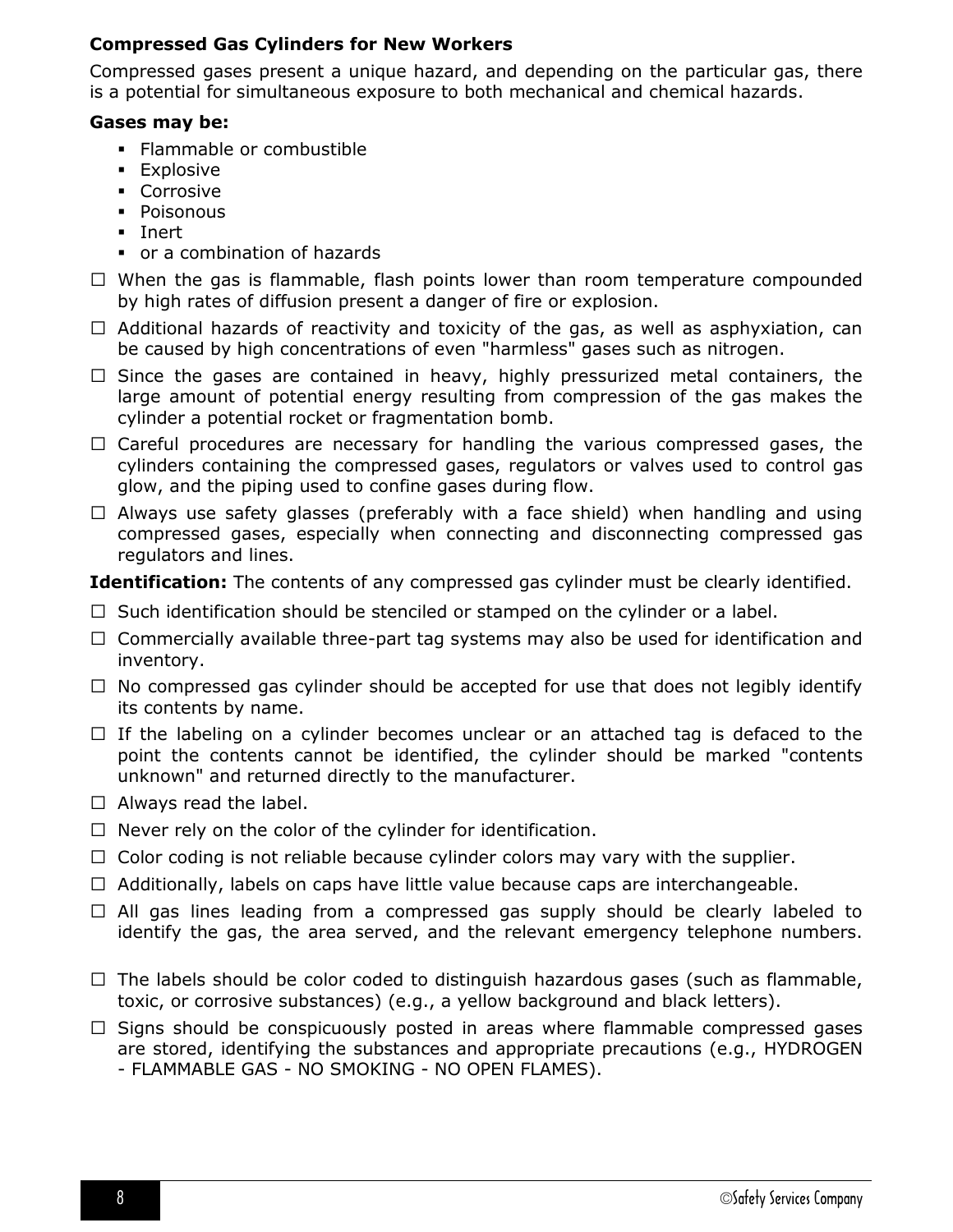# **READING YOUR NFPA/ HAZCOM LABEL**



# **NUMBER RATING OF CHEMCALS**

| 0- MINIMAL      |
|-----------------|
| 1- SLIGHT       |
| 2-              |
| <b>MODERATE</b> |
| 3- SERIOUS      |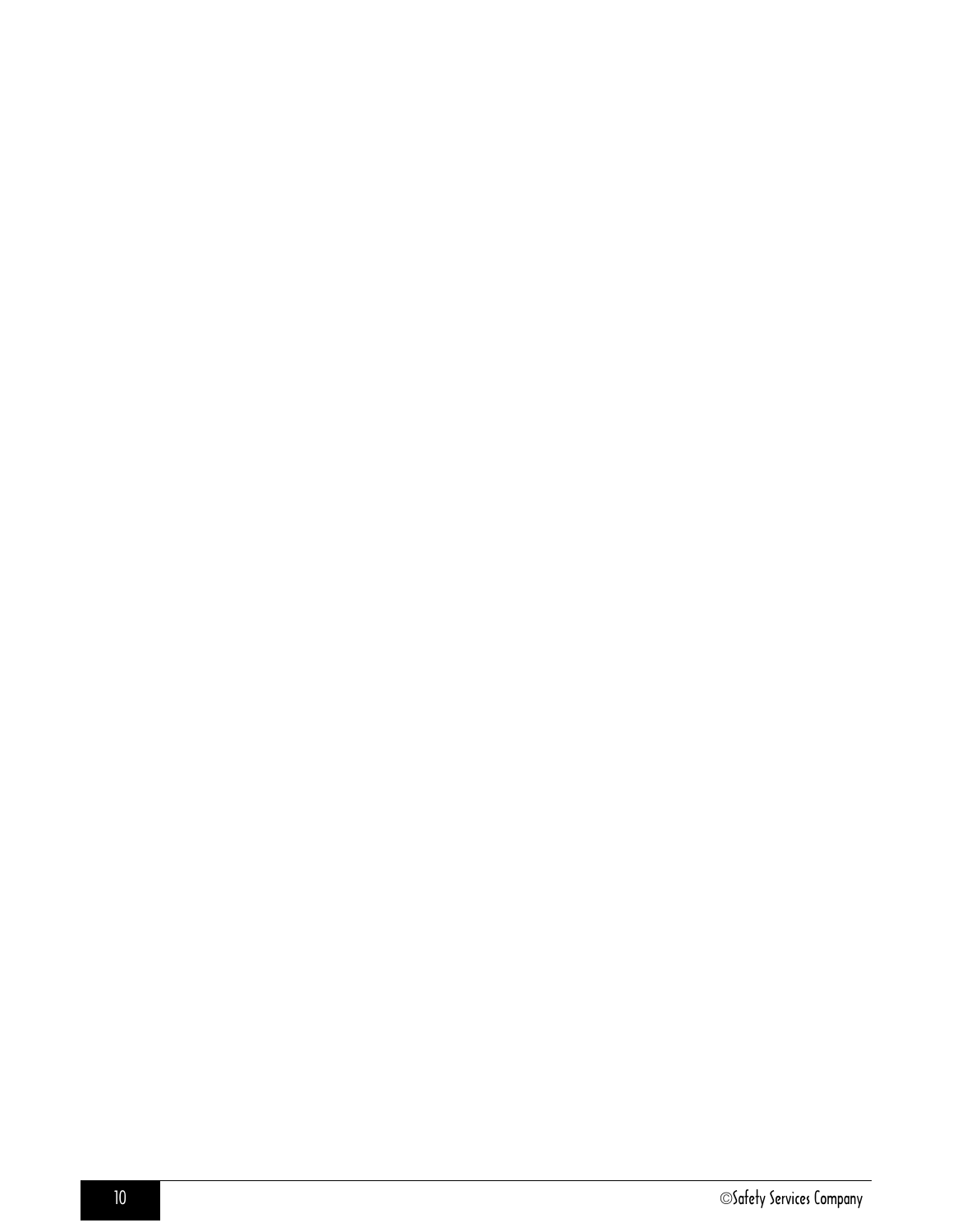#### **Handling and Use**

- $\Box$  Gas cylinders must be secured at all times to prevent tipping.
- $\Box$  Cylinders may be attached to a bench top, individually to the wall, placed in a holding cage, or have a non-tip base attached.
- $\Box$  Chains or sturdy straps may be used to secure them.
- $\Box$  If a leaking cylinder is discovered, move it to a safe place (if it is safe to do so) and inform the supervisor. Call the vendor as soon as possible.
- $\Box$  Under no circumstances should any attempt be made to repair a cylinder or valve.
- $\Box$  Standard cylinder-valve outlet connections have been devised by the Compressed Gas Association (CGA) to prevent mixing of incompatible gases.
- $\Box$  The outlet threads used vary in diameter; some are internal, some are external; some are right-handed, some are left-handed.
- $\Box$  In general, right-handed threads are used for non-fuel and water-pumped gases, while left-handed threads are used for fuel and oil-pump gases.
- $\Box$  To minimize undesirable connections, only CGA standard combinations of valves and fittings should be used in compressed gas installations; the assembly of miscellaneous parts should be avoided.
- $\Box$  The threads on cylinder valves, regulators and other fittings should be examined to ensure they correspond and are undamaged.
- $\Box$  Cylinders should be placed with the valve accessible at all times.
- $\Box$  The main cylinder valve should be closed as soon as it is no longer necessary that it be open (i.e., it should never be left open when the equipment is unattended or not operating).
- $\Box$  This is necessary not only for safety when the cylinder is under pressure, but also to prevent the corrosion and contamination resulting from diffusion of air and moisture into the cylinder after it has been emptied.
- $\Box$  Cylinders are equipped with either a hand wheel or stem valve.
- $\Box$  For cylinders equipped with a stem valve, the valve spindle key should remain on the stem while the cylinder is in service.
- $\Box$  Only wrenches or tools provided by the cylinder supplier should be used to open or close a valve.
- $\Box$  At no time should pliers be used to open a cylinder valve.
- $\Box$  Some valves may require washers; this should be checked before the regulator is fitted.
- $\Box$  Cylinder valves should be opened slowly.
- $\Box$  Oxygen cylinder valves should be opened all the way.
- $\Box$  Open up the oxygen cylinder valve stem just a crack.
- $\Box$  Once the needle on the high pressure gauge has stopped, open up the valve all the way. This back-seats the valve.
- $\Box$  Oxygen cylinders must have the valve opened up all the way because of the high pressure in the cylinder.
- $\Box$  There is a back-seating valve on the oxygen cylinder. This prevents the highpressure gas from leaking out through the threaded stem.
- $\Box$  When opening the valve on a cylinder containing an irritating or toxic gas, the user should position the cylinder with the valve pointing away from them and warn those working nearby.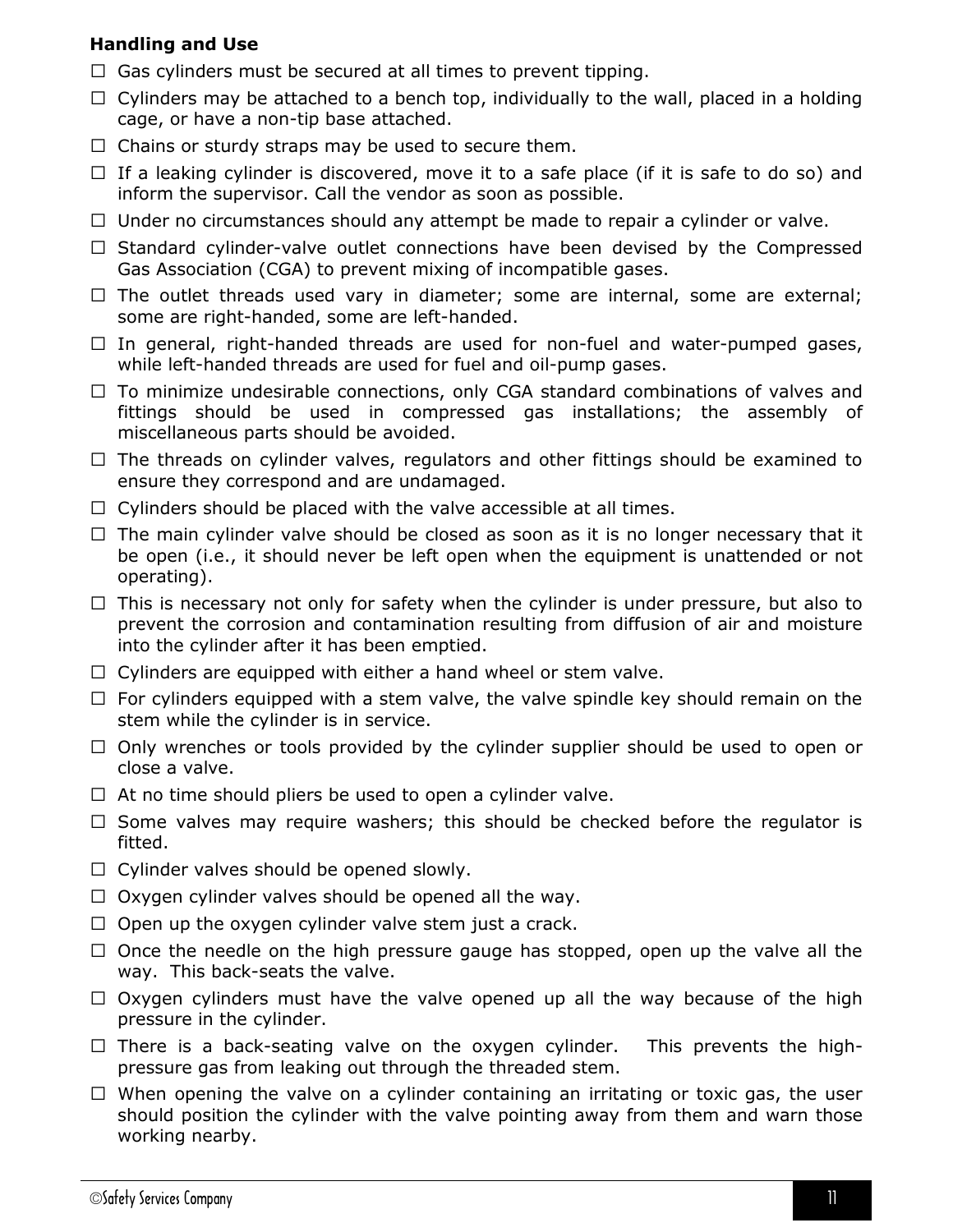- $\Box$  Cylinders containing flammable gases such as hydrogen or acetylene must not be stored in close proximity to open flames, areas where electrical sparks are generated, or where other sources of ignition may be present.
- $\Box$  Cylinders containing acetylene must never be stored on their side.
- $\Box$  An open flame must never be used to detect leaks of flammable gases.
- $\Box$  Hydrogen flame is invisible, so "feel" for heat.
- $\Box$  One common practice is to use a natural bristle broom to "sweep" the air in front of you.
- $\Box$  All cylinders containing flammable gases should be stored in a well-ventilated area.
- $\Box$  Oxygen cylinders, full or empty, must not be stored in the same vicinity as flammable gases.
- $\Box$  The proper storage for oxygen cylinders requires that a minimum of 20 feet be maintained between flammable gas cylinders and oxygen cylinders or the storage areas be separated, at a minimum, by a fire wall five feet high with a fire rating of 0.5 hours.
- $\Box$  Greasy and oily materials must never be stored around oxygen; nor should oil or grease be applied to fittings.
- $\Box$  Regulators are gas specific and not necessarily interchangeable!
- $\Box$  Always make sure that the regulator and valve fittings are compatible.
- $\Box$  If there is any question as to the suitability of a regulator for a particular gas, check with your vendor for advice.
- $\Box$  After the regulator is attached, the cylinder valve should be opened just enough to indicate pressure on the regulator gauge (no more than one full turn) and all the connections checked with a soap solution for leaks.
- $\Box$  Never use oil or grease on the regulator of a cylinder valve.

#### **The following rules should always be followed in regards to piping:**

- $\Box$  Copper piping must not be used for acetylene.
- $\Box$  Plastic piping must not be used for any portion of a high-pressure system.
- $\Box$  Do not use cast iron pipe for chlorine.
- $\Box$  Do not conceal distribution lines where a high concentration of a leaking hazardous gas can build up and cause an accident.
- $\Box$  Distribution lines and their outlets should be clearly labeled as to the type of gas contained.
- $\Box$  Piping systems should be inspected for leaks on a regular basis.
- $\Box$  Special attention should be given to fittings as well as possible cracks that may have developed.
- $\Box$  A cylinder should never be emptied to a pressure lower than 172 kPa (25 psi/in2) (the residual contents may become contaminated if the valve is left open).
- $\Box$  When work involving a compressed gas is completed, the cylinder must be turned off, and if possible, the lines bled.
- $\Box$  When the cylinder needs to be removed or is empty, all valves must be closed, the system bled, and the regulator removed.
- $\Box$  The valve cap must be replaced, the cylinder clearly marked as "empty," and returned to a storage area for pickup by the supplier.
- $\Box$  Empty and full cylinders should be stored in separate areas.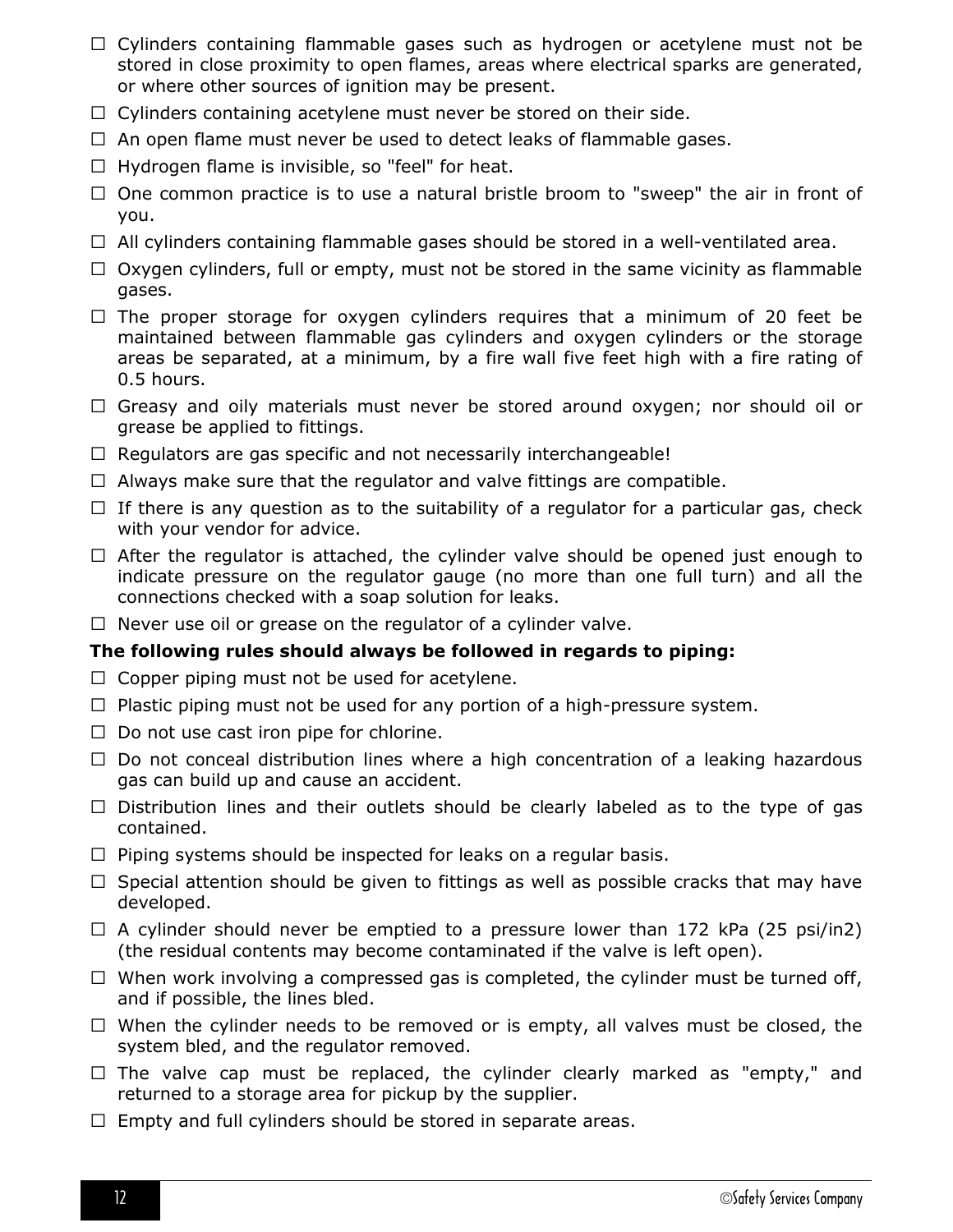- $\Box$  Where the possibility of flow reversal exists, the cylinder discharge lines should be equipped with approved check valves to prevent inadvertent contamination of cylinders connected to a closed system.
- $\Box$  "Sucking back" is particularly troublesome where gases are used as reactants in a closed system.
- $\Box$  A cylinder in such a system should be shut off and removed from the system when the pressure remaining in the cylinder is at least 172 kPa (25 psi/in2).
- $\Box$  If there is a possibility that the container has been contaminated, it should be so labeled and returned to the supplier.
- $\Box$  Liquid bulk cylinders may be used in laboratories where a high volume of gas is needed.
- $\Box$  These cylinders usually have a number of valves on the top of the cylinder.
- $\Box$  All valves should be clearly marked as to their function.
- $\Box$  These cylinders will also vent their contents when a preset internal pressure is reached, therefore, they should be stored or placed in service where there is adequate ventilation.
- $\Box$  All compressed gas cylinders, including lecture-size cylinders, must be returned to the supplier when empty or no longer in use.
- $\Box$  The cylinders that contain compressed gases are primarily shipping containers and should not be subjected to rough handling or abuse.
- $\Box$  Such misuse can seriously weaken the cylinder and render it unfit for further use or transform it into a rocket having sufficient thrust to drive it through masonry walls.
- $\Box$  To protect the valve during transportation, the cover cap should be screwed on hand tight and remain on until the cylinder is in place and ready for use.
- $\Box$  Cylinders should never be rolled or dragged.
- $\Box$  When moving large cylinders, they should be strapped to a properly designed wheeled cart to ensure stability.
- $\Box$  Only one cylinder should be handled (moved) at a time.
- $\Box$  Nitrogen (N2) and carbon dioxide (CO2) are available in the form of compressed gas in cylinders.
- $\Box$  Nitrogen is available in a number of forms ranging from gas intended for welding, to various purity assured types, to gas mixtures where N2 would be one of the components.
- $\Box$  Welding nitrogen is essentially a pure gas, but it has one important clarification.
- $\Box$  When a cylinder of welding gas is used there is an unknown possibility that some form of contaminant may have back-fed into the cylinder from a previous user.
- $\Box$  Possibly this could happen if the tank was being used in an application where the cylinder's internal pressure fell low enough for pressure from whatever the tank had been feeding to back-flush into the cylinder.
- $\Box$  Alternatively, the tank pressure may have become depleted and was re-pressurized using ordinary compressed service air.
- $\Box$  The most likely contaminants will be moisture, carbon monoxide, carbon dioxide, oxygen and hydrocarbons, but there is the remote possibility, of something even more exotic or toxic getting into your cylinder.
- $\Box$  Welding gas cylinders may not be checked by the gas supplier before being refilled and sent back out for use.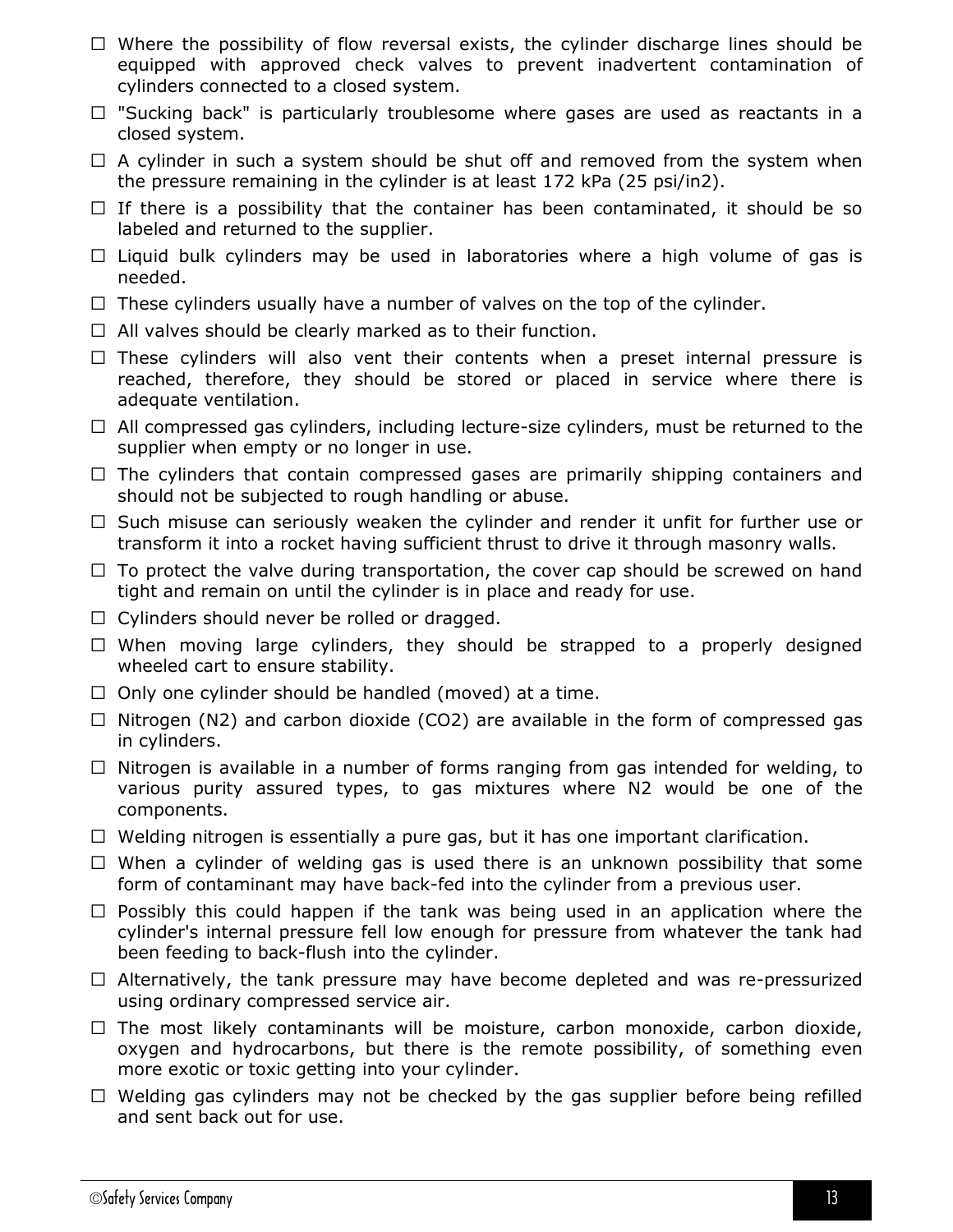$\Box$  The varying types of purity assured nitrogen gas are slightly more difficult to find and slightly more expensive in cost. Some companies offer seven types of purity assured nitrogen ranging from 99.995% to 99.9995% pure with none having a water vapor content over 1 part per million (ppm) or an oxygen content over 3 ppm.

#### **Most common cylinders**

| Cyl<br>Size | Capy<br>Cu Ft | Filled<br>PSIG | Wt.<br>Lbs | Ht<br>Ιn | Dia<br>In |
|-------------|---------------|----------------|------------|----------|-----------|
| 44HH        | 445           | 6000           | 339 51     |          | 10        |
| 44H         | 332           | 3500           | 225        | 51       | 10        |
| 49          | 304           | 2640           | 165        | 55       | 9.25      |
| 44          | 234           | 2265           | 149        | 51       | 9         |
| 16          | 77            | 2000           | 71         | 32.5     | 7         |

#### (H) Means high pressure

PSIG = Pounds per Square Inch on the Gauge, this does not reflect

atmospheric pressure which would be Pounds per Square Inch Absolute; (PSIA) = PSIA is the absolute pressure of atmospheric and internal cylinder pressure combined.

- $\Box$  Although you can purchase your own cylinder the most inexpensive way to use nitrogen is to rent a cylinder from your gas supplier.
- $\Box$  This may require filling out an application, paying a refundable cylinder deposit and buying the gas contained in the cylinder.
- $\Box$  Delivery by the supplier can often be arranged or they may assist you in getting the cylinder into your vehicle.
- $\Box$  The preferred method of transportation is for the cylinder to be chained, clamped, or otherwise solidly secured in a vertical position in the transporting vehicle with the cylinder cap in place.
- $\Box$  Transportation requirements vary from state to state and even city to city so inquire of your gas supplier to find a safe and legal means of moving the tank.

**NOTE:** The major expense in using compressed gas is not the cost of obtaining the gas itself, but in the equipment needed to safely handle and control it.

- $\Box$  Unless you borrow the mechanisms, they will have to be purchased, new or used.
- $\Box$  There is a temptation to forgo the expense and not use a regulator.
- $\Box$  A full cylinder of compressed gas will have an internal pressure of 2000+ PSIG.
- $\Box$  Normal atmospheric pressure is about 15 PSIA.
- $\Box$  If the cylinder valve was opened only slightly too far, a great deal of very high pressure gas will flow through the delivery hose and metal wand and the potential for serious injury when it began to whip around would be very great.
- $\Box$  For your safety, get the necessary equipment.
- $\Box$  If you purchase your own regulator/gauge cluster and/or your own cylinder, there is necessity for periodic maintenance.
- $\Box$  Regulators and gauges need to be calibrated (using a water deadweight calibrator) and cylinders need to be hydrostatically tested, typically every ten years for both.
- $\Box$  Ask the gas supplier for more detailed information.
- $\Box$  The only equipment that may come with your cylinder is the cylinder cap.
- $\Box$  All of the common cylinder sizes will use the CGA-580 (Compressed Gas Assembly) cylinder fitting.
- $\Box$  The downstream side of this fitting can be obtained with different threads, but a 1/4" NPT (National Pipe Thread) nipple is normally needed to mate with the regulator body.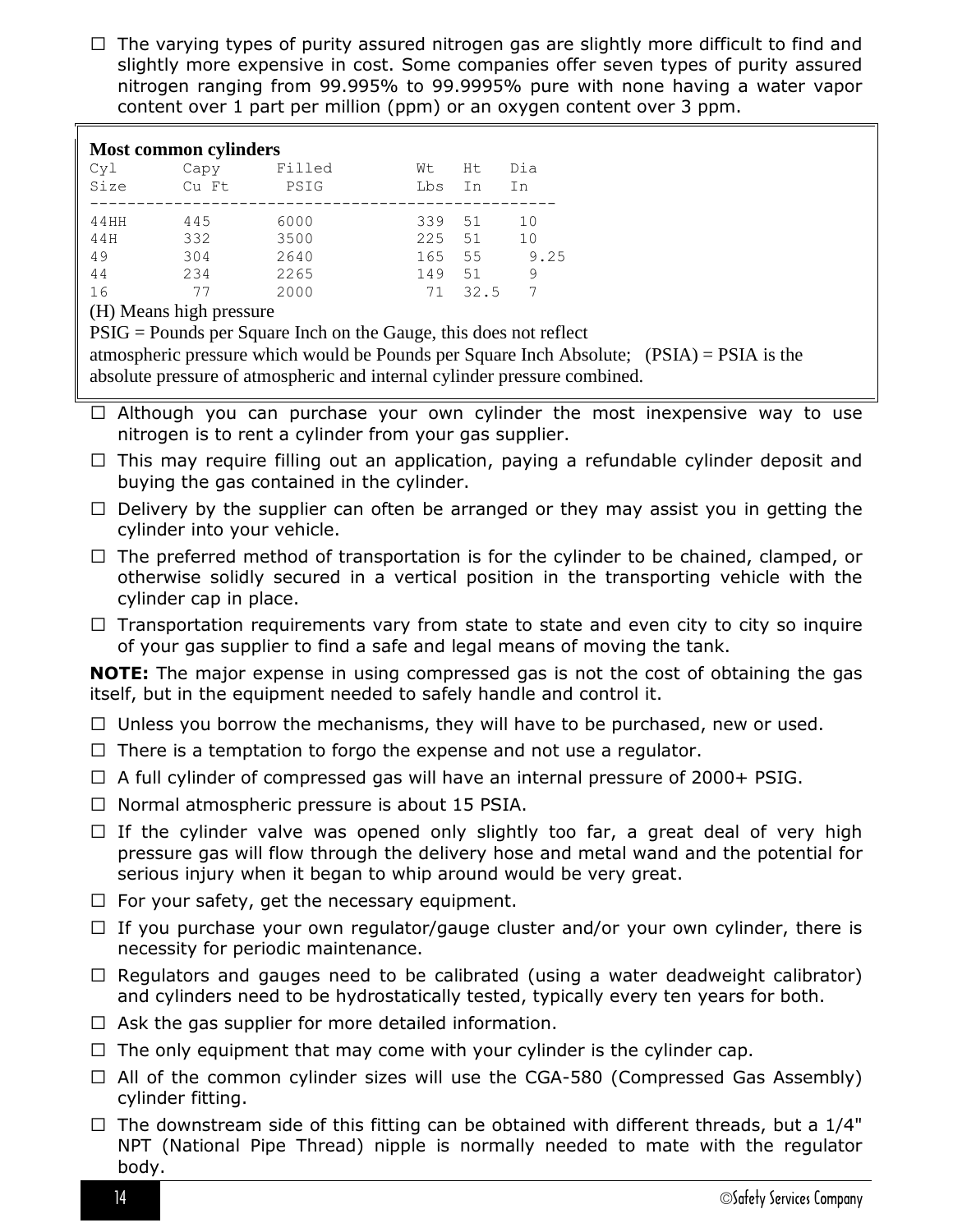- $\Box$  The nipple is really nothing more than just a short length of high pressure pipe.
- $\Box$  The CGA fittings come in a variety of metal compositions such as carbon steel, stainless steel, and brass. The best choice is one which matches the composition of the regulator body.
- $\Box$  If the CGA fitting and regulator are to be used only with dry, non-oxygen gasses, in a dry environment then galvanic corrosion can be disregarded so the most inexpensive metal composition can be used even if it is not the same as the regulator.
- $\Box$  If it is to be used in a wet area, or with oxygen containing gasses then matching metal composition becomes very important.
- $\Box$  When the tank is to be returned there must be some residual pressure still in the cylinder or the renter may have to pay a surcharge or lose their deposit.
- $\Box$  This is particularly true of purity assured gasses because the residual gas composition will be analyzed. This is done for the safety of all cylinder users.
- $\Box$  The regulator/gauge cluster should be carefully removed using the same procedure that is described below to put it all together.
- $\Box$  Care should be taken not to damage the cylinder valve threads.
- $\Box$  Replace the cylinder cap and transport in the same manner.

#### **Argon**

- $\Box$  Argon is a colorless, odorless, and tasteless gas used as an inert gas.
- $\Box$  Argon can be shipped as a pressurized liquid.
- $\Box$  Argon can affect you when breathed in.
- $\Box$  Contact with liquefied argon can cause burns and frostbite.
- $\Box$  High exposure can cause rapid breathing, headache, dizziness, fatigue, loss of coordination, nausea, vomiting, unconsciousness, a coma, and eventually death.
- $\Box$  Remember, large amounts of argon will decrease the amount of available oxygen. Oxygen content should be routinely tested to ensure that it is at least 19% by volume. The MSDS on argon must be on the work site.
- $\Box$  Make sure you enclose operations and use local exhaust ventilation at the site of any chemical release.
- $\Box$  Ensure that when local exhaust ventilation is not used, a respirator is worn.
- $\Box$  Make sure to post hazard and warning information in the work area.
- $\Box$  Communicate all information on the health and safety hazards of argon to potentially exposed workers.
- $\Box$  Engineering controls are the most effective way of reducing exposure.
- $\Box$  Isolating operations can reduce exposure.
- $\Box$  Using respirators or protective equipment is less effective, but is sometimes necessary.
- $\Box$  When evaluating the controls present in your workplace, make sure you consider how hazardous the substance is, how much of the substance is released into the workplace, and whether harmful skin or eye contact could occur.
- $\Box$  Where there is skin contact with liquefied argon, immediately submerse the affected body part in warm water,
- $\Box$  Make sure special controls are in place for highly toxic chemicals or when significant skin, eye, or breathing exposures are possible.
- $\Box$  Do not enter a confined space where argon is present before checking to make sure sufficient oxygen exists.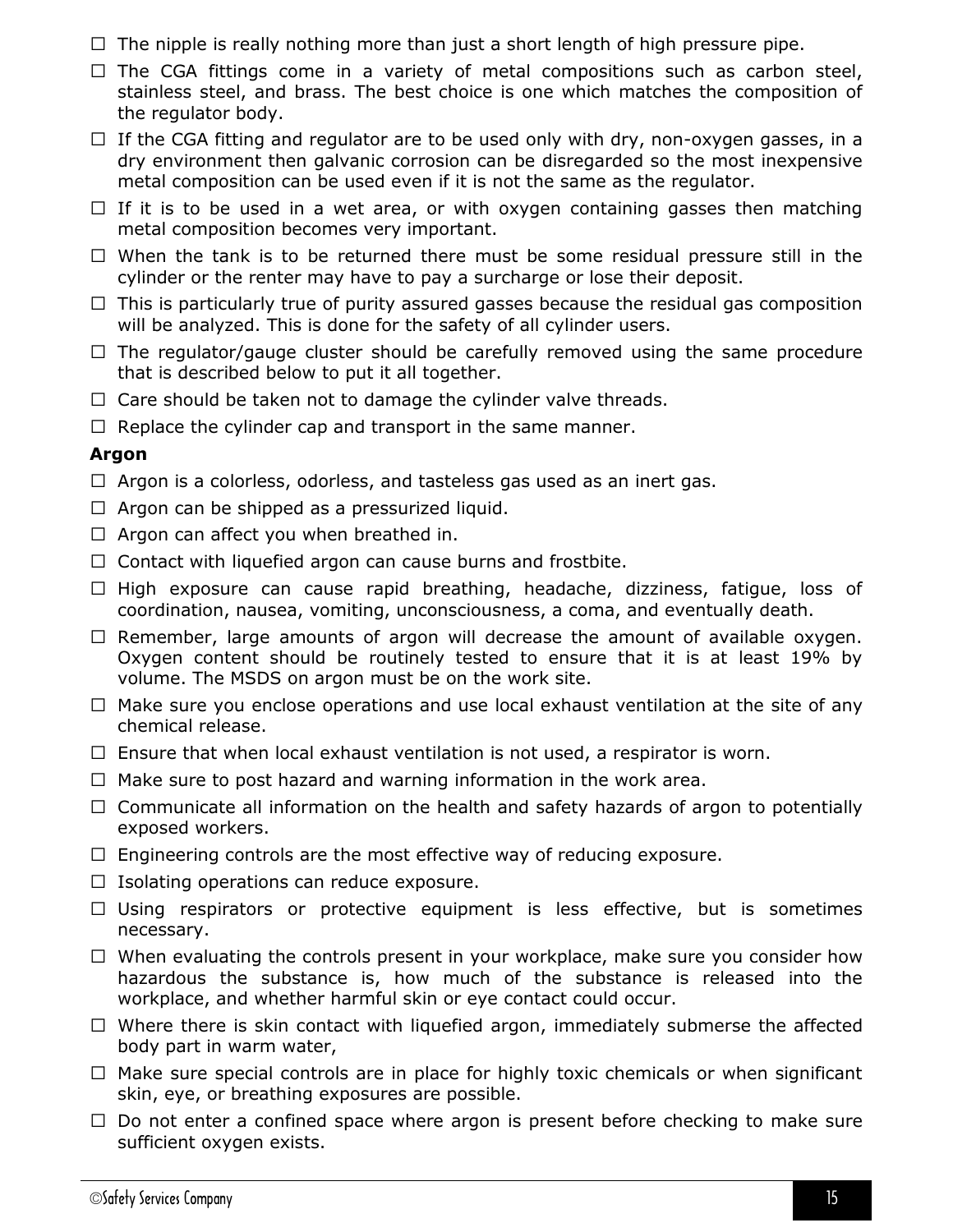- $\Box$  Make sure whenever there is skin contact with argon, immediately wash or shower to remove the chemical.
- $\Box$  Eye wash fountains should be provided in the immediate work area for emergency use.
- $\Box$  Ensure there is an emergency shower facility provided when necessary.
- $\Box$  Avoid skin contact with argon. Wear protective gloves and clothing.
- $\Box$  Where exposure to cold equipment, vapors, or liquid may occur, employees should be provided with special clothing designed to prevent the freezing of body tissues.
- $\Box$  All protective clothing (suits, gloves, footwear, headgear) should be clean. Make sure the clothing is available each day and put on before work begins.
- $\Box$  Always wear non-vented, impact resistant goggles when working where fumes, gases, or vapors from argon are present. Wear a face shield along with goggles when working with corrosive, and highly irritating, or toxic substances.
- $\Box$  Ensure that only a MSHA/NIOSH approved self-contained breathing apparatus with a full facepiece operated in the positive pressure mode is used in oxygen deficient environments.
- $\Box$  Argon itself does not burn. Extinguish a fire using an agent suitable for the type of fire. Argon containers may explode in a fire.
- $\Box$  Use a water spray to keep all fire-exposed containers cool. Do not get water inside containers as ice will form.
- $\Box$  Ensure that when employees are expected to fight fires, they are properly trained and properly equipped.
- $\Box$  Make sure that when any argon has leaked that you evacuate all personnel not wearing protective equipment from the area of the leak until a clean-up is complete.
- $\Box$  Make sure you ventilate the area of the leak to disperse the gas. Stop the flow of gas.
- $\Box$  When the source of the leak is a cylinder and the leak cannot be stopped in place, remove the leaking cylinder to a safe place in the open air, and repair the leak, or allow the cylinder to empty.
- $\Box$  When applicable, it may be necessary to contain and dispose of argon as a hazardous waste. Contact your state Department of Environmental Protection (DEP) or your regional office of the federal Environmental Protection Agency (EPA) for specific recommendations.
- $\Box$  Employees must be properly trained and equipped to clean-up spills. Where there are large spills and fires, immediately call your fire department.
- $\Box$  Make sure storage areas are dry and well-ventilated. Protect any container which contains argon, from physical damage.
- $\Box$  Do not use liquid nitrogen to cool containers as an explosion may occur. Make sure you are trained on argons proper handling and storage.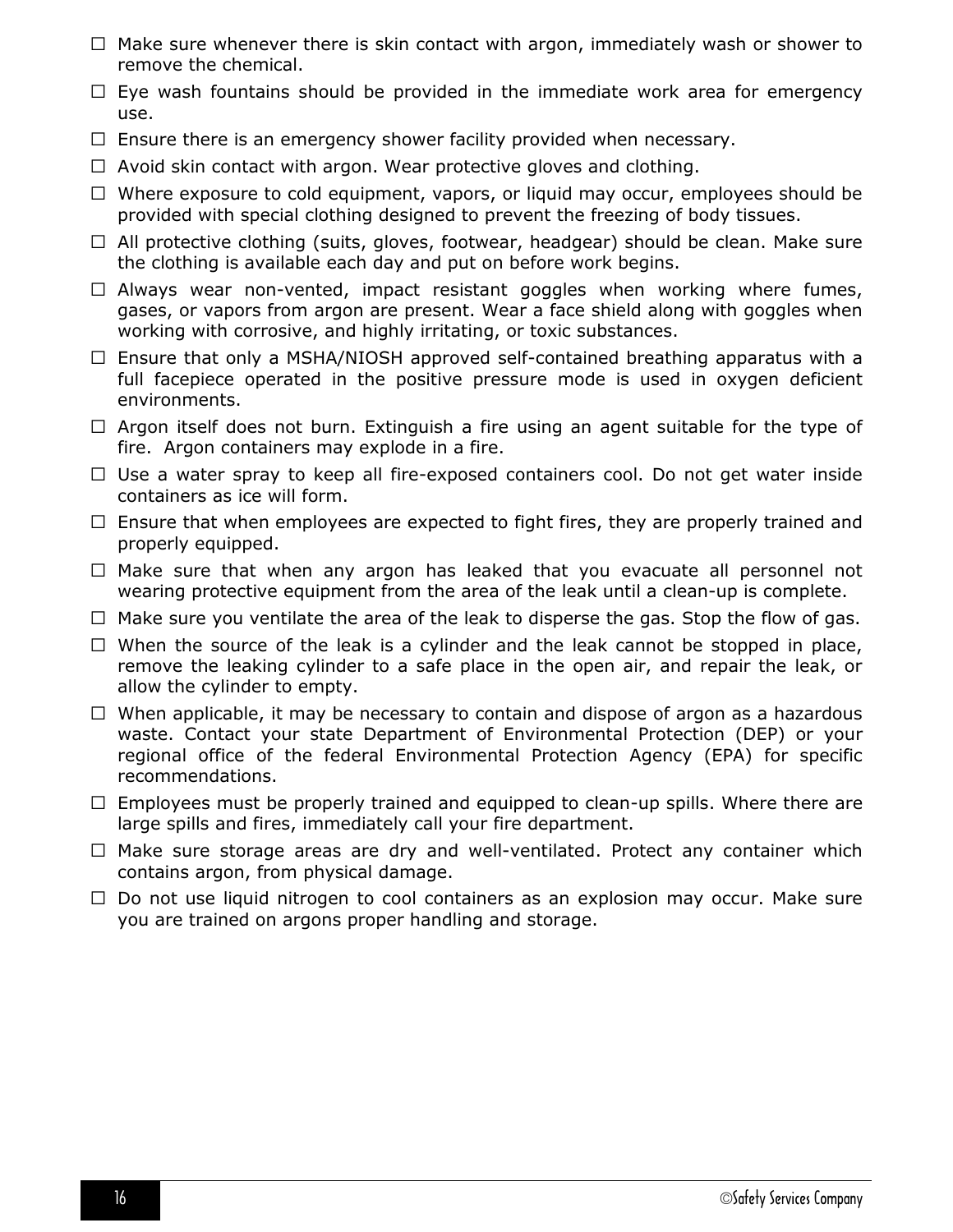# **Checklist**

- $\Box$  Do cylinders with water-weight capacity over 30 pounds equipped have a means for connecting a valve protector or device, or a collar or recess, to protect the valve?
- $\Box$  Are cylinders legibly marked to clearly identify the gas contained?
- $\Box$  Are compressed-gas cylinders stored in areas protected from external heat sources such as flames, intense radiant heat, electric arcs, or high-temperature lines?
- $\Box$  Are cylinders located or stored in areas where they will not be damaged or tampered with by unauthorized persons?
- $\Box$  Are cylinders stored or transported in a manner that prevents them from creating a hazard by tipping, falling, or rolling?
- $\Box$  Are cylinders containing liquefied fuel gas stored or transported so that the safety relief devices are always in direct contact with the vapor spaces in the cylinders?
- $\Box$  Are valve protectors always placed on cylinders when the cylinders are not in use?
- $\Box$  Are all valves closed off before cylinders are moved, when cylinders are empty, and at the completion of each job?
- $\Box$  Are low-pressure fuel-gas cylinders checked periodically for corrosion, general distortion, cracks, or other defects that might indicate a weakness or render them unfit for service?
- $\Box$  Does the periodic check of low-pressure fuel-gas cylinders include inspection of the bottom of each cylinder?
- $\Box$  Are regulator-pressure adjusting screws released when welding or cutting is stopped for an extended period of time?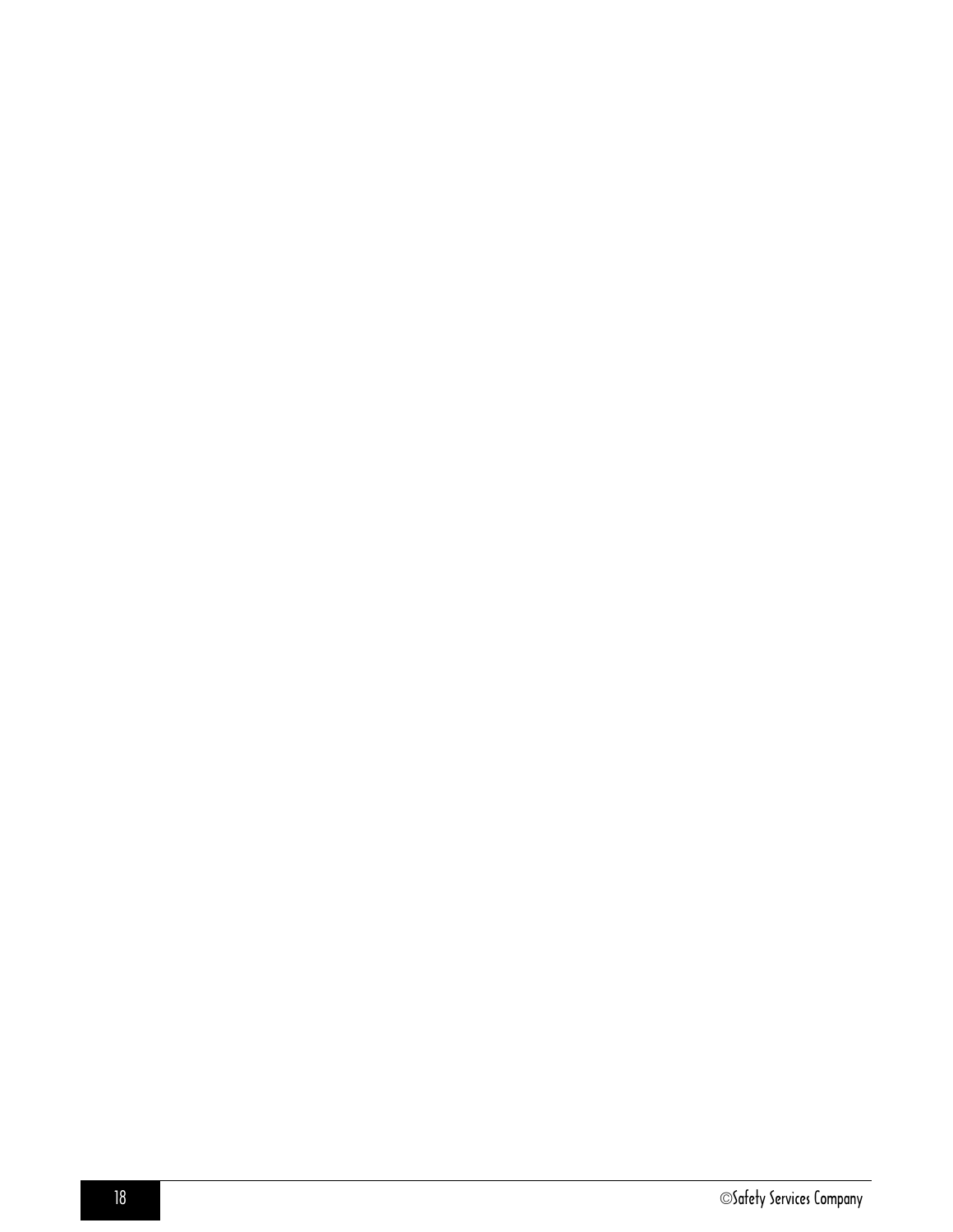# **ARGON**-MATERIAL SAFETY DATA SHEET



# SECTION 1 — CHEMICAL PRODUCT AND COMPANY IDENTIFICATION

| Product Identifier                                                                       | Trade Names / Synonyms: |                         |                 | <b>Chemical Family:</b> |                            |              |  |
|------------------------------------------------------------------------------------------|-------------------------|-------------------------|-----------------|-------------------------|----------------------------|--------------|--|
| MTG MSDS 5; ARGON; UN 1006; AR; MAT01860; RTECS<br><b>ARGON, COMPRESSED</b><br>CF2300000 |                         |                         |                 | Non-metallic            |                            |              |  |
| <b>Product Use</b>                                                                       |                         |                         |                 |                         |                            |              |  |
| <b>WELDING</b>                                                                           |                         |                         |                 |                         |                            |              |  |
| Manufacturer's Name                                                                      |                         |                         | Supplier's Name |                         |                            |              |  |
| MATHESON TRI-GAS, INC.                                                                   |                         |                         |                 |                         |                            |              |  |
| <b>Street Address</b>                                                                    |                         | <b>Street Address</b>   |                 |                         |                            |              |  |
| 959 ROUTE 46 EAST                                                                        |                         |                         |                 |                         |                            |              |  |
| City                                                                                     |                         | <b>State</b>            | City            |                         |                            | <b>State</b> |  |
| PARSIPPANY,                                                                              |                         | NJ 07054-0624           |                 |                         |                            |              |  |
| Emergency Contact: CHEMTREC 1-800-424-9300                                               |                         | Area Code               |                 |                         | <b>Emergency Telephone</b> |              |  |
| Information Contact: 973-257-1100                                                        |                         |                         |                 |                         |                            |              |  |
| Date MSDS Prepared                                                                       |                         | <b>MSDS Prepared By</b> |                 | <b>Phone Number</b>     |                            |              |  |
|                                                                                          |                         |                         |                 |                         |                            |              |  |

#### SECTION 2 — COMPOSITION/INFORMATION ON INGREDIENTS

| Hazardous Ingredients (specific) | $\%$ | <b>CAS Number</b> | LD50 of Ingredient<br>(specify species and<br>route) | LC50 of Ingredient<br>(specify species) |
|----------------------------------|------|-------------------|------------------------------------------------------|-----------------------------------------|
| ARGON, COMPRESSED                | 100  | 7440-37-1         |                                                      |                                         |
|                                  |      |                   |                                                      |                                         |
|                                  |      |                   |                                                      |                                         |
|                                  |      |                   |                                                      |                                         |
|                                  |      |                   |                                                      |                                         |

### SECTION 3 — HAZARDS IDENTIFICATION

| NFPA Ratings (scale 0-4): HEALTH=0 FIRE=0 REACTIVITY=0                                                                                   |
|------------------------------------------------------------------------------------------------------------------------------------------|
| <b>Emergency Overview:</b>                                                                                                               |
| Color: colorless                                                                                                                         |
| Physical Form: gas                                                                                                                       |
| Odor: odorless                                                                                                                           |
| Major Health Hazards: difficulty breathing                                                                                               |
| Physical Hazards: Containers may rupture or explode if exposed to heat                                                                   |
| <b>Potential Health Effects:</b>                                                                                                         |
| Inhalation: Short Term Exposure: nausea, vomiting, difficulty breathing, irregular heartbeat, headache, dizziness, disorientation, mood  |
| swings, tingling sensation, loss of coordination, suffocation, convulsions, unconsciousness, coma. Long Term Exposure: no information is |
| available.                                                                                                                               |
| Skin Contact: Short Term Exposure: no information on significant adverse effects. Long Term Exposure: no information is available.       |
| Eye Contact: Short Term Exposure: no information on significant adverse effects. Long Term Exposure: no information is available.        |
| Ingestion: Short Term Exposure: ingestion of a gas is unlikely. Long Term Exposure: no information is available.                         |
| SECTION 4 - FIRST AID MEASURES                                                                                                           |

**Inhalation:** If adverse effects occur, remove to uncontaminated area. Give artificial respiration if not breathing. If breathing is difficult, oxygen should be administered by qualified personnel. Get immediate medical attention.

**Skin Contact:** Wash exposed skin with soap and water.

**Eye Contact:** Flush eyes with plenty of water.

**Ingestion:** If a large amount is swallowed, get medical attention.

**Note To Physician:** For inhalation, consider oxygen.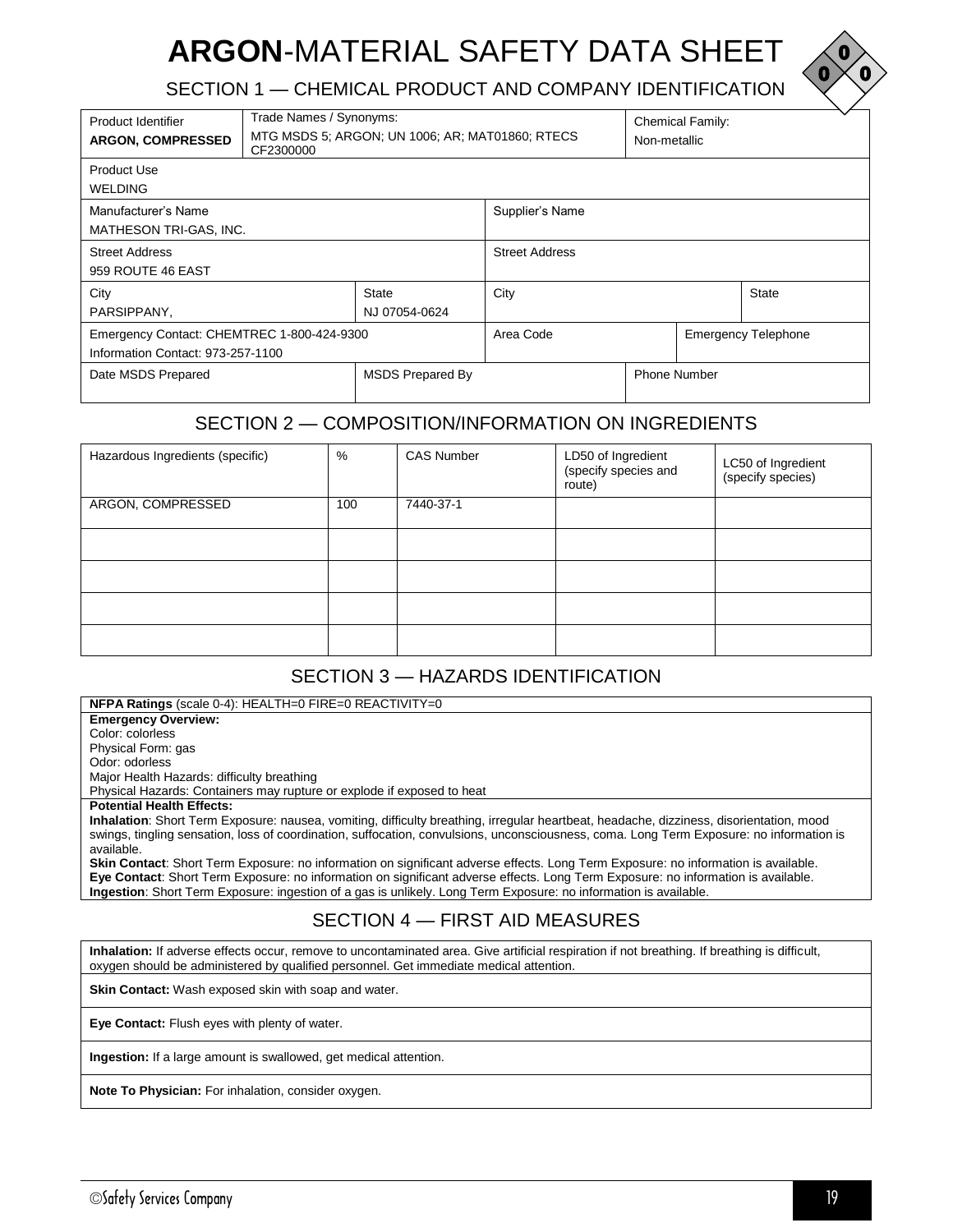## SECTION 5 — FIRE FIGHTING MEASURES

| Flammable: No                                                                                                                                                                                                                                                                                                                                                                                      | Negligible fire Hazard. Pressurized containers may rupture or explode if exposed to<br>sufficient heat. |                                                     |  |  |  |
|----------------------------------------------------------------------------------------------------------------------------------------------------------------------------------------------------------------------------------------------------------------------------------------------------------------------------------------------------------------------------------------------------|---------------------------------------------------------------------------------------------------------|-----------------------------------------------------|--|--|--|
| Extinguishing Media: carbon dioxide, regular dry chemical                                                                                                                                                                                                                                                                                                                                          |                                                                                                         |                                                     |  |  |  |
| Large fires: Use regular foam or flood with fine water spray.                                                                                                                                                                                                                                                                                                                                      |                                                                                                         |                                                     |  |  |  |
| Fire Fighting: Move container from fire area if it can be done without risk. Cool containers with water spray until well after the fire is outs.<br>Stay away from the ends of tanks. Withdraw immediately in case of rising sound from venting safety device or any discoloration of tanks due<br>to fire. For tank, rail car or tank truck, evacuation radius: 800 meters $(\frac{1}{2})$ mile). |                                                                                                         |                                                     |  |  |  |
| Flashpoint (°C) and Method                                                                                                                                                                                                                                                                                                                                                                         | Upper Flammable Limit (% by volume)                                                                     | Lower Flammable Limit (% by volume)                 |  |  |  |
| Auto ignition Temperature (°C)                                                                                                                                                                                                                                                                                                                                                                     | Explosion Data – Sensitivity to Impact                                                                  | Explosion Data - Sensitivity to Static<br>Discharge |  |  |  |
| <b>Hazardous Combustion Products</b>                                                                                                                                                                                                                                                                                                                                                               |                                                                                                         |                                                     |  |  |  |
| [NFPA] HEALTH=0 FIRE=0 REACTIVITY=0                                                                                                                                                                                                                                                                                                                                                                |                                                                                                         |                                                     |  |  |  |

## SECTION 6 — ACCIDENTAL RELEASE MEASURES

Leak and Spill Procedures: Stop leak if possible without personal risk. Keep unnecessary people away, isolate hazard area and deny entry. Stay upwind and keep out of low areas.

## SECTION 7 — HANDLING AND STORAGE

| Handling and Storage:                                                                                                                                                                 |
|---------------------------------------------------------------------------------------------------------------------------------------------------------------------------------------|
| Store and handle in accordance with all current regulations and standards. Subject to storage regulations: U.S. OSHA 29 CFR 1910.101.<br>Keep separated from incompatible substances. |
|                                                                                                                                                                                       |
|                                                                                                                                                                                       |
|                                                                                                                                                                                       |
|                                                                                                                                                                                       |
|                                                                                                                                                                                       |

### SECTION 8 — EXPOSURE CONTROL / PERSONAL PROTECTION

| <b>Exposure Limits</b>                                                                                                                                                                                                           | <b>ACGIH: Simple Asphyxiant</b>                                                                           | <b>OSHA PEL</b> | OTHER (SPECIFY)   |  |  |
|----------------------------------------------------------------------------------------------------------------------------------------------------------------------------------------------------------------------------------|-----------------------------------------------------------------------------------------------------------|-----------------|-------------------|--|--|
|                                                                                                                                                                                                                                  | Ventilation: Provide local exhaust ventilation system. Ensure compliance with applicable exposure limits. |                 |                   |  |  |
|                                                                                                                                                                                                                                  |                                                                                                           |                 |                   |  |  |
|                                                                                                                                                                                                                                  |                                                                                                           |                 |                   |  |  |
| <b>Personal Protective</b><br>Equipment                                                                                                                                                                                          | Respirator<br>Gloves                                                                                      | Eve<br>Footwear | Clothing<br>Other |  |  |
| <b>EYE PROTECTION:</b> Eye protection not required, but recommended.                                                                                                                                                             |                                                                                                           |                 |                   |  |  |
| <b>CLOTHING:</b> Protective clothing is not required.                                                                                                                                                                            |                                                                                                           |                 |                   |  |  |
| <b>GLOVES:</b> Wear appropriate chemical resistant gloves.                                                                                                                                                                       |                                                                                                           |                 |                   |  |  |
| <b>RESPIRATOR:</b> Under conditions of frequent use or heavy exposure, respiratory protection may be needed.                                                                                                                     |                                                                                                           |                 |                   |  |  |
| Respiratory protection is ranked in order from minimum to maximum. Consider warning properties before use.                                                                                                                       |                                                                                                           |                 |                   |  |  |
| For Unknown Concentrations or Immediately Dangerous to Life or Health:                                                                                                                                                           |                                                                                                           |                 |                   |  |  |
| Any supplied-air respirator with full facepiece and operated in a pressure-demand or other positive-pressure mode in combination with a<br>separate escape supply. Any self-contained breathing apparatus with a full facepiece. |                                                                                                           |                 |                   |  |  |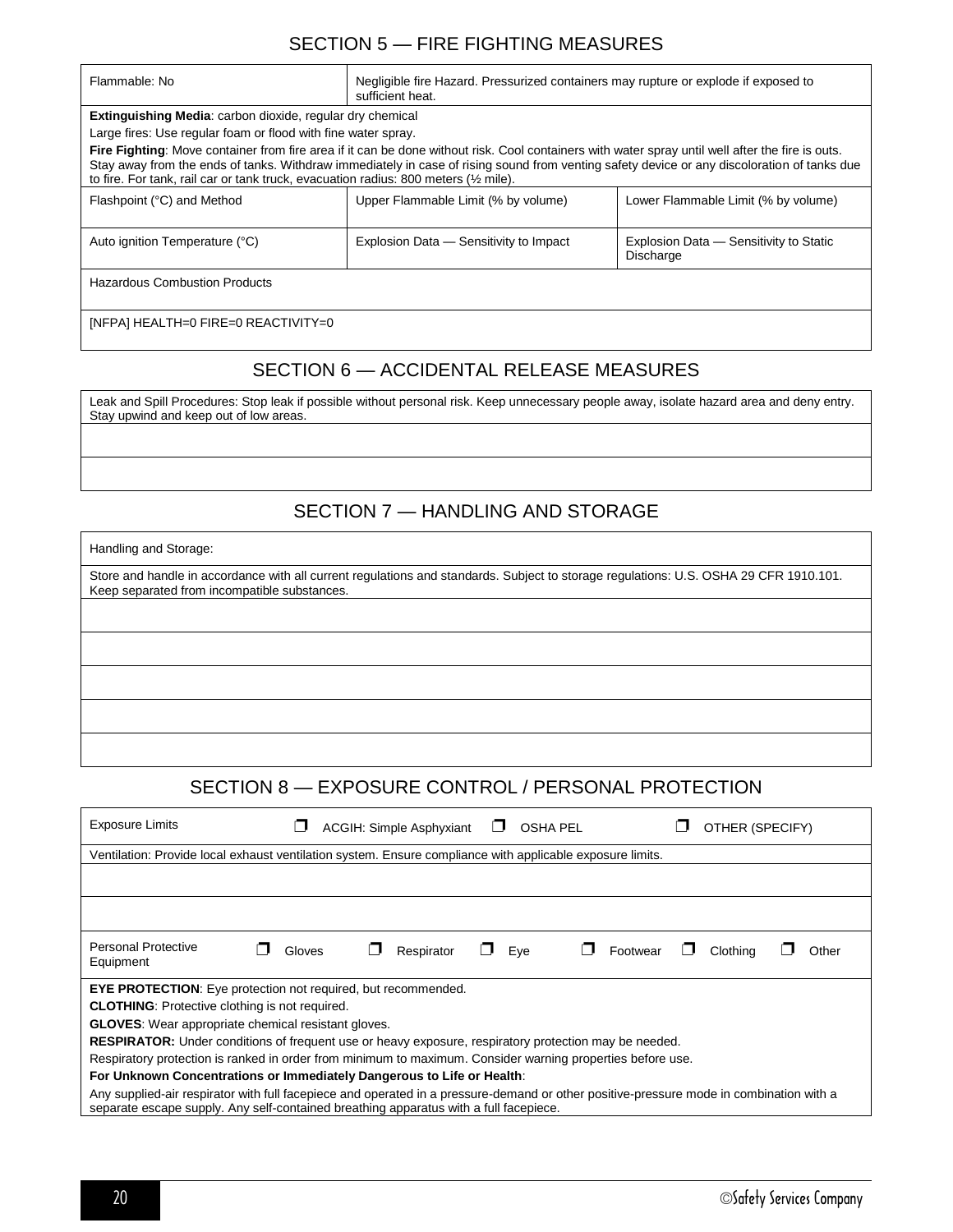## SECTION 9 — PHYSICAL AND CHEMICAL PROPERTIES

| <b>Physical State: Gas</b> | Odor and Appearance                   | Odor Threshold (ppm)   |
|----------------------------|---------------------------------------|------------------------|
| Molecular Formula: AR      | Odorless, Colorless, Tasteless        |                        |
| Molecular Weight:          | Vapor Density (air = $1$ )            | Vapor Pressure (mmHg)  |
| 39.948                     |                                       | 500 mmHg @ -190 C      |
| <b>Evaporation Rate</b>    | Boiling Point (F°/C°)                 | Freezing Point (F°/°C) |
|                            | $-303$ F ( $-186$ C)                  | $-308$ F ( $-189$ C)   |
| pH                         | Coefficient of Water/Oil Distribution | [Solubility in Water]  |
|                            |                                       |                        |

## SECTION 10 — STABILITY AND REACTIVITY

| Chemical Stability □ Yes □ No                                                                                        | If no, under which conditions? |  |  |  |
|----------------------------------------------------------------------------------------------------------------------|--------------------------------|--|--|--|
| Incompatibility with Other Substances:<br>No Data available                                                          | If yes, which ones?            |  |  |  |
| Reactivity, and under what conditions?<br>Stable at normal temperatures and pressure.                                |                                |  |  |  |
| Conditions To Avoid:<br>Protect from physical damage and heat. Containers may rupture or explode if exposed to heat. |                                |  |  |  |
| <b>Hazardous Decomposition Products:</b><br>Thermal decomposition products: No data available.                       |                                |  |  |  |
| Polymerization:<br>Will not polymerize.                                                                              |                                |  |  |  |
|                                                                                                                      |                                |  |  |  |

# SECTION 11 — TOXICOLOGICAL INFORMATION

| Effects of Acute Exposure: Not Available |                                  |
|------------------------------------------|----------------------------------|
|                                          |                                  |
|                                          |                                  |
| <b>Effects of Chronic Exposure</b>       |                                  |
|                                          |                                  |
|                                          |                                  |
|                                          |                                  |
| Irritancy of Product                     |                                  |
| <b>Skin Sensitization</b>                | <b>Respiratory Sensitization</b> |
| Carcinogenicity - IARC                   | Carcinogenicity - ACGIH          |
| Reproductive Toxicity                    | Teratogenicity                   |
| Embryotoxicity                           | Mutagenicity                     |
| Name of Synergistic Products/Effects     |                                  |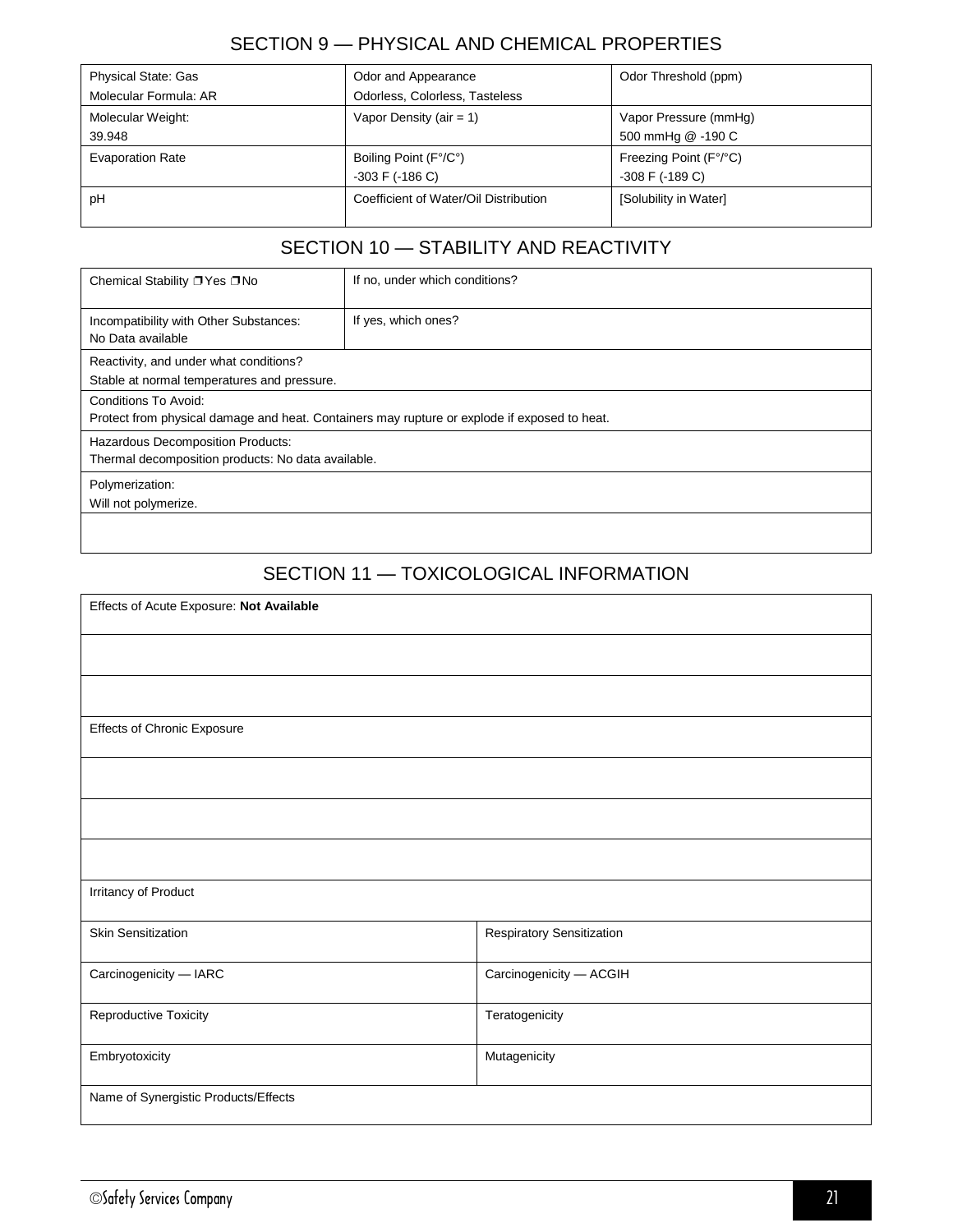#### SECTION 12 — ECOLOGICAL INFORMATION

Aquatic Toxicity: **Not Available**

#### SECTION 13 — DISPOSAL CONSIDERATIONS

Waste Disposal: Dispose in accordance with all applicable regulations.

#### SECTION 14 — TRANSPORT INFORMATION

| U.S. DOT 49 CFR 172.101:                    |                            | I.D. Number |
|---------------------------------------------|----------------------------|-------------|
| Proper Shipping Name: Argon, compressed     |                            | UN1006      |
| Hazard Class or Division: 2.2               | Labeling Requirements: 2.2 |             |
|                                             |                            |             |
| Canadian Transportation of Dangerous Goods: |                            | I.D. Number |
| Shipping Name: Argon, compressed            |                            | UN1006      |
| Class: 2.2                                  |                            |             |
|                                             |                            |             |

### SECTION 15 — REGULATORY INFORMATION

| <b>U.S. Regulations:</b>                                                       | <b>STATE REGULATIONS:</b>         |
|--------------------------------------------------------------------------------|-----------------------------------|
| CERCLA SECTIONS 102a/103 HAZARDOUS SUBSTANCES (40 CFR 302.4): Not regulated.   | California Proposition 65: Not    |
| SARA TITLE III SECTION 302 EXTREMELY HAZARDOUS SUBSTANCES (40 CFR 355.30): Not | regulated.                        |
| regulated.                                                                     | <b>CANADIAN REGULATIONS:</b>      |
| SARA TITLE III SECTION 304 EXTREMELY HAZARDOUS SUBSTANCES (40 CFR 355.40): Not | WHMIS CLASSIFICATION: A.          |
| regulated.                                                                     | <b>NATIONAL INVENTORY STATUS:</b> |
| SARA TITLE III SARA SECTIONS 311/312 HAZARDOUS CATEGORIES (40 CFR 370.21):     | U.S. INVENTORY (TSCA): Listed on  |
| Acute: Yes                                                                     | inventory.                        |
| Chronic: No                                                                    |                                   |
| Fire: No                                                                       |                                   |
| Reactive: No                                                                   |                                   |
| Sudden Release: Yes                                                            |                                   |
| SARA TITLE III SECTION 313 (40 CFR 372.65): Not regulated.                     |                                   |
| OSHA PROCESS SAFETY (29CFR1910.119): Not regulated.                            |                                   |

#### SECTION 16 — OTHER INFORMATION

**MATHESON TRI-GAS, INC. MAKES NO EXPRESS OR IMPLIED WARRANTIES, GUARANTEES OR REPRESENTATIONS REGARDING THE PRODUCT OR THE INFORMATION HEREIN, INCLUDING BUT NOT LIMITED TO ANY IMPLIED WARRANTY OF MERCHANTABILITY OR FITNESS FOR USE. MATHESON TRI-GAS, INC. SHALL NOT BE LIABLE FOR ANY PERSONAL INJURY, PROPERTY OR OTHER DAMAGES OF ANY NATURE, WHETHER COMPENSATORY, CONSEQUENTIAL, EXEMPLARY, OR OTHERWISE, RESULTING FROM ANY PUBLICATION, USE OR RELIANCE UPON THE INFORMATION HEREIN.**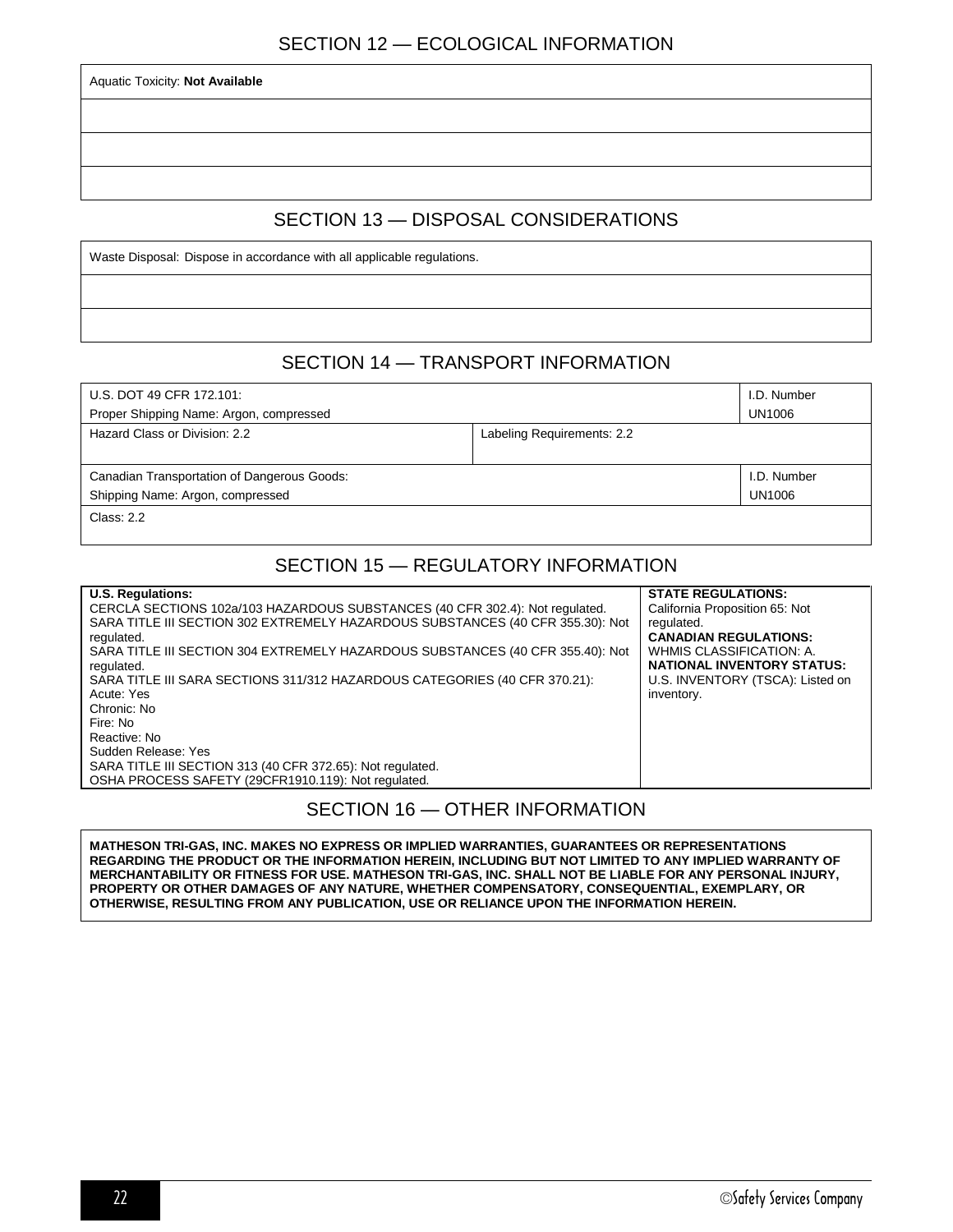# **NITROGEN**-MATERIAL SAFETY DATA SHEET



| Product Identifier<br>Nitrogen, Compressed<br>Gas | Trade Names / Synonyms: MTG MSDS 5; MTG MSDS 67;<br>DIATOMIC NITROGEN; DINITROGEN; NITROGEN; NITROGEN-<br>14; NITROGEN GAS; UN 1066; N2; MAT16625; RTECS<br>QW9700000 |                         |                       | Chemical Family:<br>Inorganic, gas |                            |
|---------------------------------------------------|-----------------------------------------------------------------------------------------------------------------------------------------------------------------------|-------------------------|-----------------------|------------------------------------|----------------------------|
| Product Use                                       |                                                                                                                                                                       |                         |                       |                                    |                            |
| WELDING                                           |                                                                                                                                                                       |                         |                       |                                    |                            |
| Manufacturer's Name                               |                                                                                                                                                                       |                         | Supplier's Name       |                                    |                            |
| MATHESON TRI-GAS, INC.                            |                                                                                                                                                                       |                         |                       |                                    |                            |
| <b>Street Address</b>                             |                                                                                                                                                                       |                         | <b>Street Address</b> |                                    |                            |
| 150 Allen Road Suite 302                          |                                                                                                                                                                       |                         |                       |                                    |                            |
| City                                              |                                                                                                                                                                       | <b>State</b>            | City                  |                                    | <b>State</b>               |
| <b>Basking Ridge</b>                              |                                                                                                                                                                       | NJ 07920                |                       |                                    |                            |
| Emergency Contact: CHEMTREC 1-800-424-<br>9300    |                                                                                                                                                                       | Date MSDS<br>Prepared   | Area Code             |                                    | <b>Emergency Telephone</b> |
| Information Contact: 973-257-1100                 |                                                                                                                                                                       |                         |                       |                                    |                            |
| Calls Originating Outside the US:                 |                                                                                                                                                                       | <b>MSDS Prepared By</b> | Area Code             | <b>Phone Number</b>                |                            |
| 703-527-3887 (Collect Calls Accepted)             |                                                                                                                                                                       |                         |                       |                                    |                            |

#### SECTION 2 — COMPOSITION/INFORMATION ON INGREDIENTS

| Hazardous Ingredients (specific)    | %   | <b>CAS Number</b> | LD50 of Ingredient<br>(specify species and<br>route) | LC50 of Ingredient<br>(specify species) |
|-------------------------------------|-----|-------------------|------------------------------------------------------|-----------------------------------------|
| Component: Nitrogen, compressed gas | 100 | 7727-37-9         |                                                      |                                         |
|                                     |     |                   |                                                      |                                         |
|                                     |     |                   |                                                      |                                         |
|                                     |     |                   |                                                      |                                         |

## SECTION 3 — HAZARDS IDENTIFICATION

| NFPA Ratings (scale 0-4): HEALTH=1 FIRE=0 REACTIVITY=0                                                                                |
|---------------------------------------------------------------------------------------------------------------------------------------|
| <b>Emergency Overview:</b>                                                                                                            |
| Color: colorless                                                                                                                      |
| Physical Form: gas                                                                                                                    |
| Odor: odorless                                                                                                                        |
| Major Health Hazards: difficulty breathing                                                                                            |
| Physical Hazards: Containers may rupture or explode if exposed to heat                                                                |
| <b>Potential Health Effects:</b>                                                                                                      |
| Inhalation: Short Term Exposure: nausea, vomiting, difficulty breathing, headache, drowsiness, dizziness, tingling sensation, loss of |
| coordination, convulsions, coma. Long Term Exposure: no information is available.                                                     |
| Skin Contact: Short Term Exposure: no information on significant adverse effects. Long Term Exposure: no information on significant   |
| adverse effects.                                                                                                                      |
| Eye Contact: Short Term Exposure: irritation. Long Term Exposure: no information on significant adverse effects.                      |

**Ingestion**: Short Term Exposure: ingestion of a gas is unlikely. Long Term Exposure: ingestion of a gas is unlikely.

#### SECTION 4 — FIRST AID MEASURES

**Inhalation:** If adverse effects occur, remove to uncontaminated area. Give artificial respiration if not breathing. If breathing is difficult, oxygen should be administered by qualified personnel. Get immediate medical attention.

**Skin Contact:** Wash exposed skin with soap and water.

**Eye Contact:** Flush eyes with plenty of water.

**Ingestion:** If a large amount is swallowed, get medical attention.

**Note To Physician:** For inhalation, consider oxygen.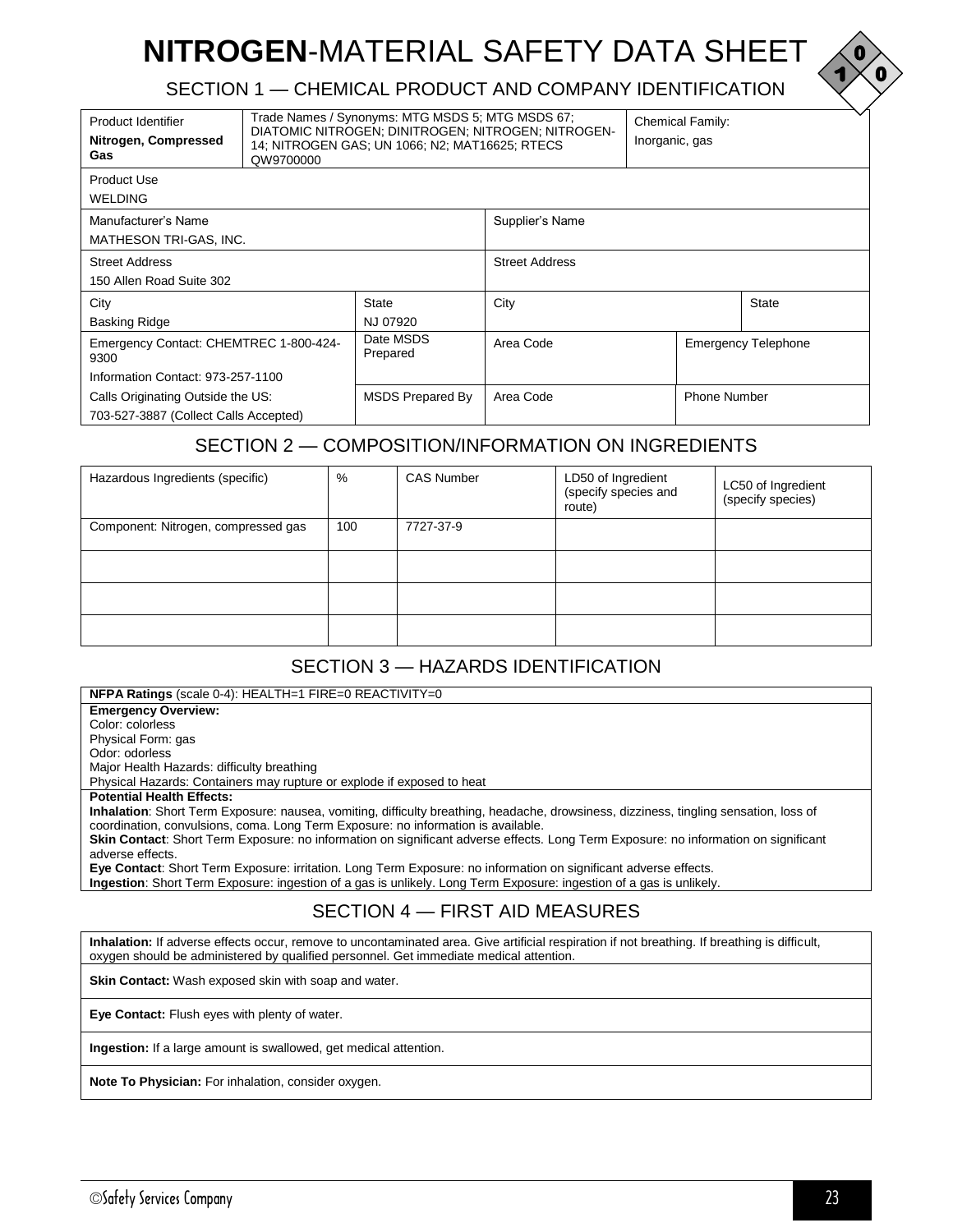## SECTION 5 — FIRE FIGHTING MEASURES

| Flammable: No                                                                                                                                                                                                                                                                                                                                                                                                                                                                                                                                                                                                                                                                                                                                                                                                           | Negligible fire Hazard. Pressurized containers may rupture or explode if exposed to<br>sufficient heat. |                                     |  |  |  |
|-------------------------------------------------------------------------------------------------------------------------------------------------------------------------------------------------------------------------------------------------------------------------------------------------------------------------------------------------------------------------------------------------------------------------------------------------------------------------------------------------------------------------------------------------------------------------------------------------------------------------------------------------------------------------------------------------------------------------------------------------------------------------------------------------------------------------|---------------------------------------------------------------------------------------------------------|-------------------------------------|--|--|--|
| <b>Extinguishing Media:</b> carbon dioxide, regular dry chemical                                                                                                                                                                                                                                                                                                                                                                                                                                                                                                                                                                                                                                                                                                                                                        |                                                                                                         |                                     |  |  |  |
| Large fires: Use regular foam or flood with fine water spray.                                                                                                                                                                                                                                                                                                                                                                                                                                                                                                                                                                                                                                                                                                                                                           |                                                                                                         |                                     |  |  |  |
| Fire Fighting: Move container from fire area if it can be done without risk. Cool containers with water spray until well after the fire is out.<br>Stay away from the ends of tanks. Withdraw immediately in case of rising sound from venting safety device or any discoloration of tanks due<br>to fire. For tank, rail car or tank truck, evacuation radius: 800 meters (1/2 mile). Use extinguishing agents appropriate for surrounding fire.<br>Cool containers with water spray until well after the fire is out. Apply water from a protected location or from a safe distance. Do not get<br>water directly on material. Reduce vapors with water spray. Avoid inhalation of material or combustion by-products. Stay upwind and keep<br>out of low areas. Consider downwind evacuation if material is leaking. |                                                                                                         |                                     |  |  |  |
| Flashpoint (°C) and Method                                                                                                                                                                                                                                                                                                                                                                                                                                                                                                                                                                                                                                                                                                                                                                                              | Upper Flammable Limit (% by volume)                                                                     | Lower Flammable Limit (% by volume) |  |  |  |
| Auto ignition Temperature (°C)                                                                                                                                                                                                                                                                                                                                                                                                                                                                                                                                                                                                                                                                                                                                                                                          | Explosion Data - Sensitivity to Static<br>Explosion Data – Sensitivity to Impact<br>Discharge           |                                     |  |  |  |
| <b>Hazardous Combustion Products</b>                                                                                                                                                                                                                                                                                                                                                                                                                                                                                                                                                                                                                                                                                                                                                                                    |                                                                                                         |                                     |  |  |  |
| [NFPA] HEALTH=1 FIRE=0 REACTIVITY=0                                                                                                                                                                                                                                                                                                                                                                                                                                                                                                                                                                                                                                                                                                                                                                                     |                                                                                                         |                                     |  |  |  |

## SECTION 6 — ACCIDENTAL RELEASE MEASURES

Leak and Spill Procedures: Stop leak if possible without personal risk. Keep unnecessary people away, isolate hazard area and deny entry. Stay upwind and keep out of low areas.

### SECTION 7 — HANDLING AND STORAGE

| Handling and Storage:                                                                                                                                                                 |
|---------------------------------------------------------------------------------------------------------------------------------------------------------------------------------------|
| Store and handle in accordance with all current regulations and standards. Subject to storage regulations: U.S. OSHA 29 CFR 1910.101.<br>Keep separated from incompatible substances. |
|                                                                                                                                                                                       |
|                                                                                                                                                                                       |
|                                                                                                                                                                                       |
|                                                                                                                                                                                       |

### SECTION 8 — EXPOSURE CONTROL / PERSONAL PROTECTION

| <b>Exposure Limits</b>                                                                                                                                                                                                                                                                                                                                                                                | <b>ACGIH: Simple Asphyxiant</b> | <b>OSHA PEL</b>                                                                                           | OTHER (SPECIFY)   |  |  |
|-------------------------------------------------------------------------------------------------------------------------------------------------------------------------------------------------------------------------------------------------------------------------------------------------------------------------------------------------------------------------------------------------------|---------------------------------|-----------------------------------------------------------------------------------------------------------|-------------------|--|--|
|                                                                                                                                                                                                                                                                                                                                                                                                       |                                 | Ventilation: Provide local exhaust ventilation system. Ensure compliance with applicable exposure limits. |                   |  |  |
|                                                                                                                                                                                                                                                                                                                                                                                                       |                                 |                                                                                                           |                   |  |  |
|                                                                                                                                                                                                                                                                                                                                                                                                       |                                 |                                                                                                           |                   |  |  |
| Personal Protective<br>Equipment                                                                                                                                                                                                                                                                                                                                                                      | Respirator<br>Gloves            | Eve<br>Footwear                                                                                           | Clothing<br>Other |  |  |
| <b>EYE PROTECTION:</b> Eye protection not required, but recommended.                                                                                                                                                                                                                                                                                                                                  |                                 |                                                                                                           |                   |  |  |
| <b>CLOTHING:</b> Protective clothing is not required.                                                                                                                                                                                                                                                                                                                                                 |                                 |                                                                                                           |                   |  |  |
| <b>GLOVES:</b> Protective gloves are not required.                                                                                                                                                                                                                                                                                                                                                    |                                 |                                                                                                           |                   |  |  |
| <b>RESPIRATOR:</b> Under conditions of frequent use or heavy exposure, respiratory protection may be needed. Respiratory protection is ranked<br>in order from minimum to maximum. Consider warning properties before use.                                                                                                                                                                            |                                 |                                                                                                           |                   |  |  |
| For Unknown Concentrations or Immediately Dangerous to Life or Health:                                                                                                                                                                                                                                                                                                                                |                                 |                                                                                                           |                   |  |  |
| Any supplied-air respirator with a full facepiece that is operated in a pressure-demand or other positive-pressure mode in combination with<br>an auxiliary self-contained breathing apparatus operated in pressure-demand or other positive-pressure mode. Any self-contained breathing<br>apparatus that has a full facepiece and is operated in a pressure-demand or other positive-pressure mode. |                                 |                                                                                                           |                   |  |  |
|                                                                                                                                                                                                                                                                                                                                                                                                       |                                 |                                                                                                           |                   |  |  |

#### SECTION 9 — PHYSICAL AND CHEMICAL PROPERTIES

٦

Г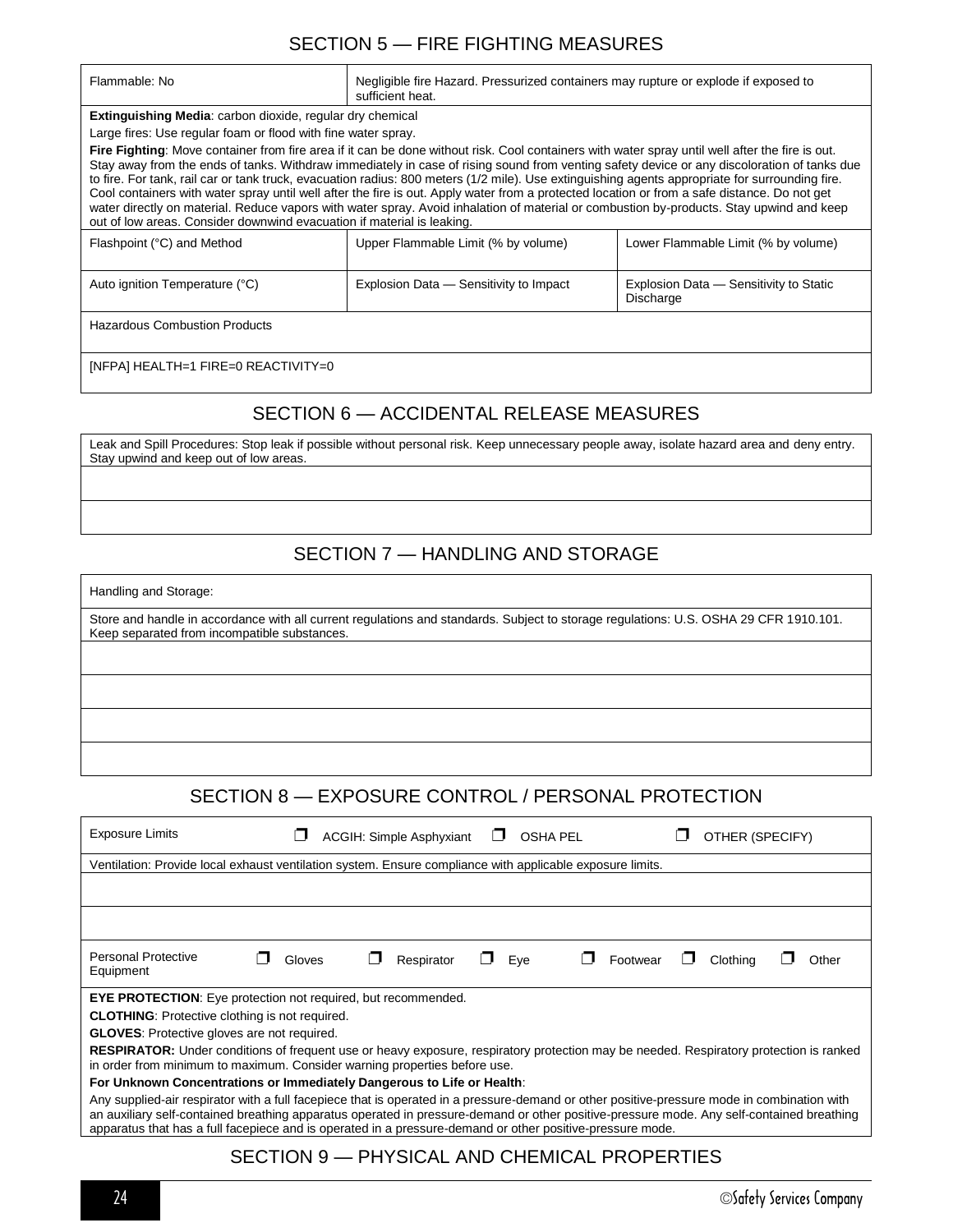| <b>Physical State: Gas</b>              | Odor and Appearance                   | Odor Threshold (ppm)       |
|-----------------------------------------|---------------------------------------|----------------------------|
| Molecular Formula: N2                   | Odorless, Colorless, Tasteless        | Not available              |
| Molecular Weight:                       | Vapor Density (air = $1$ )            | Vapor Pressure (mmHq)      |
| 28.0134                                 | 0.967                                 | 760 mmHg @ -196 C          |
| <b>Evaporation Rate</b>                 | Boiling Point (F°/C°)                 | Freezing Point (F°/°C)     |
|                                         | $-321$ F ( $-196$ C)                  | $-346$ F ( $-210$ C)       |
| рH                                      | Coefficient of Water/Oil Distribution | [Solubility in Water]      |
| Not applicable                          | Not applicable                        | 1.6% @ 20 C                |
| SPECIFIC GRAVITY: Not applicable        | DENSITY: 1.2506 g/L                   | <b>VOLATILITY: 100%</b>    |
|                                         |                                       |                            |
| <b>EVAPORATION RATE: Not applicable</b> | VISCOSITY: 0.01787 cP @ 27 C          | <b>SOLVENT SOLUBILITY:</b> |
|                                         |                                       | Soluble: liquid ammonia    |
|                                         |                                       | Slightly Soluble: alcohol  |

# SECTION 10 - STABILITY AND REACTIVITY

| <b>Chemical Stability:</b>                                                                                           | If no, under which conditions?                     |  |  |
|----------------------------------------------------------------------------------------------------------------------|----------------------------------------------------|--|--|
| Incompatibility with Other Substances:<br>Yes                                                                        | If yes, which ones?<br>metals, oxidizing materials |  |  |
| Reactivity, and under what conditions?<br>Stable at normal temperatures and pressure.                                |                                                    |  |  |
| Conditions To Avoid:<br>Protect from physical damage and heat. Containers may rupture or explode if exposed to heat. |                                                    |  |  |
| Hazardous Decomposition Products:<br>Thermal Decomposition Products: oxides of nitrogen                              |                                                    |  |  |
| Polymerization:<br>Will not polymerize.                                                                              |                                                    |  |  |
|                                                                                                                      |                                                    |  |  |

# SECTION 11 — TOXICOLOGICAL INFORMATION

| Effects of Acute Exposure: Not Available |                                  |  |  |  |
|------------------------------------------|----------------------------------|--|--|--|
| <b>Effects of Chronic Exposure</b>       |                                  |  |  |  |
| <b>Irritancy of Product</b>              |                                  |  |  |  |
| <b>Skin Sensitization</b>                | <b>Respiratory Sensitization</b> |  |  |  |
| Carcinogenicity - IARC                   | Carcinogenicity - ACGIH          |  |  |  |
| Reproductive Toxicity                    | Teratogenicity                   |  |  |  |
| Embryotoxicity                           | Mutagenicity                     |  |  |  |
| Name of Synergistic Products/Effects     |                                  |  |  |  |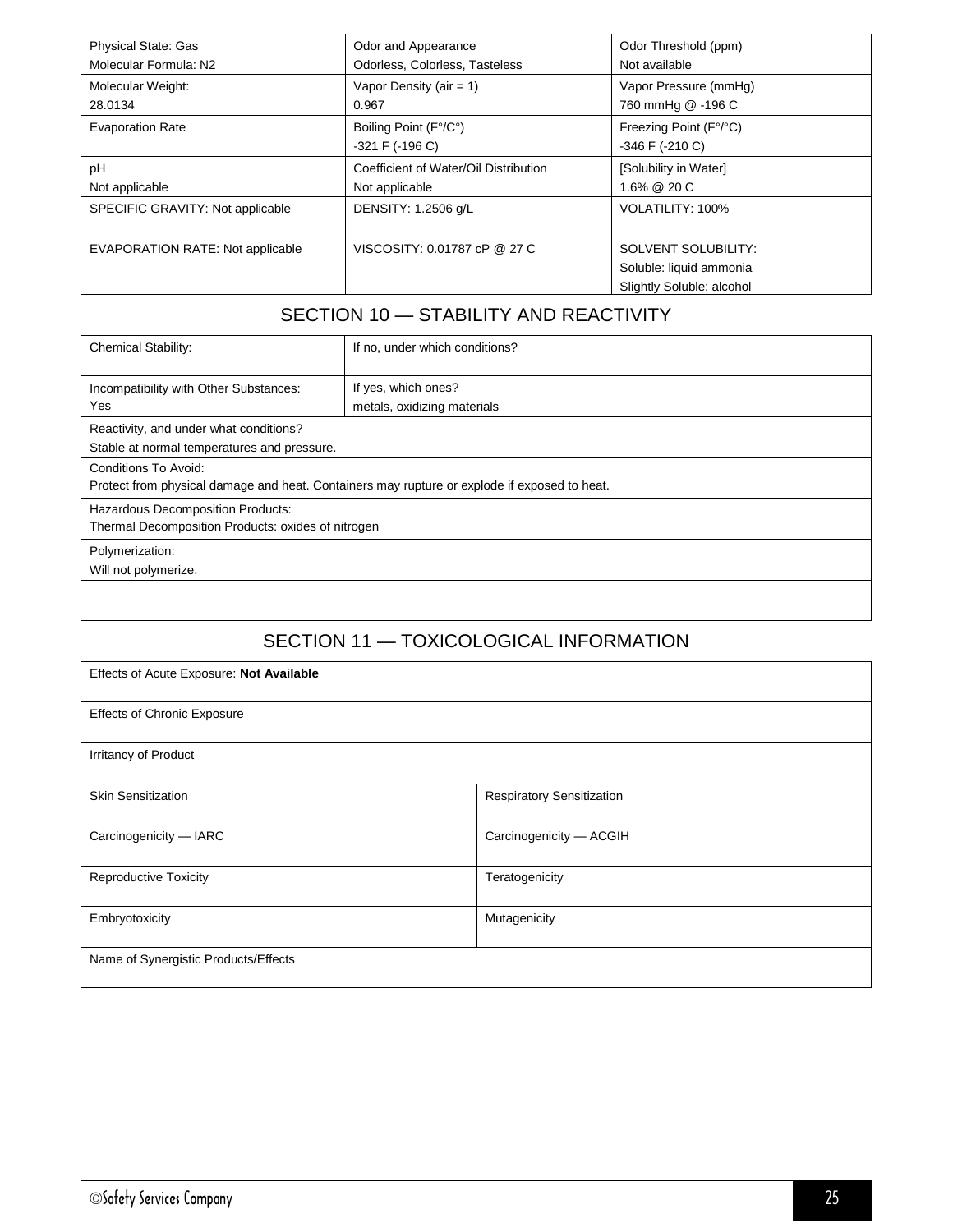#### SECTION 12 — ECOLOGICAL INFORMATION

|  | Aquatic Toxicity: Not Available |  |  |
|--|---------------------------------|--|--|
|  |                                 |  |  |

#### SECTION 13 — DISPOSAL CONSIDERATIONS

Waste Disposal: Dispose in accordance with all applicable regulations.

#### SECTION 14 — TRANSPORT INFORMATION

| U.S. DOT 49 CFR 172.101:                    |                            | I.D. Number |
|---------------------------------------------|----------------------------|-------------|
| Proper Shipping Name: Nitrogen, compressed  |                            | UN1066      |
| Hazard Class or Division: 2.2               | Labeling Requirements: 2.2 |             |
|                                             |                            |             |
| Canadian Transportation of Dangerous Goods: |                            | I.D. Number |
| Shipping Name: Nitrogen, compressed         |                            | UN1066      |
| Class: 2.2                                  |                            |             |
|                                             |                            |             |

#### SECTION 15 — REGULATORY INFORMATION

| <b>U.S. Regulations:</b>                                                       | <b>STATE REGULATIONS:</b>           |
|--------------------------------------------------------------------------------|-------------------------------------|
| CERCLA SECTIONS 102a/103 HAZARDOUS SUBSTANCES (40 CFR 302.4): Not regulated.   | California Proposition 65: Not      |
| SARA TITLE III SECTION 302 EXTREMELY HAZARDOUS SUBSTANCES (40 CFR 355.30): Not | regulated.                          |
| regulated.                                                                     | <b>CANADIAN REGULATIONS:</b>        |
| SARA TITLE III SECTION 304 EXTREMELY HAZARDOUS SUBSTANCES (40 CFR 355.40): Not | WHMIS CLASSIFICATION: A.            |
| regulated.                                                                     | <b>NATIONAL INVENTORY STATUS:</b>   |
| SARA TITLE III SARA SECTIONS 311/312 HAZARDOUS CATEGORIES (40 CFR 370.21):     | U.S. INVENTORY (TSCA): Listed on    |
| ACUTE: Yes                                                                     | inventory.                          |
| CHRONIC: No                                                                    | <b>CANADA INVENTORY (DSL/NDSL):</b> |
| FIRE: No                                                                       | Listed on inventory.                |
| REACTIVE: No                                                                   |                                     |
| <b>SUDDEN RELEASE: Yes</b>                                                     |                                     |
| SARA TITLE III SECTION 313 (40 CFR 372.65): Not regulated.                     |                                     |
| OSHA PROCESS SAFETY (29CFR1910.119): Not regulated.                            |                                     |

#### SECTION 16 — OTHER INFORMATION

#### **MSDS SUMMARY OF CHANGES**

#### **8. EXPOSURE CONTROLS, PERSONAL PROTECTION**

**MATHESON TRI-GAS, INC. MAKES NO EXPRESS OR IMPLIED WARRANTIES, GUARANTEES OR REPRESENTATIONS REGARDING THE PRODUCT OR THE INFORMATION HEREIN, INCLUDING BUT NOT LIMITED TO ANY IMPLIED WARRANTY OF MERCHANTABILITY OR FITNESS FOR USE. MATHESON TRI-GAS, INC. SHALL NOT BE LIABLE FOR ANY PERSONAL INJURY, PROPERTY OR OTHER DAMAGES OF ANY NATURE, WHETHER COMPENSATORY, CONSEQUENTIAL, EXEMPLARY, OR OTHERWISE, RESULTING FROM ANY PUBLICATION, USE OR RELIANCE UPON THE INFORMATION HEREIN.**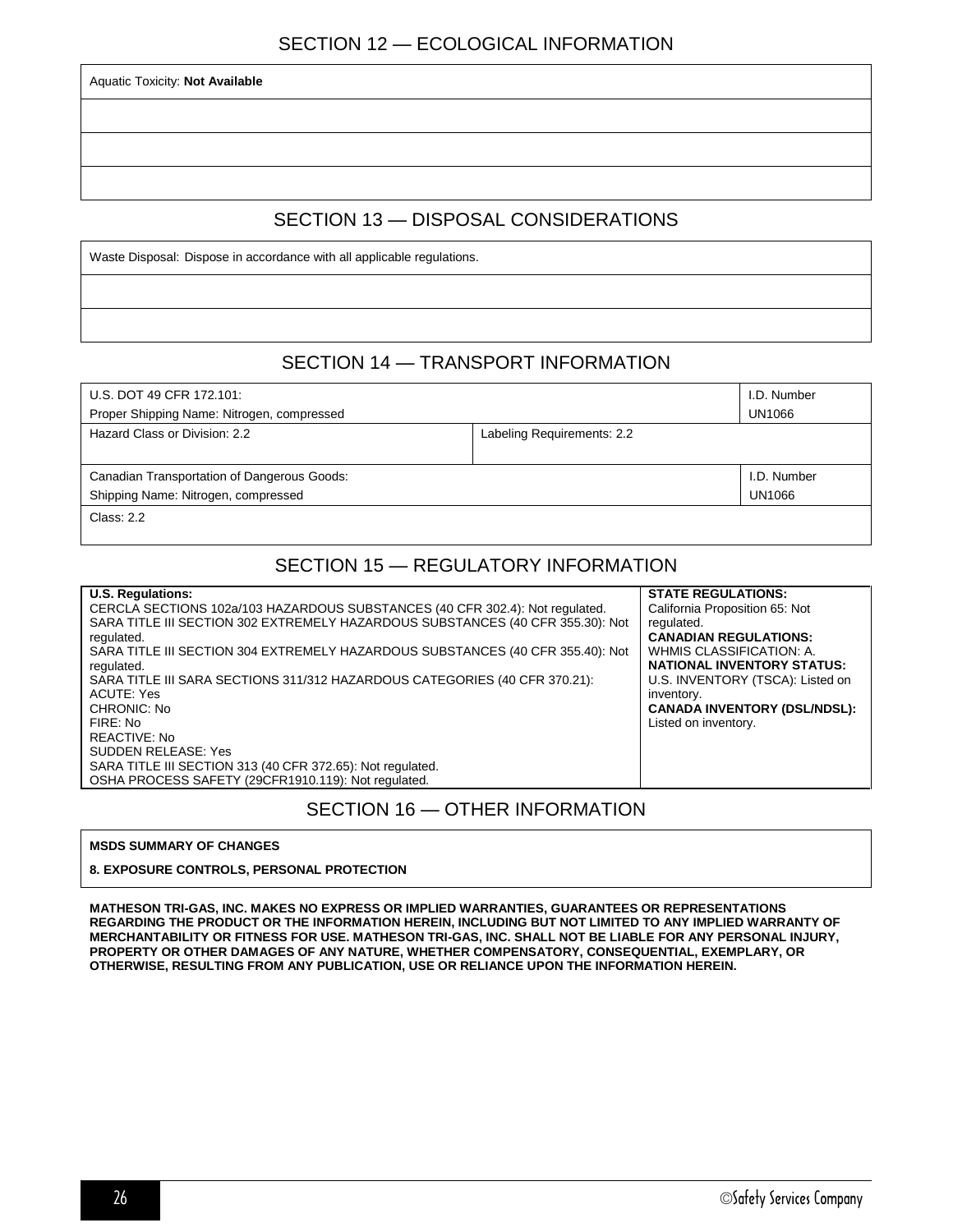# **Argon/Carbon Dioxide Gas Mixture MSDS**

SECTION 1 — CHEMICAL PRODUCT AND COMPANY IDENTIFICATION

| <b>Product Identifier</b>                                                                                                                                                                                                                                                     |                                                                                                                                                                                                                                                                                                                                   |                                    |              | SECTION T — CHEMICAL PRODUCT AND COMPANY IDENTIFICATION                    |                 |                       |                        |                                                 |                                                                                                                                                                                                                                              |
|-------------------------------------------------------------------------------------------------------------------------------------------------------------------------------------------------------------------------------------------------------------------------------|-----------------------------------------------------------------------------------------------------------------------------------------------------------------------------------------------------------------------------------------------------------------------------------------------------------------------------------|------------------------------------|--------------|----------------------------------------------------------------------------|-----------------|-----------------------|------------------------|-------------------------------------------------|----------------------------------------------------------------------------------------------------------------------------------------------------------------------------------------------------------------------------------------------|
| Argon/Carbon Dioxide Gas<br>Mixture                                                                                                                                                                                                                                           | Trade Names / Synonyms:<br>Chemical Family:<br>WM 6, WM 6.5, WM 6.7, WM 7, WM 8<br>Inert Gas/Carbon Dioxide Mixture                                                                                                                                                                                                               |                                    |              |                                                                            |                 |                       |                        |                                                 |                                                                                                                                                                                                                                              |
| Product Use:                                                                                                                                                                                                                                                                  |                                                                                                                                                                                                                                                                                                                                   |                                    |              |                                                                            |                 |                       |                        |                                                 |                                                                                                                                                                                                                                              |
| Welding gas, specialty gas<br>Manufacturer's Name                                                                                                                                                                                                                             |                                                                                                                                                                                                                                                                                                                                   |                                    |              |                                                                            |                 |                       |                        |                                                 |                                                                                                                                                                                                                                              |
| MATHESON TRI-GAS, INC.                                                                                                                                                                                                                                                        |                                                                                                                                                                                                                                                                                                                                   |                                    |              |                                                                            | Supplier's Name |                       |                        |                                                 |                                                                                                                                                                                                                                              |
| <b>Street Address</b><br>959 Route 46 East                                                                                                                                                                                                                                    |                                                                                                                                                                                                                                                                                                                                   |                                    |              |                                                                            |                 | <b>Street Address</b> |                        |                                                 |                                                                                                                                                                                                                                              |
| City                                                                                                                                                                                                                                                                          |                                                                                                                                                                                                                                                                                                                                   |                                    | <b>State</b> |                                                                            | City            |                       |                        |                                                 | State                                                                                                                                                                                                                                        |
| Parsippany                                                                                                                                                                                                                                                                    |                                                                                                                                                                                                                                                                                                                                   |                                    |              | NJ 07054-0624                                                              |                 |                       |                        |                                                 |                                                                                                                                                                                                                                              |
| <b>Emergency Contact:</b><br>CHEMTREC Domestic U.S.: 1-800-424-9300                                                                                                                                                                                                           |                                                                                                                                                                                                                                                                                                                                   |                                    |              | Date MSDS<br>Prepared                                                      | Area Code       |                       |                        |                                                 | <b>Emergency Telephone</b>                                                                                                                                                                                                                   |
| CANUTEC (Canada): 1-613-996-6666<br>CHEMTREC International: 1-703-527-3887                                                                                                                                                                                                    |                                                                                                                                                                                                                                                                                                                                   |                                    |              | MSDS Prepared By                                                           | Area Code       |                       |                        | <b>Phone Number</b>                             |                                                                                                                                                                                                                                              |
|                                                                                                                                                                                                                                                                               |                                                                                                                                                                                                                                                                                                                                   | SECTION 2 -                        |              | COMPOSITION/INFORMATION ON INGREDIENTS                                     |                 |                       |                        |                                                 |                                                                                                                                                                                                                                              |
| <b>Chemical Name</b>                                                                                                                                                                                                                                                          | CAS#                                                                                                                                                                                                                                                                                                                              | Mole %                             |              |                                                                            |                 |                       | Exposure Limits In Air |                                                 |                                                                                                                                                                                                                                              |
|                                                                                                                                                                                                                                                                               |                                                                                                                                                                                                                                                                                                                                   |                                    |              | <b>ACGIH-TLV</b>                                                           |                 | OSHA-STEL             | <b>NIOSH</b>           |                                                 | <b>OTHER</b>                                                                                                                                                                                                                                 |
|                                                                                                                                                                                                                                                                               |                                                                                                                                                                                                                                                                                                                                   |                                    | <b>TWA</b>   | <b>STEL</b>                                                                | <b>TWA</b>      | <b>STEL</b>           | <b>IDLH</b>            |                                                 |                                                                                                                                                                                                                                              |
| Carbon Dioxide                                                                                                                                                                                                                                                                | 124-38-9                                                                                                                                                                                                                                                                                                                          | $0.1 - 75%$                        | ppm<br>5,000 | ppm<br>30,0000                                                             | ppm<br>5,000    | ppm<br>30,000         | ppm<br>40.000          | <b>NIOSH RELS</b>                               | ppm                                                                                                                                                                                                                                          |
|                                                                                                                                                                                                                                                                               |                                                                                                                                                                                                                                                                                                                                   |                                    |              |                                                                            | 10,000          | (Vacated              |                        | $TWA = 5,000$                                   |                                                                                                                                                                                                                                              |
|                                                                                                                                                                                                                                                                               |                                                                                                                                                                                                                                                                                                                                   |                                    |              |                                                                            | (Vacated        | 1989                  |                        | $STEL = 30,000$                                 |                                                                                                                                                                                                                                              |
|                                                                                                                                                                                                                                                                               |                                                                                                                                                                                                                                                                                                                                   |                                    |              |                                                                            | 1989            | PEL)                  |                        |                                                 | DFG MAKs: $TWA = 5,000$                                                                                                                                                                                                                      |
|                                                                                                                                                                                                                                                                               |                                                                                                                                                                                                                                                                                                                                   |                                    |              |                                                                            | PEL)            |                       |                        | $PEAK = 2$ MAK 60<br>Min., momentary value      |                                                                                                                                                                                                                                              |
| Argon                                                                                                                                                                                                                                                                         | 7440-37-1                                                                                                                                                                                                                                                                                                                         | Balance                            |              | There are no specific limits for Argon. Argon is a simple axphixiant (SA). |                 |                       |                        |                                                 |                                                                                                                                                                                                                                              |
|                                                                                                                                                                                                                                                                               |                                                                                                                                                                                                                                                                                                                                   |                                    |              |                                                                            |                 |                       |                        | Oxygen levels should be maintained above 19.5%. |                                                                                                                                                                                                                                              |
|                                                                                                                                                                                                                                                                               |                                                                                                                                                                                                                                                                                                                                   |                                    |              |                                                                            |                 |                       |                        |                                                 | Note: All WHMIS required information is included. It is located in appropriate sections based on the ANSI Z400.1-1998 format. This product                                                                                                   |
| has been classified in accordance with the hazard criteria of the CPR and the MSDS contains all the information by the CPR.<br>See Section 16 for Definitions of Terms Used.                                                                                                  |                                                                                                                                                                                                                                                                                                                                   |                                    |              |                                                                            |                 |                       |                        |                                                 |                                                                                                                                                                                                                                              |
| $(10,000$ ppm = 1%)                                                                                                                                                                                                                                                           |                                                                                                                                                                                                                                                                                                                                   |                                    |              |                                                                            |                 |                       |                        |                                                 |                                                                                                                                                                                                                                              |
|                                                                                                                                                                                                                                                                               |                                                                                                                                                                                                                                                                                                                                   |                                    |              | SECTION 3 - HAZARDS IDENTIFICATION                                         |                 |                       |                        |                                                 |                                                                                                                                                                                                                                              |
| EMERGENCY OVERVIEW: This gas mixture is a colorless, non-flammable gas which is odorless or which has a sharp odor (due to the                                                                                                                                                |                                                                                                                                                                                                                                                                                                                                   |                                    |              |                                                                            |                 |                       |                        |                                                 |                                                                                                                                                                                                                                              |
| presence of Carbon Dioxide). A significant hazard associated with this gas mixture is the potential for Carbon Dioxide overexposures.                                                                                                                                         |                                                                                                                                                                                                                                                                                                                                   |                                    |              |                                                                            |                 |                       |                        |                                                 |                                                                                                                                                                                                                                              |
| Inhalation of this gas mixture can cause nausea, dizziness, headache, mental confusion, increased blood pressure and respiratory rate.                                                                                                                                        |                                                                                                                                                                                                                                                                                                                                   |                                    |              |                                                                            |                 |                       |                        |                                                 |                                                                                                                                                                                                                                              |
| Severe inhalation exposures may be fatal, due to Carbon dioxide overexposure or asphyxiation. Moisture in the air could lead to the<br>formation of carbonic acid which can be irritating to the eyes. A cylinder rupture hazard exists when this gas mixture, which is under |                                                                                                                                                                                                                                                                                                                                   |                                    |              |                                                                            |                 |                       |                        |                                                 |                                                                                                                                                                                                                                              |
| pressure, is subject to heat or flames.                                                                                                                                                                                                                                       |                                                                                                                                                                                                                                                                                                                                   |                                    |              |                                                                            |                 |                       |                        |                                                 |                                                                                                                                                                                                                                              |
| Symptoms of over-exposure by route of exposure: The most significant route of over-exposure for this product is by inhalation.                                                                                                                                                |                                                                                                                                                                                                                                                                                                                                   |                                    |              |                                                                            |                 |                       |                        |                                                 |                                                                                                                                                                                                                                              |
|                                                                                                                                                                                                                                                                               |                                                                                                                                                                                                                                                                                                                                   |                                    |              |                                                                            |                 |                       |                        |                                                 | Inhalation: One of the most significant health hazards associated with this gas mixture is the potential for overexposure to Carbon Dioxide.                                                                                                 |
| Carbon Dioxide is an asphyxiant and a powerful cerebral vasodilator. If the concentration of Carbon Dioxide reaches 10% or more,                                                                                                                                              |                                                                                                                                                                                                                                                                                                                                   |                                    |              |                                                                            |                 |                       |                        |                                                 | suffocation can occur rapidly. Inhalation of concentrations between 2 and 10% can cause nausea, dizziness, headache, mental confusion,                                                                                                       |
| increased blood pressure and respiratory rate. Carbon Dioxide initially stimulates respiration and then causes respiratory depression.                                                                                                                                        |                                                                                                                                                                                                                                                                                                                                   |                                    |              |                                                                            |                 |                       |                        |                                                 |                                                                                                                                                                                                                                              |
|                                                                                                                                                                                                                                                                               |                                                                                                                                                                                                                                                                                                                                   |                                    |              |                                                                            |                 |                       |                        |                                                 | Inhalation of low concentrations (3-5%) have no known permanent harmful effects. Symptoms in humans at various levels of concentration                                                                                                       |
| are as follows:<br><b>Concentration:</b>                                                                                                                                                                                                                                      | <b>Symptoms of Exposure:</b>                                                                                                                                                                                                                                                                                                      |                                    |              |                                                                            |                 |                       |                        |                                                 |                                                                                                                                                                                                                                              |
| 1%                                                                                                                                                                                                                                                                            |                                                                                                                                                                                                                                                                                                                                   | Slight increase in breathing rate. |              |                                                                            |                 |                       |                        |                                                 |                                                                                                                                                                                                                                              |
| 2%                                                                                                                                                                                                                                                                            |                                                                                                                                                                                                                                                                                                                                   |                                    |              | Breathing rate increases to 50% above normal; headache; tiredness.         |                 |                       |                        |                                                 |                                                                                                                                                                                                                                              |
| 3%                                                                                                                                                                                                                                                                            |                                                                                                                                                                                                                                                                                                                                   |                                    |              |                                                                            |                 |                       |                        |                                                 | Breathing increases to twice normal rate, becoming labored; weak narcotic effect; impaired hearing; headache; increase                                                                                                                       |
|                                                                                                                                                                                                                                                                               |                                                                                                                                                                                                                                                                                                                                   | in blood pressure and pulse rate.  |              |                                                                            |                 |                       |                        |                                                 |                                                                                                                                                                                                                                              |
| 4-5%<br>$5 - 10$                                                                                                                                                                                                                                                              |                                                                                                                                                                                                                                                                                                                                   |                                    |              |                                                                            |                 |                       |                        |                                                 | Breathing increases to four times normal rate; symptoms of intoxication become evident and slight choking may be felt.<br>Characteristic sharp odor noticeable. Very labored breathing, headache, visual impairment and ringing in the ears. |
|                                                                                                                                                                                                                                                                               |                                                                                                                                                                                                                                                                                                                                   |                                    |              | Judgment may be impaired, followed by loss of consciousness.               |                 |                       |                        |                                                 |                                                                                                                                                                                                                                              |
| >10%                                                                                                                                                                                                                                                                          |                                                                                                                                                                                                                                                                                                                                   |                                    |              |                                                                            |                 |                       |                        |                                                 | Unconsciousness occurs more rapidly above 10% level. Prolonged exposure to high concentrations may eventually                                                                                                                                |
|                                                                                                                                                                                                                                                                               | result in death from asphyxiation.                                                                                                                                                                                                                                                                                                |                                    |              |                                                                            |                 |                       |                        |                                                 |                                                                                                                                                                                                                                              |
|                                                                                                                                                                                                                                                                               | Releases of this gas mixture may also cause an oxygen-deficient environment. The effects associated with various levels of oxygen include disturbed muscular<br>coordination, abnormal fatigue, disturbed respiration, nausea, vomiting, collapse, or loss of consciousness. Death may occur due to asphyxiation. It is important |                                    |              |                                                                            |                 |                       |                        |                                                 |                                                                                                                                                                                                                                              |
| to note that the asphyxiating properties of Carbon Dioxide will be reached before oxygen-deficiency is a significant factor.                                                                                                                                                  |                                                                                                                                                                                                                                                                                                                                   |                                    |              |                                                                            |                 |                       |                        |                                                 |                                                                                                                                                                                                                                              |
| CONTACT WITH SKIN or EYES: Moisture in the air could lead to the formation of carbonic acid, which can be irritating to the eyes. Contact with the eyes can<br>cause damage to the retinal ganglion cells.                                                                    |                                                                                                                                                                                                                                                                                                                                   |                                    |              |                                                                            |                 |                       |                        |                                                 |                                                                                                                                                                                                                                              |
| SKIN ABSORPTION: No component of this gas mixture presents a hazard of skin absorption.                                                                                                                                                                                       |                                                                                                                                                                                                                                                                                                                                   |                                    |              |                                                                            |                 |                       |                        |                                                 |                                                                                                                                                                                                                                              |
| HEALTH EFFECTS OR RISKS FROM EXPOSURE: Over-exposure to this gas mixture may cause the following health effects:<br>ACUTE: nausea, dizziness, visual disturbances, shaking, headache, mental confusion, sweating, increased heartbeat, and elevated blood pressure and        |                                                                                                                                                                                                                                                                                                                                   |                                    |              |                                                                            |                 |                       |                        |                                                 |                                                                                                                                                                                                                                              |
| respiratory rate. Severe inhalation overexposures may be fatal, due the effects of Carbon Dioxide or asphyxiation. High concentrations of the gas mixture may                                                                                                                 |                                                                                                                                                                                                                                                                                                                                   |                                    |              |                                                                            |                 |                       |                        |                                                 |                                                                                                                                                                                                                                              |
| cause eye irritation.<br>CHRONIC: Reversible effects on the acid-base balance in the blood, blood pressure, and circulatory system may occur after prolonged exposure to elevated                                                                                             |                                                                                                                                                                                                                                                                                                                                   |                                    |              |                                                                            |                 |                       |                        |                                                 |                                                                                                                                                                                                                                              |
| Carbon Dioxide levels. Refer to Section 11 (Toxicological Information) of this MSDS for further information.                                                                                                                                                                  |                                                                                                                                                                                                                                                                                                                                   |                                    |              |                                                                            |                 |                       |                        |                                                 |                                                                                                                                                                                                                                              |
| TARGET ORGANS: ACUTE: Respiratory system, cardiovascular system, eyes. CHRONIC: Cardiovascular system.                                                                                                                                                                        |                                                                                                                                                                                                                                                                                                                                   |                                    |              |                                                                            |                 |                       |                        |                                                 |                                                                                                                                                                                                                                              |
|                                                                                                                                                                                                                                                                               | HMIS RATING: HEALTH = 1 FLAMMABILITY = 0 REACTIVITY = 0 PPE LEVEL = B<br>Hazard Scale: 0 = Minimal 1 = Slight 2 = Moderate 3 = Serious 4 = Severe PPE LEVEL B = Goggles, gloves (leather for handling cylinders)                                                                                                                  |                                    |              |                                                                            |                 |                       |                        |                                                 |                                                                                                                                                                                                                                              |
|                                                                                                                                                                                                                                                                               |                                                                                                                                                                                                                                                                                                                                   |                                    |              |                                                                            |                 |                       |                        |                                                 |                                                                                                                                                                                                                                              |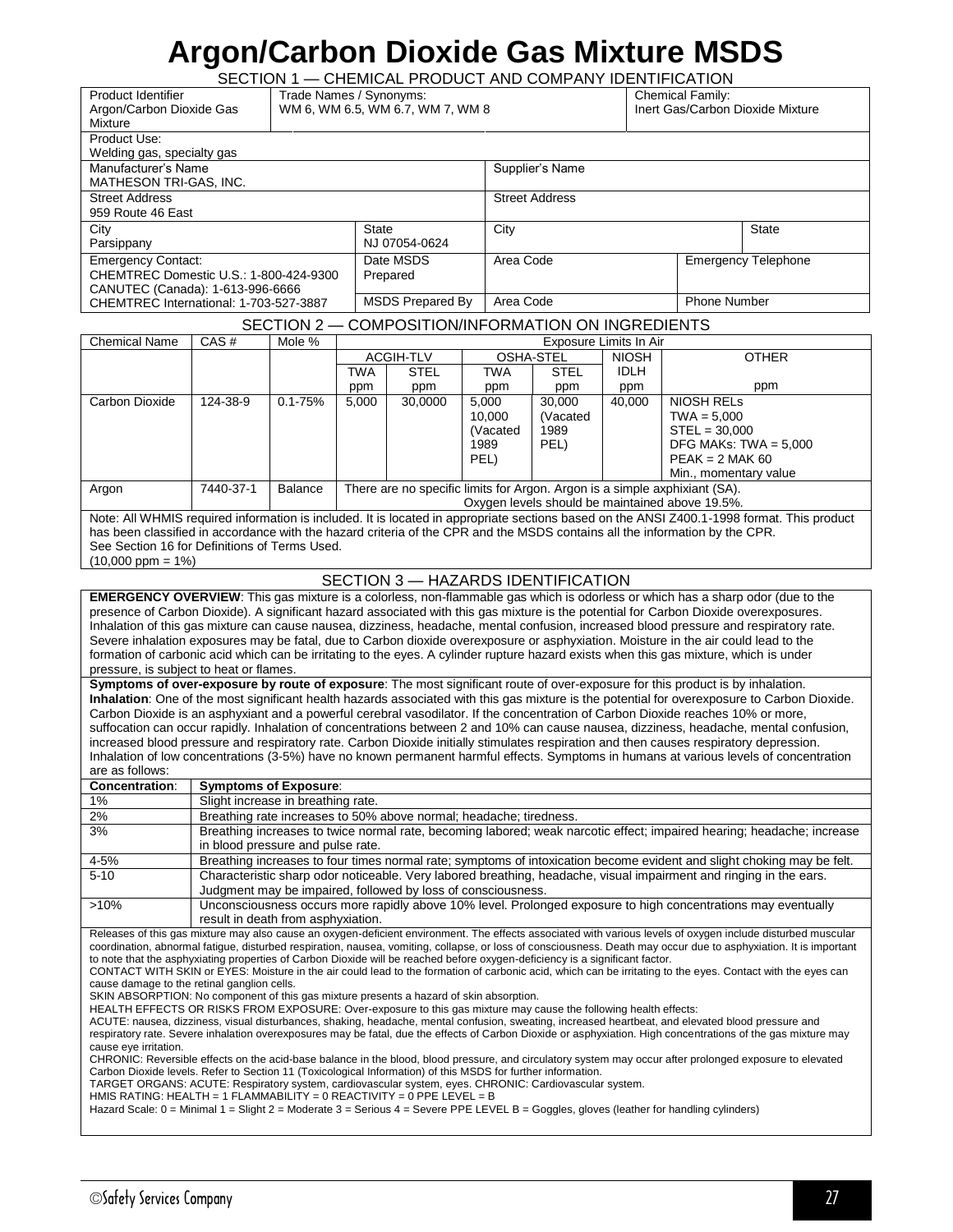### SECTION 4 — FIRST AID MEASURES

**General Information**: Remove to fresh air, as quickly as possible. Only trained personnel should administer supplemental oxygen and/or cardio-pulmonary resuscitation, if necessary. Seek medical attention immediately.

**Skin Exposure**: If release of this gas mixture has resulted in frostbite, warm affected area slowly. Seek immediate medical attention.

**Eye Exposure**: If release of this gas mixture has affected the eyes, seek immediate medical attention.

**MEDICAL CONDITIONS AGGRAVATED BY EXPOSURE**: Pre-existing respiratory conditions, cardio-vascular conditions and disorders involving the "Target Organs" (see Section 3, Hazard Identification) may be aggravated by overexposure to this product.

# SECTION 5 — FIRE FIGHTING MEASURES

| Flashpoint (°F/°C):<br>Not Applicable | NFPA Ratings:<br>HEALTH=0<br>$FIRF=0$<br>REACTIVITY=0 | Upper Flammable Limit (% by volume) (UEL):<br>Not Applicable | Lower Flammable Limit (% by volume)<br>$(LEL)$ :<br>Not Applicable |
|---------------------------------------|-------------------------------------------------------|--------------------------------------------------------------|--------------------------------------------------------------------|
| Auto ignition Temperature (°F/°C):    |                                                       | Explosion Data - Sensitivity to Impact:                      | Explosion Data - Sensitivity to Static                             |
| Not Applicable                        |                                                       | Not Sensitive                                                | Discharge: Not Sensitive                                           |

Fire Extinguishing Materials: Use extinguishing materials appropriate for surrounding materials involved in the fire. Water spray should be used to cool fire-exposed containers.

Unusual Fire and Explosion Hazards: This gas mixture does not burn; however, cylinders, when involved in a fire, may rupture or burst in the heat of the fire.

Special Fire-Fighting Procedures: Incipient fire responders should wear eye protection. Structural fire fighters must wear Self-Contained Breathing Apparatus and full protective equipment. Immediately cool the cylinders with water spray from a maximum distance. When cool, move cylinders from fire area if this can be done without risk to firefighters.

#### SECTION 6 — ACCIDENTAL RELEASE MEASURES

Leak Response: Uncontrolled releases should be responded to by trained personnel using pre-planned procedures. Proper protective equipment should be used in the event of a significant release from a single cylinder. Call CHEMTREC (1-800-424-9300) for emergency assistance. Or if in Canada, call CANUTEC (613-996-6666).

Attempt to close the main source valve prior to entering the area. If this does not stop the release (or if it is not possible to reach the valve), allow the gas to release in-place or remove it to a safe area and allow the gas to be released there. Monitor the surrounding area for the level of Oxygen. The atmosphere must have at least 19.5 percent Oxygen before personnel can be allowed in the area without Self-Contained Breathing Apparatus.

# SECTION 7 — HANDLING AND STORAGE

WORK PRACTICES AND HYGIENE PRACTICES:

- Do not eat or drink while handling chemicals.
- Be aware of all potential exposure symptoms; exposures to a fatal oxygen-deficient atmosphere could occur without any significant warning symptoms.
- All work operations should be monitored in such a way that emergency personnel can be immediately contacted in the event of a release.
- Workers who handle this gas mixture should wear protective clothing, as listed in Section 8 (Exposure Controls and Personal Protection).
- If ventilation controls are not adequate to provide sufficient oxygen content, proper respiratory protection equipment should be provided and workers using such equipment should be carefully trained in its operation and limitations.
- **Precautions must always be taken to prevent suck-back of foreign materials into the cylinder by using a check-valve, or vacuum break,** since suck-back may cause dangerous pressure changes within the cylinder.

Storage and Handling Practices: Cylinders should be stored upright and be firmly secured to prevent falling or being knocked-over. Cylinders can be stored in the open, but in such cases, should be protected against extremes of weather and from the dampness of the ground to prevent rusting. Cylinders should be stored in dry, well-ventilated areas away from sources of heat or ignition. Do not allow the area where cylinders are stored to exceed 52°C (125°F).

Special precautions for handling gas cylinders: Compressed gases can present significant safety hazards. The following rules are applicable to work situations in which cylinders are being used.

Before Use: Move cylinders with a suitable hand-truck. Do not drag, slide or roll cylinders. Do not drop cylinders or permit them to strike each other. Secure cylinders firmly. Leave the valve protection cap (where provided) in-place until cylinder is ready for use.

During Use: Use designated CGA fittings and other support equipment. Do not use adapters. Do not use oils or grease on gas-handling fittings or equipment. Immediately contact the supplier if there are any difficulties associated with operating the cylinder valve. Never insert an object (e.g wrench, screwdriver, pry bar, etc.) into valve cap openings. Doing so may damage the valve, causing a leak to occur. Use an adjustable strap wrench to remove over-tight or rusted caps. Never strike an arc, on a compressed gas cylinder or make a cylinder part of and electric circuit.

After Use: Close main cylinder valve. Replace valve protection cap. Close valve after each use and when empty. Mark empty cylinders "EMPTY".

Protective practices during maintenance of contaminated equipment: Refer to current CGA Guidelines for information on protective practices during maintenance of contaminated equipment.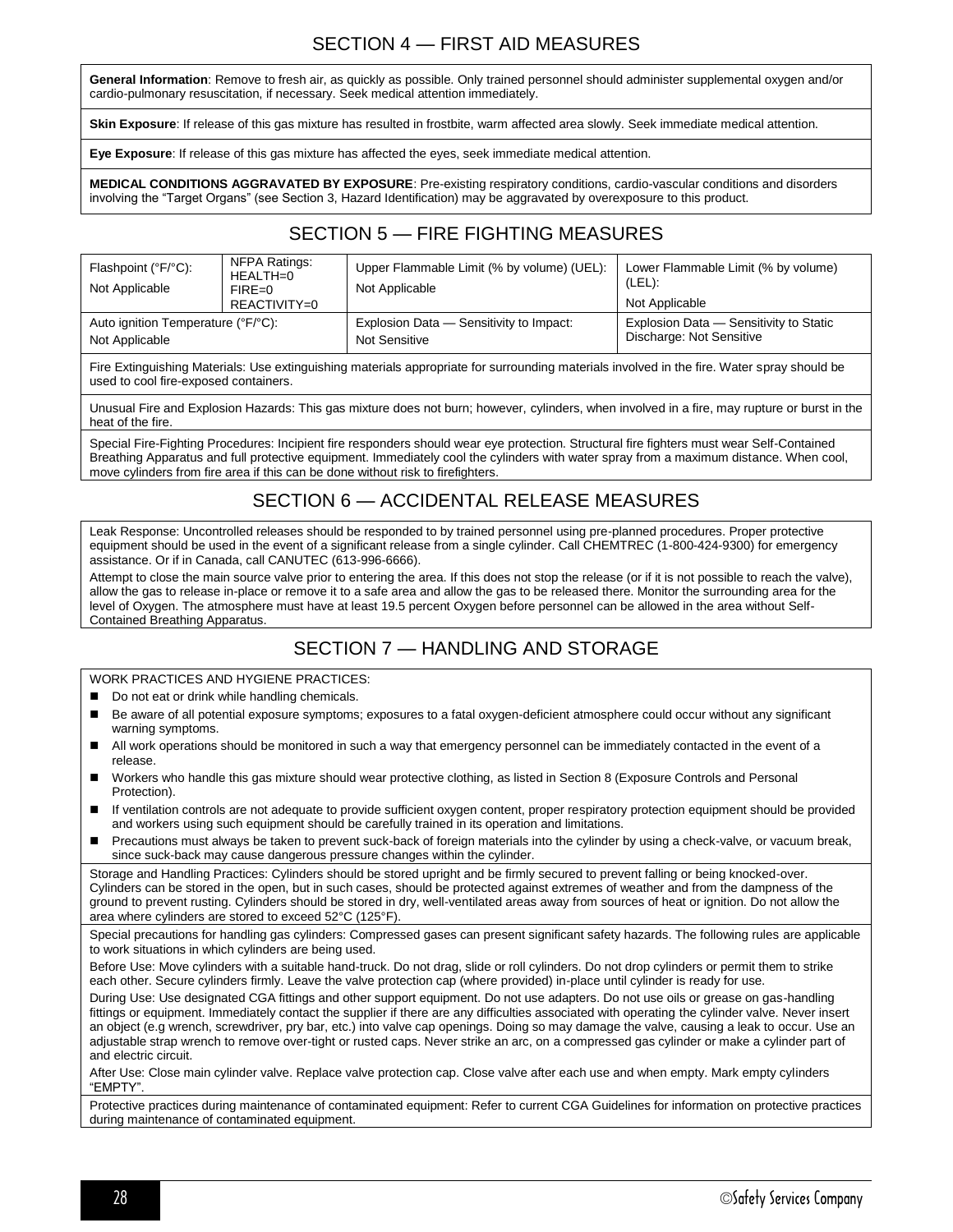## SECTION 8 — EXPOSURE CONTROL / PERSONAL PROTECTION

Ventilation and Engineering Controls: Use with adequate ventilation to ensure compliance with exposure limits described in Section 2 (Composition and Information on Ingredients). Local exhaust ventilation is preferred, because it prevents dispersion of this gas mixture into the work place by eliminating it at its source. If appropriate, install automatic monitoring equipment to detect the level of Oxygen.

RESPIRATORY PROTECTION: Maintain the Oxygen level above 19.5% in the workplace. If necessary, use only respiratory protection authorized in the U.S. Federal OSHA Respiratory Protection Standard (29 CFR 1910.134), or equivalent U.S. State standards and Canadian CSA Standard Z94.4-93. Oxygen levels below 19.5% are considered IDLH by OSHA. In such atmospheres, use of a full-facepiece pressure/demand SCBA or a full facepiece, supplied air respirator with auxiliary self-contained air supply is required under OSHA's Respiratory Protection Standard (1910.134-1998). The following NIOSH respiratory protection recommendations for Carbon Dioxide concentrations in air are provided for additional guidance in respirator selection:

| <b>CONCENTRATION</b>                                                             | <b>RESPIRATORY EQUIPMENT:</b>                                                                                                                      |
|----------------------------------------------------------------------------------|----------------------------------------------------------------------------------------------------------------------------------------------------|
| Up to 40,000 ppm:                                                                | Supplied Air Respirator (SAR); or full-facepiece Self-Contained Breathing Apparatus (SCBA).                                                        |
| Emergency or Planned Entry into<br>Unknown Concentrations or IDLH<br>Conditions: | Positive pressure, full-facepiece SCBA; or positive pressure, full-facepiece SAR with an<br>auxiliary positive pressure SCBA.<br>Escape-type SCBA. |
| Escape:                                                                          |                                                                                                                                                    |

Personal Protective Equipment **:**

EYE PROTECTION: Splash goggles or safety glasses.

CLOTHING: Use body protection appropriate for task. Transfer of large quantities under pressure may require protective equipment appropriate to the task.

GLOVES: Wear mechanically-resistant gloves when handling cylinders containing this gas mixture.

#### SECTION 9 — PHYSICAL AND CHEMICAL PROPERTIES

| The Following information is for the <b>Argon</b> component of this gas mixture:   |                                                        |                                                                                                        |  |  |  |
|------------------------------------------------------------------------------------|--------------------------------------------------------|--------------------------------------------------------------------------------------------------------|--|--|--|
| Gas Density: 0.103 lb/cu ft (1.650 kg/m <sup>3</sup> )                             | Odor Threshold: Not applicable                         | Freezing Point (F°/°C) -189.2°C (-308.9°F)                                                             |  |  |  |
| Specific Gravity (air = 1): $1.38$                                                 | Vapor Pressure (psia): Not applicable.                 | Boiling Point (@ 1 atmos.): -185.9°C (-<br>$302.6^{\circ}F$                                            |  |  |  |
| Solubility in Water: 0.056                                                         | Coefficient water/oil distribution: not<br>applicable. | Specific Volume (ft <sup>3</sup> /lb): 9.71                                                            |  |  |  |
| Expansion Ratio: Not applicable.                                                   | Evaporation Rate ( $nBuAc = 1$ ): Not<br>applicable.   | Molecular Weight: 39.95                                                                                |  |  |  |
| The Following information is for the Carbon Dioxide component of this gas mixture: |                                                        |                                                                                                        |  |  |  |
| Gas Density: 0.1144 lb/cu ft (1.833 kg/m <sup>3</sup> )                            | Odor Threshold: Not applicable                         | Freezing Point ( $F^{\circ}$ / $^{\circ}$ C) -78.5 $^{\circ}$ C (-109.3 $^{\circ}$ F)<br>[sublimation] |  |  |  |
| Specific Gravity (air = $1$ ): 0.90                                                | Vapor Pressure (psia): Not applicable.                 | Boiling Point (@ 1 atmos.): -185.9°C (-<br>$302.6^{\circ}F$ :<br>Sublimes                              |  |  |  |
| Solubility in Water: 0.0491                                                        | Coefficient water/oil distribution: not<br>applicable. | Specific Volume (ft <sup>3</sup> /lb): 8.741                                                           |  |  |  |
| Expansion Ratio: Not applicable.                                                   | Evaporation Rate ( $nBuAc = 1$ ): Not<br>applicable.   | Molecular Weight: 44.01                                                                                |  |  |  |
| The Fellowing information is partinent to this product:                            |                                                        |                                                                                                        |  |  |  |

The Following information is pertinent to this product:

APPEARANCE, ODOR AND COLOR: This gas mixture is colorless and odorless, or may have a sharp odor (depending on the level of Carbon Dioxide).

HOW TO DETECT THIS SUBSTANCE (warning properties): There are no distinct warning properties of this gas mixture, unless the Carbon Dioxide is at a high concentration, when the odor may be a warning property. In terms of leak detection, fittings and joints can be painted with a soap solution to detect leaks, which will be indicated by a bubble formation.

### SECTION 10 — STABILITY AND REACTIVITY

| Chemical Stability: Stable at standard<br>temperatures and pressures.                                                                                                                                                                                | If no, under which conditions?                                                                                                                                                                                                                                                                                                                   |  |  |  |
|------------------------------------------------------------------------------------------------------------------------------------------------------------------------------------------------------------------------------------------------------|--------------------------------------------------------------------------------------------------------------------------------------------------------------------------------------------------------------------------------------------------------------------------------------------------------------------------------------------------|--|--|--|
| Incompatibility with Other Substances:<br>Yes                                                                                                                                                                                                        | Due to the presence of Carbon Dioxide, this gas mixture may be incompatible with a variety<br>of metals, alloys, and metal acetylides (e.g., aluminum, chromium, and zirconium). Carbon<br>Dioxide will react with alkaline materials to form carbonates and bicarbonates. The Argon<br>component of this gas mixture is a relatively inert gas. |  |  |  |
| Reactivity, and under what conditions?                                                                                                                                                                                                               |                                                                                                                                                                                                                                                                                                                                                  |  |  |  |
| Stable at normal temperatures and pressure.                                                                                                                                                                                                          |                                                                                                                                                                                                                                                                                                                                                  |  |  |  |
| Conditions To Avoid:                                                                                                                                                                                                                                 |                                                                                                                                                                                                                                                                                                                                                  |  |  |  |
| Contact with incompatible materials. Cylinders exposed to high temperatures or direct flame can rupture or burst.                                                                                                                                    |                                                                                                                                                                                                                                                                                                                                                  |  |  |  |
| <b>Hazardous Decomposition Products:</b>                                                                                                                                                                                                             |                                                                                                                                                                                                                                                                                                                                                  |  |  |  |
| The Carbon Dioxide component will produce Carbon Monoxide and Oxygen when heated to temperatures above 3000°F (1648°C). The<br>Argon component of this product does not decompose, per se, but may react with other compounds in the heat of a fire. |                                                                                                                                                                                                                                                                                                                                                  |  |  |  |
| Polymerization:                                                                                                                                                                                                                                      |                                                                                                                                                                                                                                                                                                                                                  |  |  |  |

Will not occur.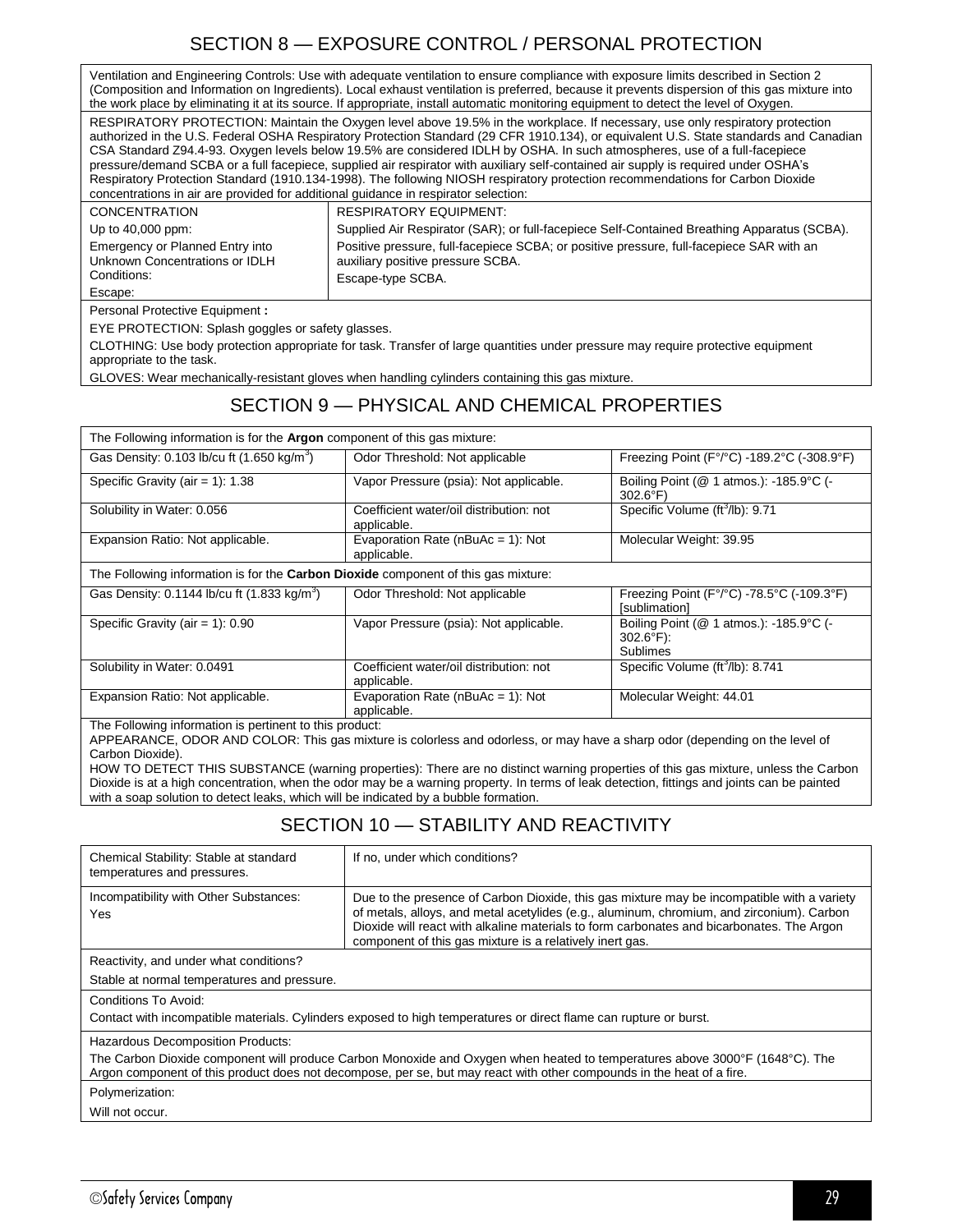# SECTION 11 — TOXICOLOGICAL INFORMATION

| <b>Toxicity Data:</b> Argon is a simple asphyxiant (SA), which acts to<br>displace oxygen in the environment.<br>The data (opposite right) are available for the Carbon Dioxide<br>component of this gas mixture.                                  | <b>Carbon Dioxide:</b><br>$LCLo$ (inhalation, human) = 9 pph/5 minutes.<br>$LCLo$ (inhalation, mammal) = 90000 ppm/5 minutes.<br>TCLo (inhalation, rat) = 6 pph/24 hours; reproductive and teratogenic<br>effects.                                                                        |  |  |  |
|----------------------------------------------------------------------------------------------------------------------------------------------------------------------------------------------------------------------------------------------------|-------------------------------------------------------------------------------------------------------------------------------------------------------------------------------------------------------------------------------------------------------------------------------------------|--|--|--|
| SUSPECTED CANCER AGENT: The components of this gas mixture are not found on the following lists: FEDERAL OSHA Z LIST, IARC,<br>NTP, CAL/OSHA, and therefore is not considered to be, nor suspected to be a cancer-causing agent by these agencies. |                                                                                                                                                                                                                                                                                           |  |  |  |
| Irritancy of Product:                                                                                                                                                                                                                              |                                                                                                                                                                                                                                                                                           |  |  |  |
| Due to the formation of carbonic acid, this gas mixture can be slightly irritating to contaminated eyes.                                                                                                                                           |                                                                                                                                                                                                                                                                                           |  |  |  |
| Skin Sensitization: The components of this product are not known to<br>be skin sensitizers.                                                                                                                                                        | Respiratory Sensitization The components of this product are not<br>known to be respiratory sensitizers.                                                                                                                                                                                  |  |  |  |
| Reproductive Toxicity Information: The information below concerns the effects of the components of this gas mixture on the human<br>reproductive system.                                                                                           |                                                                                                                                                                                                                                                                                           |  |  |  |
| Reproductive Toxicity: This gas mixture is not expected to cause<br>adverse reproductive effects in humans. Studies involving test<br>animals exposed to high concentrations of Carbon Dioxide show<br>effects (e.g. changes in testes).           | Teratogenicity: This gas mixture has not been reported to cause<br>teratogenic effects in humans. Clinical studies involving test animals<br>exposed to high concentrations of Carbon Dioxide indicate<br>teratogenic effects (e.g., cardiac and skeletal malformations,<br>stillbirths). |  |  |  |
| Embryotoxicity: This gas mixture has not been reported to cause<br>embryotoxic effects in humans.                                                                                                                                                  | Mutagenicity: This gas mixture is not expected to cause mutagenic<br>effects in humans.                                                                                                                                                                                                   |  |  |  |
| BIOLOGICAL EXPOSURE INDICES (BEIs): Currently, there are no Biological Exposure Indices (BEIs) determined for the components of                                                                                                                    |                                                                                                                                                                                                                                                                                           |  |  |  |

this gas mixture.

### SECTION 12 — ECOLOGICAL INFORMATION

Aquatic Toxicity: No an adverse effect from this gas mixture on aquatic life is expected.

Environmental Stability: This gas mixture will be dissipated rapidly in well-ventilated areas.

EFFECT OF MATERIAL ON PLANTS or ANIMALS: Any adverse effect on animals would be related to oxygen deficient environments.

### SECTION 13 — DISPOSAL CONSIDERATIONS

PREPARING WASTES FOR DISPOSAL: Waste disposal must be in accordance with appropriate Federal, State, and local regulations. Return cylinders with any residual product to Matheson Tri-Gas. Do not dispose of locally.

### SECTION 14 — TRANSPORT INFORMATION

| This Material is hazardous as defined by U.S. DOT 49 CFR<br>172.101:                                                                                                                                                                                                    |                                          | I.D. Number<br>UN1956 |  |  |
|-------------------------------------------------------------------------------------------------------------------------------------------------------------------------------------------------------------------------------------------------------------------------|------------------------------------------|-----------------------|--|--|
| Proper Shipping Name: Compressed gases, n.o.s. (Argon, Carbon<br>Dioxide                                                                                                                                                                                                |                                          |                       |  |  |
| Hazard Class or Division: 2.2 (Non-Flammable Gas)                                                                                                                                                                                                                       | Labeling Requirements: Non-Flammable Gas |                       |  |  |
| North American Emergency Response Guidebook Number (2000): 126                                                                                                                                                                                                          |                                          |                       |  |  |
| Marine Pollutant: The components of this gas mixture are not classified by the DOT as a Marine Pollutants (as defined by 49 CFR 172.101,<br>Appendix B).                                                                                                                |                                          |                       |  |  |
| Special Shipping Information: Cylinders should be transported in a secure position, in a well-ventilated vehicle. The transportation of<br>compressed gas cylinders in automobiles or in closed-body vehicles present serious safety hazards and should be discouraged. |                                          |                       |  |  |
| NOTE: Shipment of compressed gas cylinders which have not been filled with the owner's consent is a violation of Federal law [49 CFR,<br>Part 173.301 (b)].                                                                                                             |                                          |                       |  |  |
| Transport Canada Transportation Of Dangerous Goods Regulations: This gas mixture is considered as dangerous goods, per regulations of<br>Transport Canada. Use the above U.S. DOT information for the preparation of Canadian Shipments of this mixture.                |                                          |                       |  |  |
| NOTE: Shipment of compressed gas cylinders via Public Passenger Road Vehicle is a violation of Canadian law (Transport Canada<br>Transportation of Dangerous Goods Act, 1992).                                                                                          |                                          |                       |  |  |
|                                                                                                                                                                                                                                                                         |                                          |                       |  |  |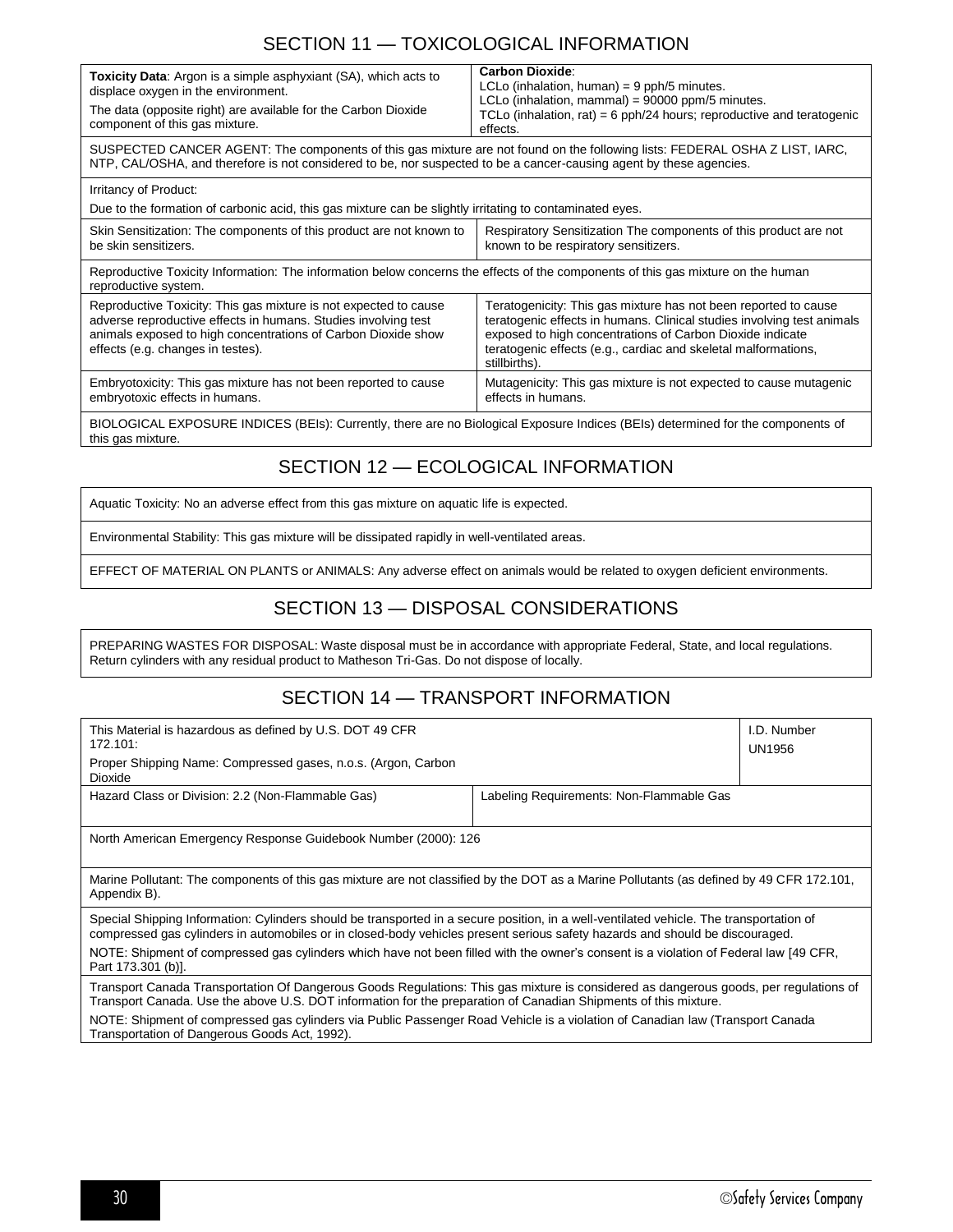#### **ADDITIONAL U.S. REGULATIONS:**

U.S. SARA REPORTING REQUIREMENTS: No component of this product is subject to the reporting requirements of Sections 302, 304 and 313 of Title III of the Superfund Amendments and Reauthorization Act.

U.S. SARA THRESHOLD PLANNING QUANTITY: There are no specific Threshold Planning Quantities for the components of this product. The default Federal MSDS submission and inventory requirement filing threshold of 10,000 lbs (4,540 kg) therefore applies, per 40 CFR 370.20.

U.S. SARA HAZARD CATEGORIES (SECTION 311/312, 40 CFR 370-21): ACUTE: No; CHRONIC: No; FIRE: No; REACTIVE: No; SUDDEN RELEASE: Yes

U.S. TSCA INVENTORY STATUS: Components of this product are listed on the TSCA Inventory.

U.S. CERCLA REPORTABLE QUANTITY (RQ): Not applicable.

**OTHER U.S. FEDERAL REGULATIONS:** Not applicable.

U.S. STATE REGULATORY INFORMATION: Components of this product are covered under some specific State regulations, as denoted opposite right (other State regulatory lists may exist; individual States should be contacted regarding full compliance).

#### **ADDITIONAL CANADIAN REGULATIONS:**

Canadian DSL/NDSL Inventory Status: The components of this product are listed on the DSL Inventory.

**OTHER CANADIAN REGULATIONS:** Not applicable.

Canadian Environmental Protection Act (CEPA) Priorities Substances Lists: The components of this product are not on the CEPA Priorities Substances Lists.

Canadian WHMIS Symbols: This gas mixture would be categorized as a Controlled Product, Hazard Classes: A (compressed gas). The following symbol is required for WHMIS compliance for this gas mixture.

# SECTION 16 — OTHER INFORMATION

CREATION DATE: April 5, 2000 REVISION DATE: April 11, 2002

REVISION HISTORY: Up-date of manufacturer address and phone.

MIXTURES: When two or more gases or liquefied gases are mixed, their hazardous properties may combine to create additional, unexpected hazards. Obtain and evaluate the safety information for each component before you use the mixture. Consult an Industrial Hygienist or other trained person when you make your safety evaluation of the end product. Remember, gases and liquids have properties which can cause serious injury or death.

Further information can be found in the following pamphlets published by: Compressed Gas Association Inc. (CGA), 1725 Jefferson Davis Highway, Suite 1004, Arlington, VA 22202-4102. Telephone: (703) 412-0900.

"Safe Handling of Compressed Gases in Containers" (P-1, 1999)

"Safe Handling and Storage of Compressed Gases" (AV-1, 1999)

"Handbook of Compressed Gases" (1992)

**California - Permissible Exposure Limits for Chemical Contaminants**: Argon, Carbon Dioxide.

**New Jersey - Right to Know Hazardous Substance List:** Argon, Carbon Dioxide.

**Pennsylvania - Hazardous Substance List:** Argon, Carbon Dioxide.

**California Safe Drinking Water And Toxic Enforcement Act (Proposition 65):** No component of this product is on the California Proposition 65 lists.

**Labeling:** Cylinders of this gas mixture should be labeled for precautionary information per the guidelines of the CGA. Refer to the CGA for further information.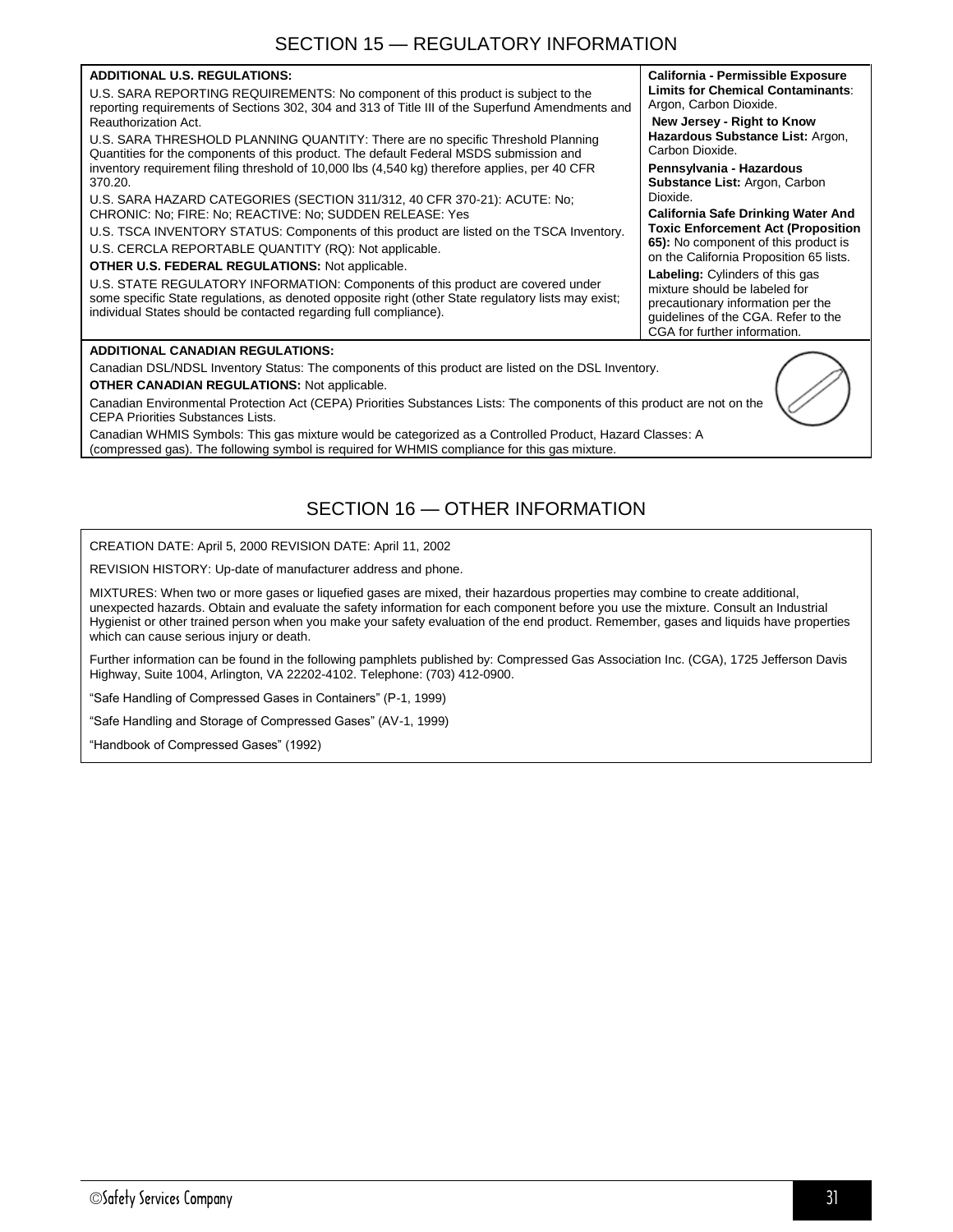## SECTION 16 — OTHER INFORMATION (Continued)

#### Definitions of Terms

A large number of abbreviations and acronyms appear on a MSDS. Some of these which are commonly used include the following:

#### **CAS #:**

This is the Chemical Abstract Service Number which uniquely identifies each constituent. It is used for computer-related searching.

#### **EXPOSURE LIMITS IN AIR:**

**ACGIH** - American Conference of Governmental Industrial Hygienists, a professional association which establishes exposure limits.

**TLV** - Threshold Limit Value - an airborne concentration of a substance which represents conditions under which it is generally believed that nearly all workers may be repeatedly exposed without adverse effect. The duration must be considered, including the 8 hour Time Weighted Average (TWA), the 15-minute Short Term Exposure Limit, and the instantaneous Ceiling Level (C). Skin absorption effects must also be considered.

**OSHA** - U.S. Occupational Safety and Health Administration.

**PEL** - Permissible Exposure Limit - This exposure value means exactly the same as a TLV, except that it is enforceable by OSHA. The OSHA Permissible Exposure Limits are based in the 1989 PELs and the June, 1993 Air Contaminants Rule

(Federal Register: 58: 35338-35351 and 58: 40191). Both the current PELs and the vacated PELs are indicated. The phrase, "Vacated 1989 PEL," is placed next to the PEL which was vacated by Court Order.

**IDLH** - Immediately Dangerous to Life and Health - This level represents a concentration from which one can escape within 30 minutes without suffering escape-preventing or permanent injury. **NIOSH** is the National Institute of Occupational Safety and Health, which is the research arm of the U.S. Occupational Safety and Health Administration (OSHA). NIOSH issues exposure guidelines called Recommended Exposure Levels (RELs). When no exposure guidelines are established, an entry of NE is made for reference.

#### **HAZARD RATINGS**:

**HAZARDOUS MATERIALS IDENTIFICATION SYSTEM**: This rating system was developed by the National Paint and Coating Association and has been adopted by industry to identify the degree of chemical hazards.

Health Hazard: 0 (minimal acute or chronic exposure hazard); 1 (slight acute or chronic exposure hazard); 2 (moderate acute or significant chronic exposure hazard); 3 (severe acute exposure hazard; onetime overexposure can result in permanent injury and may be fatal); 4 (extreme acute exposure hazard; onetime overexposure can be fatal).

Flammability Hazard: 0 (minimal hazard); 1 (materials that require substantial pre-heating before burning); 2 (combustible liquid or solids; liquids with a flash point of 38-93°C [100-200°F]); 3 (Class IB and IC flammable liquids with flash points below 38°C [100°F]); 4 (Class IA flammable liquids with flash points below 23°C [73°F] and boiling points below 38°C [100°F].

Reactivity Hazard: 0 (normally stable); 1 (material that can become unstable at elevated temperatures or which can react slightly with water); 2 (materials that are unstable but do not detonate or which can react violently with water); 3 (materials that can detonate when initiated or which can react explosively with water); 4 (materials that can detonate at normal temperatures or pressures). PPE Rating B: Hand and eye protection is required for routine chemical use.

#### **NATIONAL FIRE PROTECTION ASSOCIATION**:

Health Hazard: 0 (material that on exposure under fire conditions would offer no hazard beyond that of ordinary combustible materials); 1 (materials that on exposure under fire conditions could cause irritation or minor residual injury); 2 (materials that on intense or continued exposure under fire conditions could cause temporary incapacitation or possible residual injury); 3 (materials that can on short exposure could cause serious temporary or residual injury); 4 (materials that under very short exposure could cause death or major residual injury).

Flammability Hazard and Reactivity Hazard: Refer to definitions for "Hazardous Materials Identification System".

#### **FLAMMABILITY LIMITS IN AIR**:

Much of the information related to fire and explosion is derived from the National Fire Protection Association (NFPA).

**Flash Point** - Minimum temperature at which a liquid gives off sufficient vapors to form an ignitable mixture with air.

**Autoignition Temperature**: The minimum temperature required to initiate combustion in air with no other source of ignition.

**LEL** - the lowest percent of vapor in air, by volume, that will explode or ignite in the presence of an ignition source.

**UEL** - the highest percent of vapor in air, by volume, that will explode or ignite in the presence of an ignition source.

#### **TOXICOLOGICAL INFORMATION**:

Human and Animal Toxicology: Possible health hazards as derived from select human data, animal studies, or from the results of studies with similar compounds are presented. Definitions of some terms used in this section are:  $LD_{50}$  - Lethal Dose (solids & liquids) which kills 50% of the exposed animals;  $LC_{50}$  - Lethal Concentration (gases) which kills 50% of the exposed animals; ppm concentration expressed in parts of material per million parts of air or water; mg/m $3$ concentration expressed in weight of substance per volume of air; mg/kg quantity of material, by weight, administered to a test subject, based on their body weight in kg. Other measures of toxicity include TDLo, the lowest dose to cause a symptom and TCLo the lowest concentration to cause a symptom; TDo, LDLo, and LDo, or TC, TCo, LCLo, and LCo, the lowest dose (or concentration) to cause lethal or toxic effects. Cancer Information: The sources are: IARC the International Agency for Research on Cancer; NTP - the National Toxicology Program, RTECS - the Registry of Toxic Effects of Chemical Substances. OSHA and CAL/OSHA. IARC and NTP rate chemicals on a scale of decreasing potential to cause human cancer with rankings from 1 to 4. Subrankings (2A, 2B, etc.) are also used. Other Information: BEI - ACGIH Biological Exposure Indices, represent the levels of determinants which are most likely to be observed in specimens collected from a healthy worker who has been exposed to chemicals to the same extent as a worker with inhalation exposure to the TLV. Ecological Information: EC is the effect concentration in water. BCF = Bioconcentration Factor, which is used to determine if a substance will concentrate in lifeforms which consume contaminated plant or animal matter.  $TL_m = median$ threshold limit; Coefficient of Oil/Water Distribution is represented by log  $K_{ow}$  or log  $K_{oc}$  and is used to assess a substance's behavior in the environment.

#### **REGULATORY INFORMATION**:

**U.S. and CANADA**: This section explains the impact of various laws and regulations on the material. EPA is the U.S. Environmental Protection Agency. WHMIS is the Canadian Workplace Hazardous Materials Information System. DOT and TC are the U.S. Department of Transportation and the Transport Canada, respectively. Superfund Amendments and Reauthorization Act (SARA); the Canadian Domestic/Non-Domestic Substances List (DSL/NDSL); the U.S. Toxic Substance Control Act (TSCA); Marine Pollutant status according to the DOT; the Comprehensive Environmental Response, Compensation, and Liability Act (CERCLA or Superfund); and various state regulations. This section also includes information on the precautionary warnings which appear on the material's package label.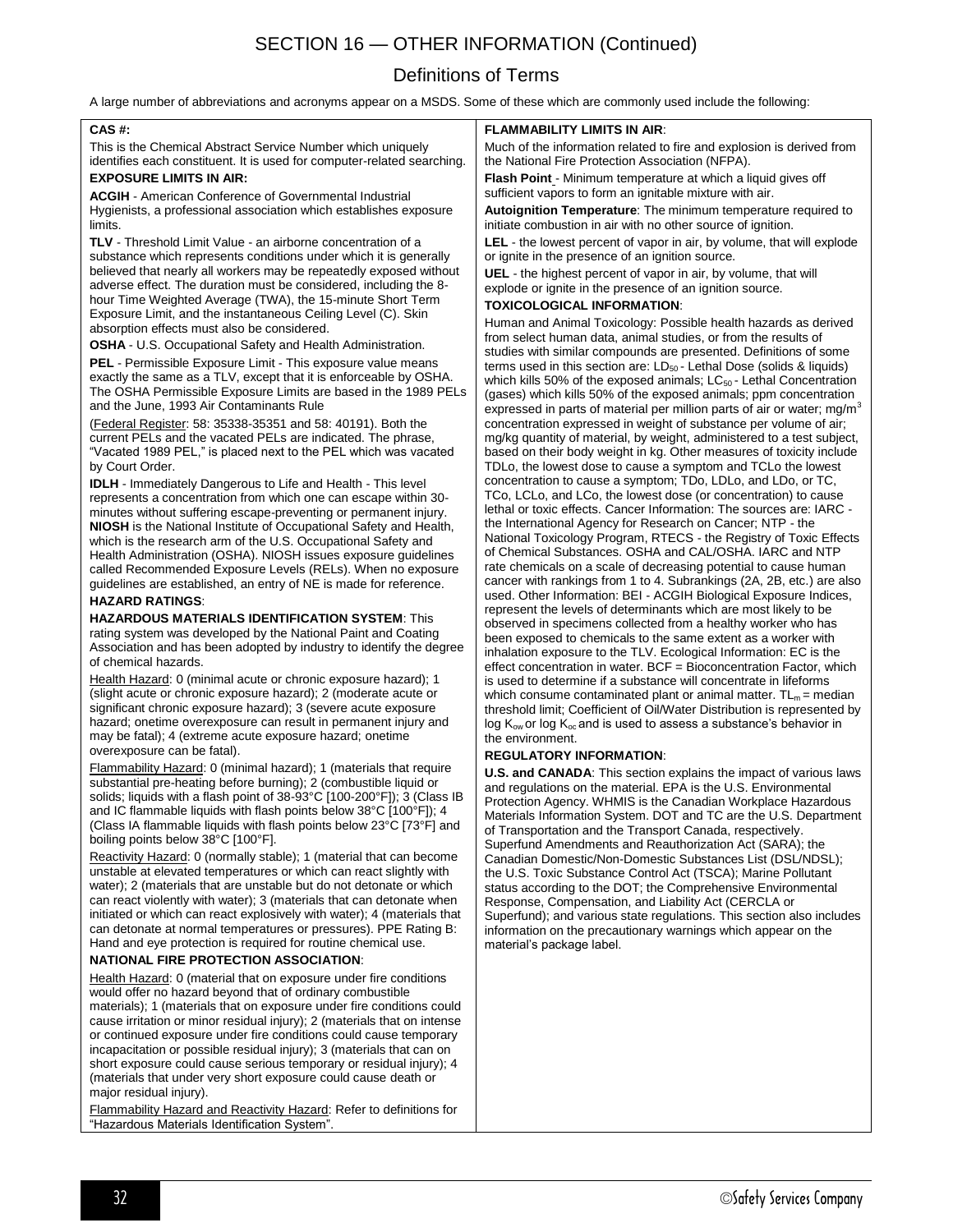#### **SULFUR HEXAFLUORIDE (SF6)**

SF6 is used by the [electrical industry](http://en.wikipedia.org/wiki/Electric_company) as a [gaseous](http://en.wikipedia.org/wiki/Gaseous) [dielectric](http://en.wikipedia.org/wiki/Dielectric) medium for high-voltage (1 kV and above) [circuit breakers,](http://en.wikipedia.org/wiki/Circuit_breaker) [switchgear,](http://en.wikipedia.org/wiki/Switchgear) and other [electrical](http://en.wikipedia.org/wiki/Electricity) equipment, often replacing harmful [PCBs.](http://en.wikipedia.org/wiki/PCBs) [SF6 circuit breakers](file:///C:\Documents%20and%20Settings\williams.p.SAFETY2U\glossary.html%23SF6) operate to switch electric circuits and equipment in and out of the system. These circuit breakers are filled with compressed sulfur-hexafluoride gas which acts to open and close the switch contacts. The gas also interrupts the current flow when the contacts are open.

- $\Box$  SF6 gas under [pressure](http://en.wikipedia.org/wiki/Pressure) is used as an insulator in [gas insulated switchgear](http://en.wikipedia.org/w/index.php?title=Gas_insulated_switchgear&action=edit) (GIS) because it has a much higher [dielectric strength](http://en.wikipedia.org/wiki/Dielectric_strength) than air or dry nitrogen.
- $\Box$  This property makes it possible to significantly reduce the size of electrical gear. This makes GIS more suitable for certain purposes such as indoor placement, as opposed to air-insulated electrical gear, which takes up considerably more room.
- $\Box$  Gas-insulated electrical gear is also more resistant to the effects of pollution and climate, as well as being more reliable in long-term operation because of its controlled operating environment.
- $\Box$  Although most of the decomposition products tend to quickly re-form SF6, [arcing](http://en.wikipedia.org/wiki/Electrical_arc) or [corona](http://en.wikipedia.org/wiki/Corona_discharge) can produce [disulfur decafluoride](http://en.wikipedia.org/wiki/Disulfur_decafluoride) [\(S2F10\)](http://en.wikipedia.org/wiki/Disulfur_decafluoride), a highly [toxic](http://en.wikipedia.org/wiki/Toxic) gas, with toxicity similar to [phosgene.](http://en.wikipedia.org/wiki/Phosgene)
- $\Box$  S2F10 was considered a potential [chemical warfare](http://en.wikipedia.org/wiki/Chemical_warfare) agent in [World War II](http://en.wikipedia.org/wiki/World_War_II) because it does not produce [lacrimation](http://en.wikipedia.org/wiki/Lacrimation) or skin irritation, thus providing little warning of exposure.
- $\Box$  SF6 is also commonly encountered as a high voltage dielectric in the high voltage supplies of [particle accelerators,](http://en.wikipedia.org/wiki/Particle_accelerator) such as [Van de Graff generators](http://en.wikipedia.org/wiki/Van_de_Graff_generator) and [Pelletrons.](http://en.wikipedia.org/wiki/Pelletron)
- $\Box$  Sulfur hexafluoride is also used as a [reagent](http://en.wikipedia.org/wiki/Reagent) for creating thrust in a closed Rankine [cycle](http://en.wikipedia.org/wiki/Rankine_cycle) propulsion system, reacting with [solid](http://en.wikipedia.org/wiki/Solid) [lithium](http://en.wikipedia.org/wiki/Lithium) as used in the [United States](http://en.wikipedia.org/wiki/United_States_Navy)  [Navy'](http://en.wikipedia.org/wiki/United_States_Navy)s [Mark 50 torpedo.](http://en.wikipedia.org/wiki/Mark_50_torpedo)
- $\Box$  SF6 [plasma](http://en.wikipedia.org/wiki/Plasma_%28physics%29) is also used in the [semiconductor](http://en.wikipedia.org/wiki/Semiconductor) industry as an [etchant.](http://en.wikipedia.org/wiki/Etching_%28microfabrication%29)
- $\Box$  The [magnesium](http://en.wikipedia.org/wiki/Magnesium) industry uses large amounts of SF6 as inert gas to fill casting forms.
- $\Box$  It is also emitted during the [aluminium](http://en.wikipedia.org/wiki/Aluminium) [smelting](http://en.wikipedia.org/wiki/Smelting) process.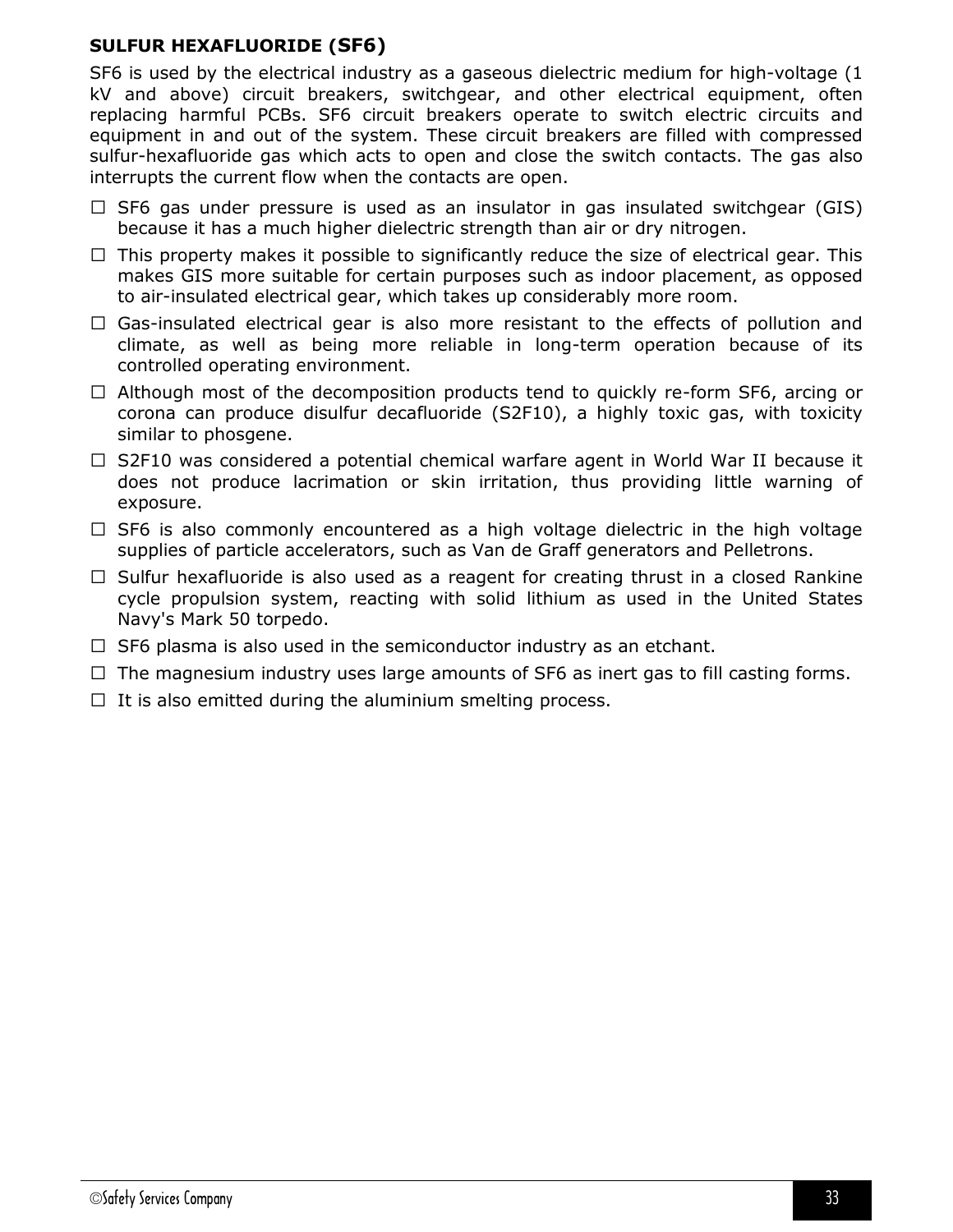### **SULFUR HEXAFLUORIDE - SF6 - UN1080**

Sulfur Hexafluoride, SF6, is used by the electricity and semiconductor industry as an insulator for high-voltage circuit breakers, switchgear, and electrical equipment. Sulfur Hexafluoride, SF6, (Sulphur Hexafluoride - IATA proper shipping name) is also used in some medical prcedures, and the magnesium industry uses Sulfur Hexafluoride, SF6, to insulate the molten magnesium from contacting air during the melting process. [Contact Customer Service](http://www.americangasgroup.com/contact.htm) at Specialty Gases of America, Inc. for grade/purity,  $\left\|$ specifications and availability.

| <b>GAS INFORMATION</b>           |                                 |  |
|----------------------------------|---------------------------------|--|
| <b>SYMBOL</b>                    | SF <sub>6</sub>                 |  |
| <b>MOLECULAR WEIGHT</b>          | 146.06                          |  |
| <b>SPECIFIC VOLUME</b>           | 2.60 ft3 $/$ lb                 |  |
| <b>PURITY</b>                    | <b>Contact Customer Service</b> |  |
| <b>CGA VALVE</b>                 | 590                             |  |
|                                  |                                 |  |
|                                  | <b>SHIPPING INFORMATION</b>     |  |
| DOT PROPER SHIPPING NAME         | Sulfur hexafluoride             |  |
| <b>IATA PROPER SHIPPING NAME</b> | Sulphur hexafluoride            |  |
| <b>HAZARD CLASS</b>              | 2.2                             |  |
| <b>ID NUMBER</b>                 | UN1080                          |  |
| <b>LABELS</b>                    | $* N$                           |  |
| <b>CAS NUMBER</b>                | 7446-09-5                       |  |
| <b>SCHEDULE B NUMBER</b>         |                                 |  |
| <b>ZONE</b>                      |                                 |  |
| $* N = Non-Flammable Gas$        | $*$ O = Oxidizer                |  |
| $*$ F = Flammable Gas            | $C =$ Corrosive                 |  |
| $*$ P = Poison-Inhalation Hazard |                                 |  |
| OTHER:                           |                                 |  |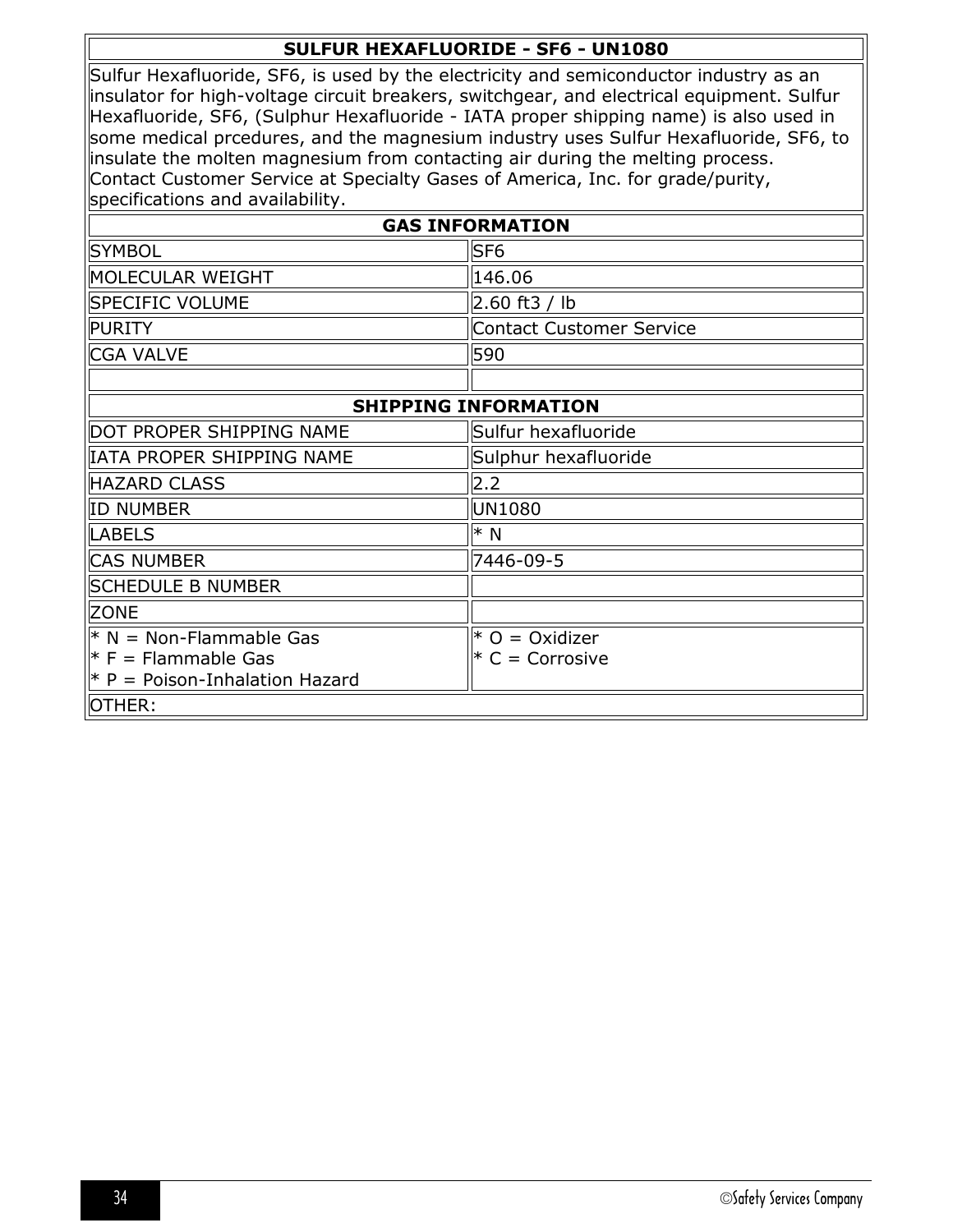| Sulfur hexafluoride                                                                                                                                                                                  |                                                 |                                                                                                | CAS 2551-62-4                         |  |
|------------------------------------------------------------------------------------------------------------------------------------------------------------------------------------------------------|-------------------------------------------------|------------------------------------------------------------------------------------------------|---------------------------------------|--|
| SF <sub>6</sub>                                                                                                                                                                                      |                                                 |                                                                                                | <b>RTECS WS4900000</b>                |  |
| <b>Synonyms &amp; Trade Names</b><br>Sulfur fluoride [Note: May contain highly toxic sulfur pentafluoride as an<br>impurity.]                                                                        |                                                 |                                                                                                | <b>DOT ID &amp; Guide</b><br>1080 126 |  |
| Exposure                                                                                                                                                                                             | NIOSH REL: TWA 1000 ppm $(6000 \text{ mg/m}^3)$ |                                                                                                |                                       |  |
| Limits                                                                                                                                                                                               | OSHA PEL: TWA 1000 ppm $(6000 \text{ mg/m}^3)$  |                                                                                                |                                       |  |
| <b>IDLH N.D.</b>                                                                                                                                                                                     |                                                 | <b>Conversion</b> 1 ppm = $5.98 \text{ mg/m}^3$                                                |                                       |  |
| <b>Physical Description</b><br>Colorless, odorless gas. [Note: Shipped as a liquefied compressed gas. Condenses directly to a solid<br>upon cooling.]                                                |                                                 |                                                                                                |                                       |  |
| MW: 146.1                                                                                                                                                                                            | <b>BP:</b> Sublimes                             | FRZ: $-83^{\circ}$ F (Sublimes) $\text{Sol}(77^{\circ}$ F): 0.003%                             |                                       |  |
| VP: 21.5 atm                                                                                                                                                                                         | IP: 19.30 eV                                    | <b>RGasD: 5.11</b>                                                                             |                                       |  |
| Fl.P: NA                                                                                                                                                                                             | <b>UEL: NA</b>                                  | LEL: NA                                                                                        |                                       |  |
| Nonflammable Gas                                                                                                                                                                                     |                                                 |                                                                                                |                                       |  |
| <b>Incompatibilities &amp; Reactivities</b><br>Disilane                                                                                                                                              |                                                 |                                                                                                |                                       |  |
| <b>Measurement Methods</b><br><b>NIOSH 6602</b>                                                                                                                                                      |                                                 |                                                                                                |                                       |  |
| <b>Personal Protection &amp; Sanitation</b><br>Skin: Frostbite<br>Eyes: Frostbite<br>Wash skin: No recommendation<br>Remove: No recommendation<br>Change: No recommendation<br>Provide: Frostbite    |                                                 | <b>First Aid</b><br>Eye: Frostbite<br>Skin: Frostbite<br><b>Breathing: Respiratory support</b> |                                       |  |
| <b>Respirator Recommendations</b> To be added later                                                                                                                                                  |                                                 |                                                                                                |                                       |  |
| <b>Exposure Routes inhalation</b>                                                                                                                                                                    |                                                 |                                                                                                |                                       |  |
| <b>Symptoms</b> Asphyxia: increased breathing rate, pulse rate; slight muscle incoordination, emotional<br>upset; lassitude (weakness, exhaustion), nausea, vomiting, convulsions; liquid: frostbite |                                                 |                                                                                                |                                       |  |
| <b>Target Organs</b> respiratory system                                                                                                                                                              |                                                 |                                                                                                |                                       |  |
| <b>OTHER:</b>                                                                                                                                                                                        |                                                 |                                                                                                |                                       |  |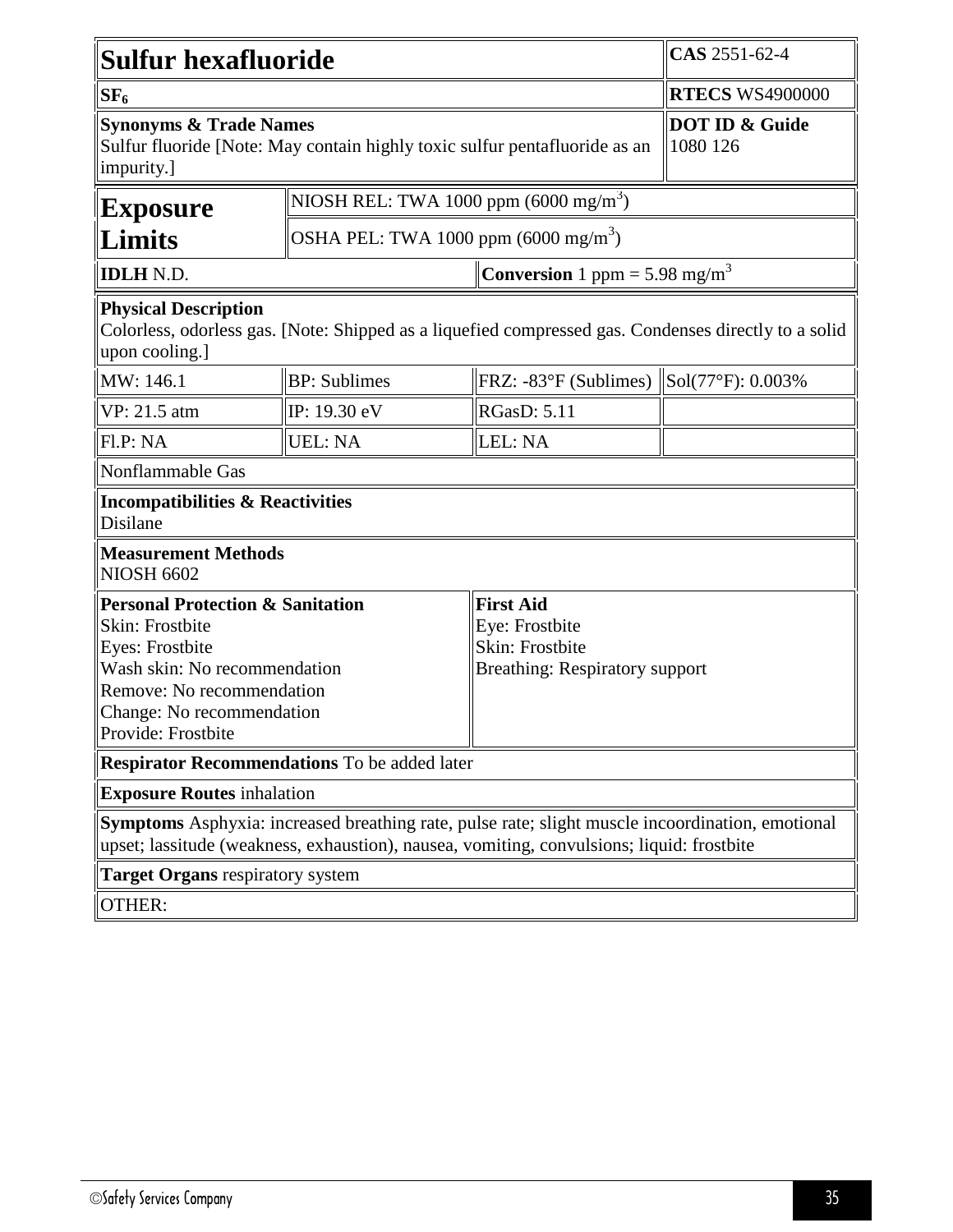## **NIOSH Pocket Guide to Chemical Hazards First Aid Procedures**

| Code                                                                    | <b>Definition</b>                                                                                                                                                                                                                                                                                                                                                                                                                                                                                           |
|-------------------------------------------------------------------------|-------------------------------------------------------------------------------------------------------------------------------------------------------------------------------------------------------------------------------------------------------------------------------------------------------------------------------------------------------------------------------------------------------------------------------------------------------------------------------------------------------------|
| Eye: Irrigate immediately                                               | If this chemical contacts the eyes, immediately wash the eyes with large<br>amounts of water, occasionally lifting the lower and upper lids. Get<br>medical attention immediately. Contact lenses should not be worn when<br>working with this chemical.                                                                                                                                                                                                                                                    |
| Eye: Irrigate promptly                                                  | If this chemical contacts the eyes, promptly wash the eyes with large<br>amounts of water, occasionally lifting the lower and upper lids. Get<br>medical attention if any discomfort continues. Contact lenses should not<br>be worn when working with this chemical.                                                                                                                                                                                                                                       |
| Eye: Frostbite                                                          | If eye tissue is frozen, seek medical attention immediately; if tissue is not<br>frozen, immediately and thoroughly flush the eyes with large amounts of<br>water for at least 15 minutes, occasionally lifting the lower and upper<br>eyelids. If irritation, pain, swelling, lacrimation, or photophobia persist,<br>get medical attention as soon as possible.                                                                                                                                           |
| Eye: Medical attention                                                  | Self-explanatory                                                                                                                                                                                                                                                                                                                                                                                                                                                                                            |
| Skin: Blot/brush away                                                   | If irritation occurs, gently blot or brush away excess.                                                                                                                                                                                                                                                                                                                                                                                                                                                     |
| Skin: Dust off solid; water<br>flush                                    | If this solid chemical contacts the skin, dust it off immediately and then<br>flush the contaminated skin with water. If this chemical or liquids<br>containing this chemical penetrate the clothing, promptly remove the<br>clothing and flush the skin with water. Get medical attention<br>immediately.                                                                                                                                                                                                  |
| Skin: Frostbite                                                         | If frostbite has occurred, seek medical attention immediately; do NOT<br>rub the affected areas or flush them with water. In order to prevent further<br>tissue damage, do NOT attempt to remove frozen clothing from<br>frostbitten areas. If frostbite has NOT occurred, immediately and<br>thoroughly wash contaminated skin with soap and water.                                                                                                                                                        |
| Skin: Molten flush<br>immediately/solid-liquid<br>soap wash immediately | If this molten chemical contacts the skin, immediately flush the skin with<br>large amounts of water. Get medical attention immediately. If this<br>chemical (or liquids containing this chemical) contacts the skin, promptly<br>wash the contaminated skin with soap and water. If this chemical or<br>liquids containing this chemical penetrate the clothing, immediately<br>remove the clothing and wash the skin with soap and water. If irritation<br>persists after washing, get medical attention. |
| Skin: Soap flush<br>immediately                                         | If this chemical contacts the skin, immediately flush the contaminated<br>skin with soap and water. If this chemical penetrates the clothing,<br>immediately remove the clothing and flush the skin with water. If<br>irritation persists after washing, get medical attention.                                                                                                                                                                                                                             |
| Skin: Soap flush promptly                                               | If this chemical contacts the skin, promptly flush the contaminated skin<br>with soap and water. If this chemical penetrates the clothing, promptly<br>remove the clothing and flush the skin with water. If irritation persists<br>after washing, get medical attention.                                                                                                                                                                                                                                   |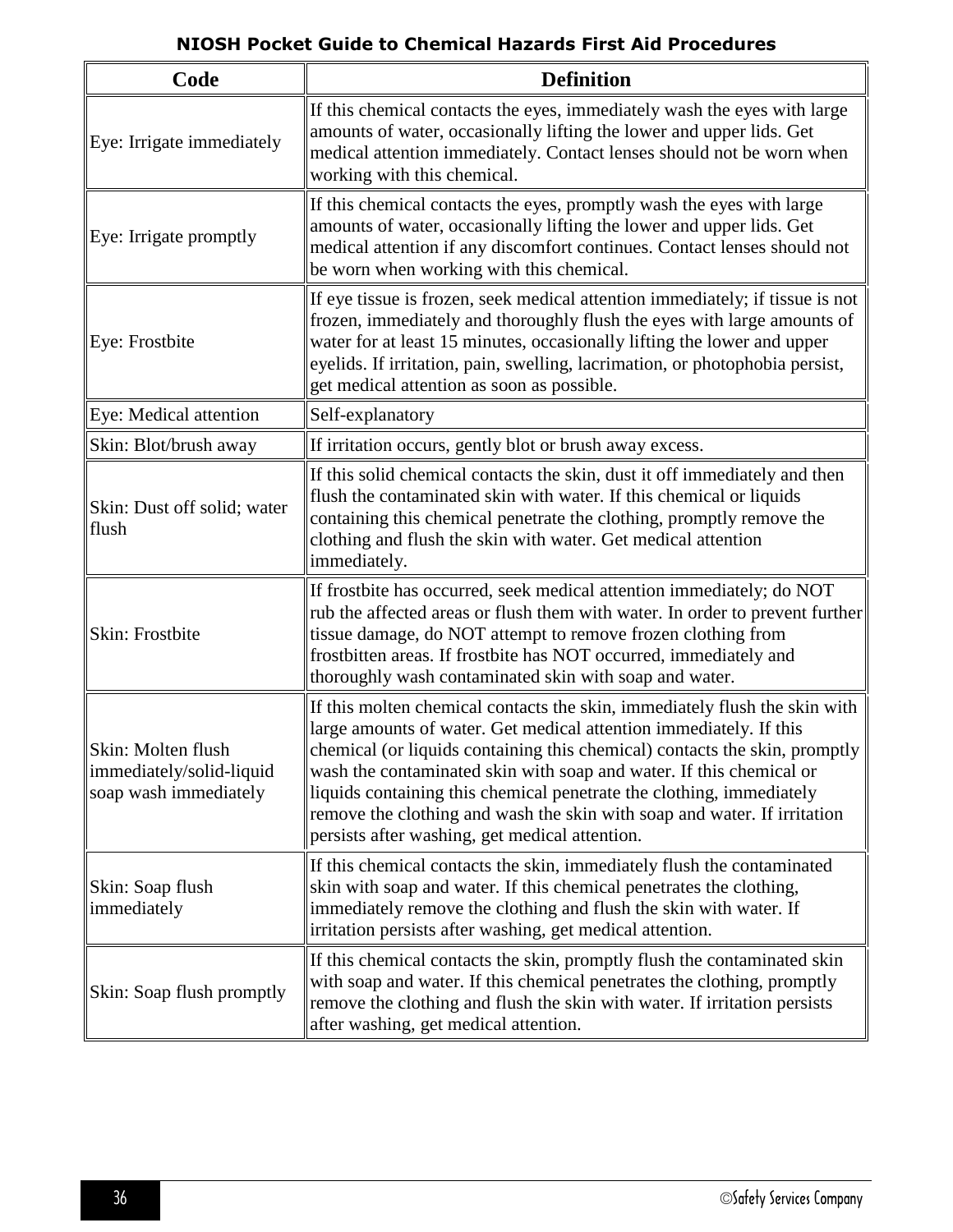| Skin: Soap<br>promptly/molten flush<br>immediately | If this solid chemical or a liquid containing this chemical contacts the skin,<br>promptly wash the contaminated skin with soap and water. If irritation persists<br>after washing, get medical attention. If this molten chemical contacts the skin<br>or nonimpervious clothing, immediately flush the affected area with large<br>amounts of water to remove heat. Get medical attention immediately. |
|----------------------------------------------------|----------------------------------------------------------------------------------------------------------------------------------------------------------------------------------------------------------------------------------------------------------------------------------------------------------------------------------------------------------------------------------------------------------|
| Skin: Soap wash                                    | If this chemical contacts the skin, wash the contaminated skin with soap and<br>water.                                                                                                                                                                                                                                                                                                                   |
| Skin: Soap wash<br>immediately                     | If this chemical contacts the skin, immediately wash the contaminated skin<br>with soap and water. If this chemical penetrates the clothing, immediately<br>remove the clothing, wash the skin with soap and water, and get medical<br>attention promptly.                                                                                                                                               |
| Skin: Soap wash<br>promptly                        | If this chemical contacts the skin, promptly wash the contaminated skin with<br>soap and water. If this chemical penetrates the clothing, promptly remove the<br>clothing and wash the skin with soap and water. Get medical attention<br>promptly.                                                                                                                                                      |
| Skin: Water flush                                  | If this chemical contacts the skin, flush the contaminated skin with water.<br>Where there is evidence of skin irritation, get medical attention.                                                                                                                                                                                                                                                        |
| Skin: Water flush<br>immediately                   | If this chemical contacts the skin, immediately flush the contaminated skin<br>with water. If this chemical penetrates the clothing, immediately remove the<br>clothing and flush the skin with water. Get medical attention promptly.                                                                                                                                                                   |
| Skin: Water flush<br>promptly                      | If this chemical contacts the skin, flush the contaminated skin with water<br>promptly. If this chemical penetrates the clothing, immediately remove the<br>clothing and flush the skin with water promptly. If irritation persists after<br>washing, get medical attention.                                                                                                                             |
| Skin: Water wash                                   | If this chemical contacts the skin, wash the contaminated skin with water.                                                                                                                                                                                                                                                                                                                               |
| Skin: Water wash<br>immediately                    | If this chemical contacts the skin, immediately wash the contaminated skin<br>with water. If this chemical penetrates the clothing, immediately remove the<br>clothing and wash the skin with water. If symptoms occur after washing, get<br>medical attention immediately.                                                                                                                              |
| Skin: Water wash<br>promptly                       | If this chemical contacts the skin, promptly wash the contaminated skin with<br>water. If this chemical penetrates the clothing, promptly remove the clothing<br>and wash the skin with water. If irritation persists after washing, get medical<br>attention.                                                                                                                                           |
| <b>Breath: Respiratory</b><br>support              | If a person breathes large amounts of this chemical, move the exposed person<br>to fresh air at once. If breathing has stopped, perform mouth-to-mouth<br>resuscitation. Keep the affected person warm and at rest. Get medical attention<br>as soon as possible.                                                                                                                                        |
| Breath: Fresh air                                  | If a person breathes large amounts of this chemical, move the exposed person<br>to fresh air at once. Other measures are usually unnecessary.                                                                                                                                                                                                                                                            |
| Breath: Fresh air,<br>$100\%$ O <sub>2</sub>       | If a person breathes large amounts of this chemical, move the exposed person<br>to fresh air at once. If breathing has stopped, perform artificial respiration.<br>When breathing is difficult, properly trained personnel may assist the affected<br>person by administering 100% oxygen. Keep the affected person warm and at<br>rest. Get medical attention as soon as possible.                      |
| <b>Swallow: Medical</b><br>attention immediately   | If this chemical has been swallowed, get medical attention immediately.                                                                                                                                                                                                                                                                                                                                  |